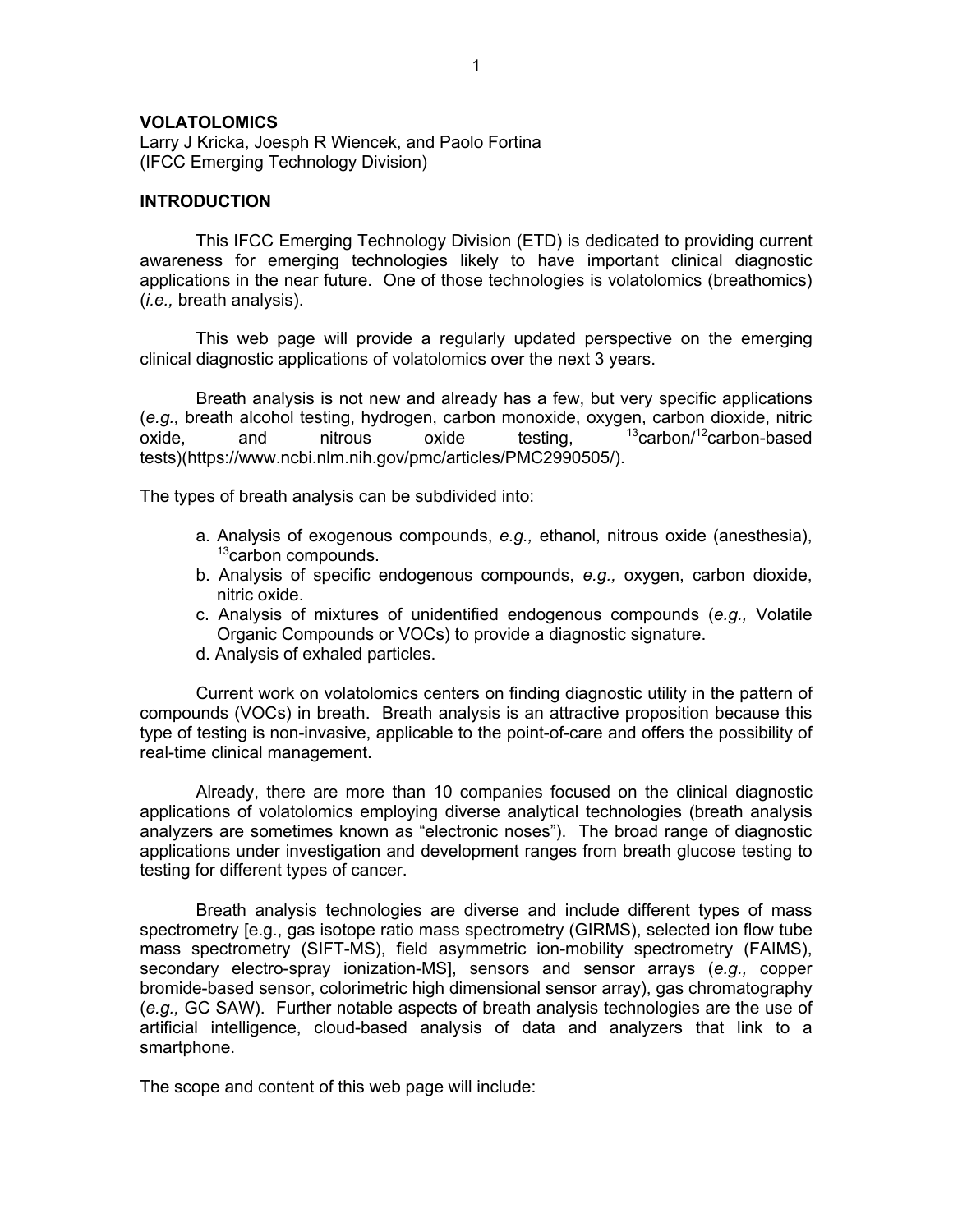- 1. News items and opinion pieces from key researchers/opinion leaders about recent developments in the clinical diagnostic applications of volatolomics.
- 2. A directory of companies active in the clinical diagnostic applications of volatolomics.
- 3. Links to clinical trials involving volatolomic testing.
- 4. Details of analyzers and regulatory approvals of clinical diagnostic products based on volatolomic testing.
- 5. A literature survey updated quarterly designed to provide an educational resource and a snapshot of work since 2010.

Breath alcohol testing, and associated hand-held alcohol meters (breathalyzers), is now a mature sector of breath analysis, as is breath testing for oxygen,  $CO<sub>2</sub>$ , and nitrous oxide, and these will not be considered here in any detail.

The web page has been developed in conjunction with key researchers and companies active in clinical applications of breath analysis. A particular feature of this webpage will be regular updates based on feedback from our readers.

#### *Please send updates and comments to Larry Kricka: kricka@pennmedicine.upenn.edu*

#### **1. VOLATOLOMICS AND BREATH ANALYSIS IN THE NEWS**

#### **General**

http://www.menssanaresearch.com/news\_Menssana.html https://www.owlstonemedical.com/about/news/ http://www.breathdiagnosticsinc.com/newsarticles/ https://www.bedfont.com/news http://cairndiagnostics.com/news/ https://www.fossiliontech.com/in-the-media/ https://www.newenglandbreath.com/videos www.pulmostics.com

#### **Clinical**

Breath Biopsy in the area of IPF: https://www.owlstonemedical.com/about/news/2018/jan/25/breath-biopsy-winsglobal-ipf-catalyst-challenge/

Phase II Respiratory Disease Clinical Trials for a novel drug for COPD: https://www.owlstonemedical.com/about/news/2017/nov/27/GSK-breath-biopsy-clinicaltrial/

Breath Biopsy to study disease drivers in Asthma and COPD: https://www.owlstonemedical.com/about/news/2018/apr/9/owlstone-medical-providesservices-to-astrazeneca/

Mayo Clinic Laboratories Announce Collaboration to Develop New Diagnostic Test That Detects Lung Cancer Using Patients' Exhaled Breath: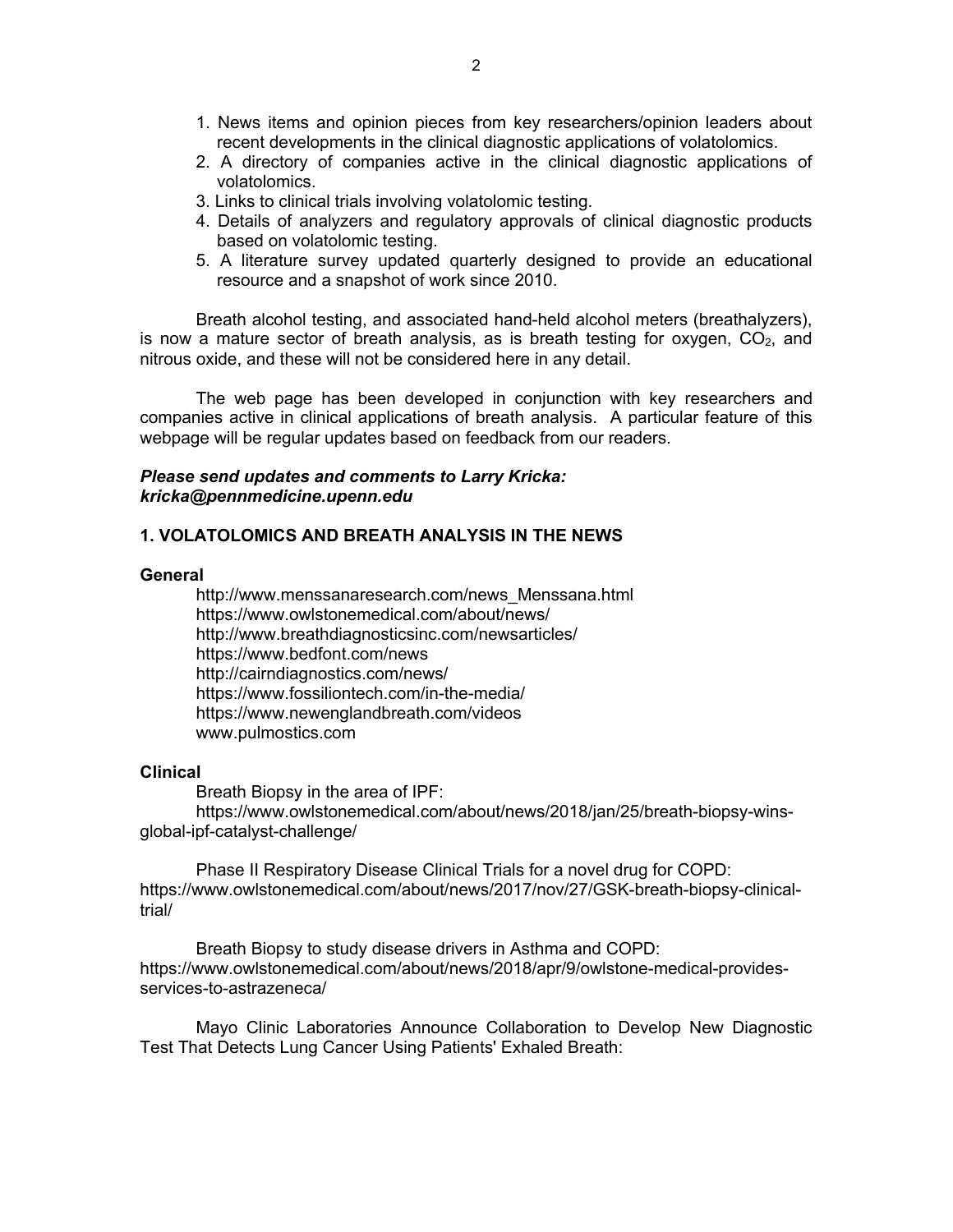https://news.mayocliniclabs.com/2019/03/26/breath-diagnostics-mayo-cliniclaboratories-announce-collaboration-to-develop-new-diagnostic-test-that-detects-lungcancer-using-patients-exhaled-breath/?linkId=65319564

#### **Blogs**

https://www.owlstonemedical.com/about/blog/

#### **Webinars**

https://www.owlstonemedical.com/download/direct-breath-biopsywebinar/?utm\_source=various-zonenone&utm\_medium=breath\_biopsy\_email&utm\_campaign=00507-products-servicessnippet-various-breath biopsy email-zone-none-20180221&mkt\_tok=eyJpIjoiT0Rkak5qUm1NRFZrWlRkbSIsInQiOiIxbVU3ZGZWV1RHV mNGbHJ0RjdFUkxZbTRxTkFac0VDTzZWZ1pXdG9HUzRUVVY3a1JxbVozdzdnZlI4R1 RZNThqc1RrUG41TE1KZWdubXVhOWxzNDhMRnVLalQ1S25TdU1BVXlEWDkwcmVi OEkxS0ZxVFwvODdGR0hRWHJ6MU10QzgifQ%3D%3D

# **2. A-Z DIRECTORY OF COMPANIES ACTIVE IN THE CLINICAL DIAGNOSTIC APPLICATIONS OF VOLATOLOMICS (BREATH ANALYSIS)**

**Advanced Breath Diagnostics, Inc**. – see Cairn Diagnostics (http://cairndiagnostics.com/) **Applied Nanodetectors Limited** (www.applied-nanodetectors.com) **Bedfont Scientific** (www.bedfont.com) **BreathDX** (https://www.breathdx.com/about/) **Breath Diagnostics Inc** (www.breathdiagnosticsinc.com) **Breathtec Biomedical Inc** (breathtecbiomedical.com) **Cairn Diagnostics** (http://cairndiagnostics.com/) **Circassia AB** (http://www.niox.com) **Fossil Ion Technology S.L. (***www.fossiliontech.com/)* **G.A.S. Gesellschaft für analytische Sensorsysteme mbH BioMedizin Zentrum Dortmund** (http://www.gas-dortmund.de) **Menssana Research Inc** (www.menssanaresearch.com) **New England Breath Technologies Inc** (https://www.newenglandbreath.com/) **Owlstone Medical Inc** (https://www.owlstonemedical.com) **Pulmostics Inc** (www.pulmostics.com) **Syft Technologies** (https://www.syft.com/)

See also: https://www.nanalyze.com/2018/03/9-breath-diagnostics-companies/

## **3. CLINICAL TRIALS**

An analysis of clinical trial data from https://clinicaltrials.gov/ between 1997 and 2017 (517 trials that have used or are using some kind of breath analysis) is available from Owlstone Medical at: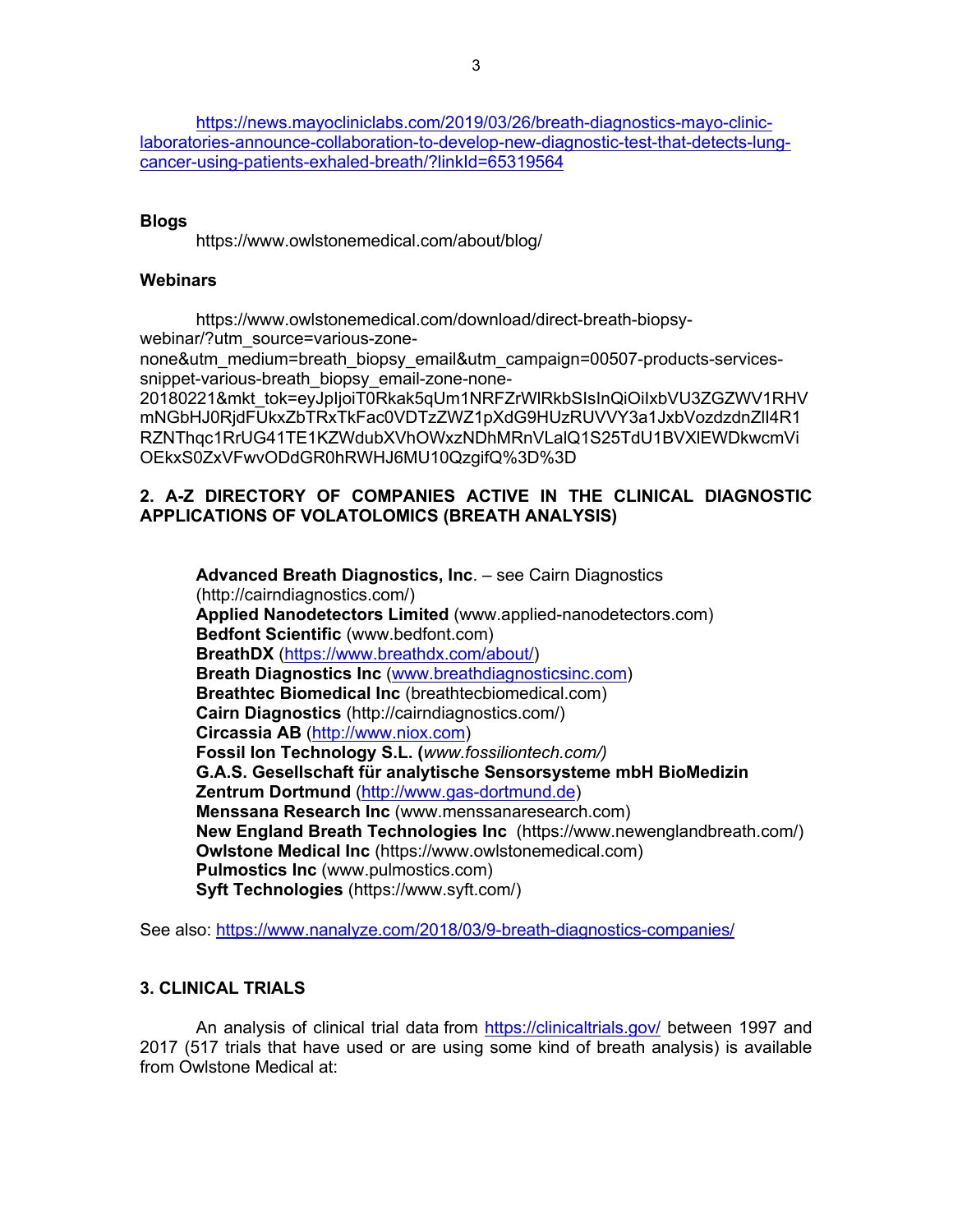https://www.owlstonemedical.com/about/blog/2017/sep/14/breath-analysisclinicaltrials/?mkt\_tok=eyJpIjoiWmpCbU5XWmpaREZrTTJNMCIsInQiOiJINnk4K0xqbT V4Z1M2eUI1b0RDaXZsUHZKaVwvdDRZZGxXaEtVVHYrMW1Ralc1OGx3dXJN MllUMU5IQ0YwMTNDYXVRNGh6ZkU4MHZNV3N2c2xNQVU4YThENzdwSzV1 akNlUktMZHNMVlwvbkhFU29mY2pcL05QM0xHSUZwTGlSd2lHMCJ9 (accessed SAT March 2)

# **4. ANALYZERS AND REGULATORY APPROVALS**

Listed below is the current range of clinical breath analysis products with information on regulatory approvals (FDA, CE) where relevant.

# **Applied Nanodetectors Limited**

**Headquarters:** Enfield Middlesex, UK **Website:** http://www.applied-nanodetectors.com/wordpress/breath-analysis/ (Accessed March 1 2019)

| <b>Product (Analyzer)</b>                                                                                                                   | <b>Description of Use</b>                                                                                      |  |  |
|---------------------------------------------------------------------------------------------------------------------------------------------|----------------------------------------------------------------------------------------------------------------|--|--|
| $\blacksquare$                                                                                                                              | Sensor array platform that can be configured and can detect<br>multiple species.                               |  |  |
| <b>Bedfont Scientific</b><br>Headquarters: Harrietsham, Maidstone ME17 1JA, UK<br>Website: https://www.bedfont.com/ (Accessed March 1 2019) |                                                                                                                |  |  |
| <b>Product (Analyzer)</b>                                                                                                                   | <b>Description of Use</b>                                                                                      |  |  |
| EC50 ToxCO+                                                                                                                                 | Electrochemical sensor-based breath CO monitor.                                                                |  |  |
|                                                                                                                                             | FDA approved                                                                                                   |  |  |
| GastroCH <sub>4</sub> ECK <sup>®</sup>                                                                                                      | Portable breath methane, hydrogen and oxygen monitor to aid<br>in the detection of gastrointestinal disorders. |  |  |
| Gastrolyzer <sup>®</sup>                                                                                                                    | Hydrogen and methane breath monitors to help detect<br>gastrointestinal disorders.                             |  |  |
| iCO Smokerlyzer <sup>®</sup>                                                                                                                | Breath CO monitor for a smartphone/tablet to track your "quit<br>smoking" progress anytime, anywhere.          |  |  |
| $Micro+TM$                                                                                                                                  | Breath (CO) monitors to aid smoking cessation.                                                                 |  |  |
| NOBreath <sup>®</sup>                                                                                                                       | Fractional exhaled Nitric Oxide (FeNO) breath monitor to help<br>improve asthma management.                    |  |  |
| piCO™                                                                                                                                       | Breath carbon monoxide (CO) monitor to help stop smoking.                                                      |  |  |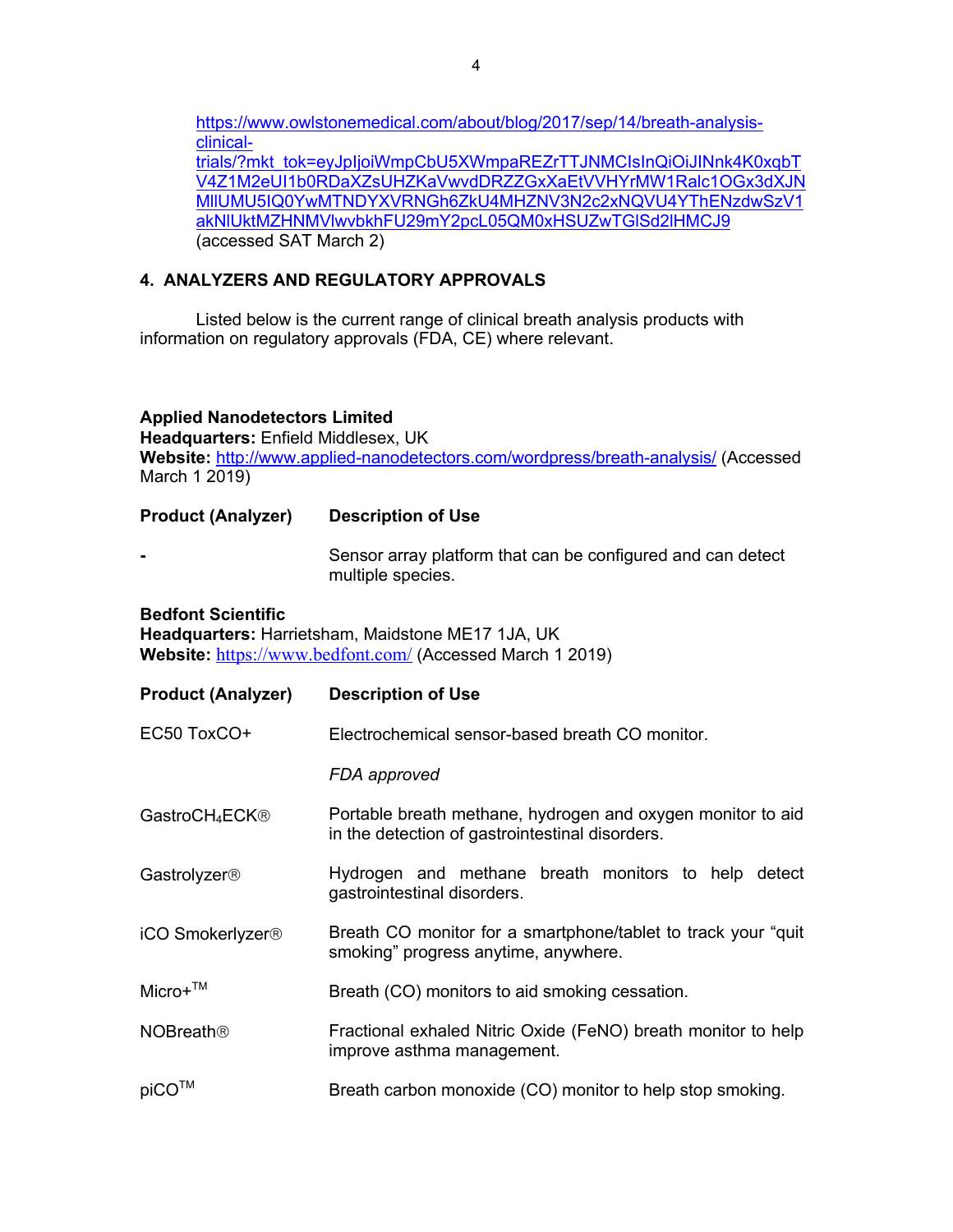| piCObaby™                                                                                                                                    | Breath CO monitoring for pregnant women to help them stop<br>smoking.                                |  |
|----------------------------------------------------------------------------------------------------------------------------------------------|------------------------------------------------------------------------------------------------------|--|
| Smokerlyzer <sup>®</sup>                                                                                                                     | Breath CO monitor for smoking cessation.                                                             |  |
| <b>ToxCO®</b>                                                                                                                                | Non-invasively screening for CO poisoning through breath and<br>ambient air testing.                 |  |
| <b>BreathDX</b><br>Headquarters: UK                                                                                                          | Website: https://www.breathdx.com/ (Accessed March 1 2019)                                           |  |
| <b>Product (Analyzer)</b>                                                                                                                    | <b>Description of Use</b>                                                                            |  |
| AmBeR®                                                                                                                                       | Non-invasive breath ammonia monitoring system for home<br>and hospital use.                          |  |
| AmBeR <sup>®</sup> Clinical                                                                                                                  | Utilized for clinical studies where large volumes of patients<br>and sampling regimens are required. |  |
| <b>Breath Diagnostics Inc.</b><br>Headquarters: Louisville, KY, USA<br>Website: http://www.breathdiagnosticsinc.com/ (Accessed March 1 2019) |                                                                                                      |  |
| <b>Product (Analyzer)</b>                                                                                                                    | <b>Description of Use</b>                                                                            |  |
| OneBreath                                                                                                                                    | A breath sample (one normal breath into a 1 L non-reactive                                           |  |

**OneBreath** A breath sample (one normal breath into a 1 L non-reactive bag) is promptly evacuated across a silicon microreactor chip that selectively and irreversibly captures exhaled carbonyl compounds produced as a result of cancer metabolism. The small microreactor volume effectively concentrates the carbonyl compounds by 10,000-fold (other components in the breath pass through the microreactor). Captured carbonyls then are eluted and analyzed using mass spectrometry (MS).

**Algernon Pharmaceuticals formerly known as "Breathtec Biomedical, Inc" Headquarters:** Vancouver, BC, Canada

**Website:** https://algernonpharmaceuticals.com/breathtec-biomedical-is-now-algernonpharmaceuticals/ (Accessed March 1 2019)

#### **Product (Analyzer) Description of Use**

FAIMS Breathalyzer Device In development - non-invasive, portable hand-held device to be used by clinician's in the office, clinic or hospital setting, or by agents screening for infectious diseases at national border entry points that provides early detection of, *e.g.,* lung cancer, respiratory diseases, infectious diseases, diabetes, liver disease.

**Cairn Diagnostics Headquarters:** Brentwood, TN, USA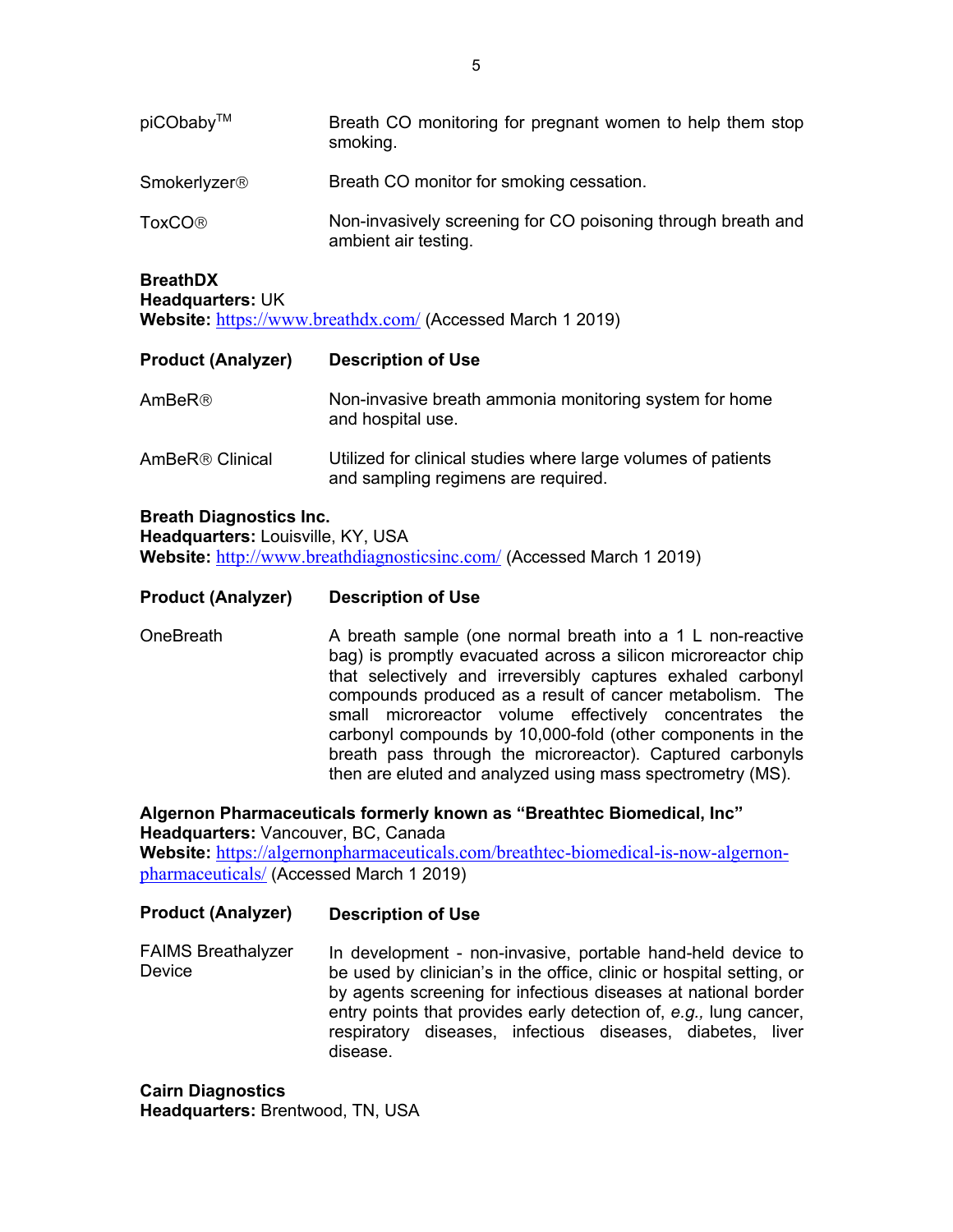**Website:** https://cairndiagnostics.com/ (Accessed March 1 2019)

| <b>Product (Analyzer)</b>                                                  | <b>Description of Use</b>                                                                                                                                                                                                                                                                     |
|----------------------------------------------------------------------------|-----------------------------------------------------------------------------------------------------------------------------------------------------------------------------------------------------------------------------------------------------------------------------------------------|
| <sup>13</sup> C-Spirulina Gastric<br><b>Emptying Breath Test</b><br>(GEBT) | Breath samples, collected periodically in capped glass tubes<br>before and after test meal administration, are returned to a<br>central laboratory for analysis by gas isotope ratio mass<br>spectrometry (GIRMS) to determine the ratio of ${}^{13}CO_2$ to ${}^{12}CO_2$<br>in each sample. |

*FDA approved*

#### **Circassia**

**Headquarters:** (The Oxford Science Park, Oxford, UK; Morrisville, NC, USA; Uppsala, Sweden)

Website: https://www.circassia.com/ (Accessed March 1 2019)

#### **Product (Analyzer) Description of Use**

NIOX MINOâ Point-of-care medical device for measuring fractional exhaled nitric oxide (FeNO), thus offering personalized asthma management.

#### *FDA approved and CE-marked*

**Fossil Ion Technology S.L. Headquarters:** Malaga, Spain **Website:** https://www.fossiliontech.com/ (Accessed March 1 2019)

#### **Product (Analyzer) Description of Use**

SUPER SESI Online MS analysis of low volatility metabolites in breath using secondary electro-spray ionization. Measure up to 2000 species in one exhalation.

**Fujitsu Laboratories Ltd. Headquarters:** Kawasaki, Japan **Website:** http://www.fujitsu.com/jp/group/labs/en/ (Accessed March 1 2019)

**Product (Analyzer) Description of Use**

(prototype) Mobile copper bromide-based sensor that measures ammonia in breath.

**G.A.S. Gesellschaft für analytische Sensorsysteme mbH BioMedizin Zentrum Headquarters:** Dortmund, Germany **Website:** https://www.bmzdo.de/de/unternehmensverzeichnis/unternehmensverzeichnis-/gas-gesellschaft-fuer-

analytische-sensorsysteme-mbh.htm (Accessed March 1 2019)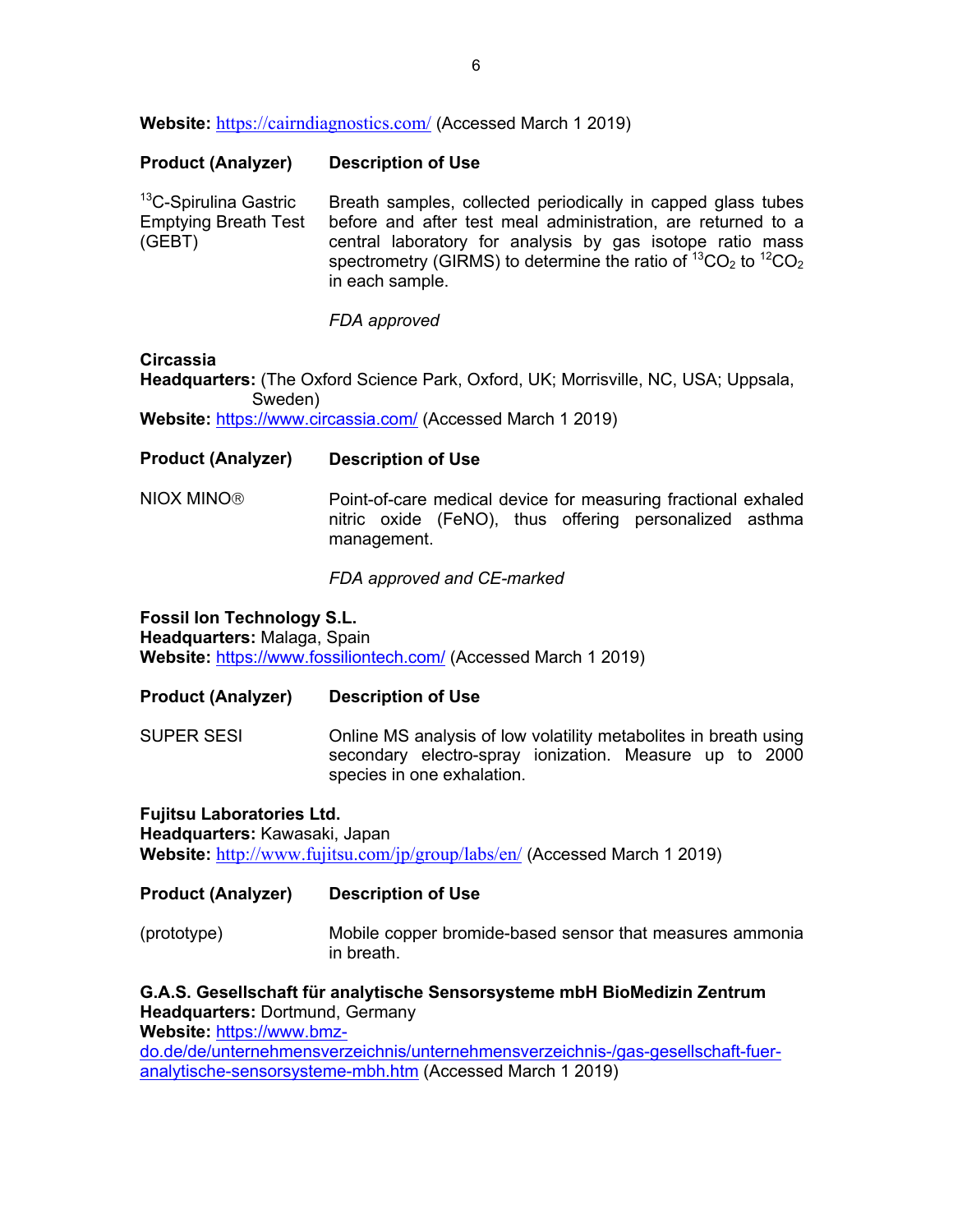#### **Product (Analyzer) Description of Use**

BreathSpecTM Sampling via directly exhaling into the device and samples are introduced directly in a controlled manner into the gas chromatograph linked to an ion-mobility-spectrometer. Also, breath samples in standard disposable syringes can be analyzed using the GC-IMS equipped with a Luer-adaptor

#### **Menssana Research Inc. Headquarters:** Newark, NJ, USA **Website:** http://www.menssanaresearch.com/# (Accessed March 1 2019)

#### **Product (Analyzer) Description of Use**

Breathl in $k^{TM}$ Mobile point-of-care internet-connected system for the collection, concentration and analysis of VOCs in human breath. A person breathes into the instrument for two minutes and their breath VOCs are rapidly analyzed with a gas chromatograph (picomolar sensitivity; GC SAW). The encrypted information is uploaded through a cloud application to a central laboratory where the chromatogram is analyzed with proprietary algorithms and a report is sent back to the point-of-care within minutes.

#### *CE-marked*

- BreathX Fully integrated user-friendly automated analyzer (GC SAW) for collection, analysis, and interpretation of biomarkers in breath. Secure server applies algorithms and sends reports.
- Heartsbreath<sup>TM</sup> A non-invasive breath test for breath biomarkers that predict the probability of grade 3 rejection in heart transplant recipients who received their transplants in the preceding year.

*FDA Humanitarian Device exemption*

**Metabolomx Headquarters:** Mountain View, CA, USA **Website:** http://metabolomx.com/ (Accessed March 1 2019)

#### **Product (Analyzer) Description of Use**

**Breathsensor** An array of colored chemical indicators of diverse reactivities embedded in a nanoporous sol-gel matrix changes color in response to components in breath, creating a high dimensional and specific fingerprint.

**New England Breath Technologies, Inc. Headquarters:** Springfield, MA, USA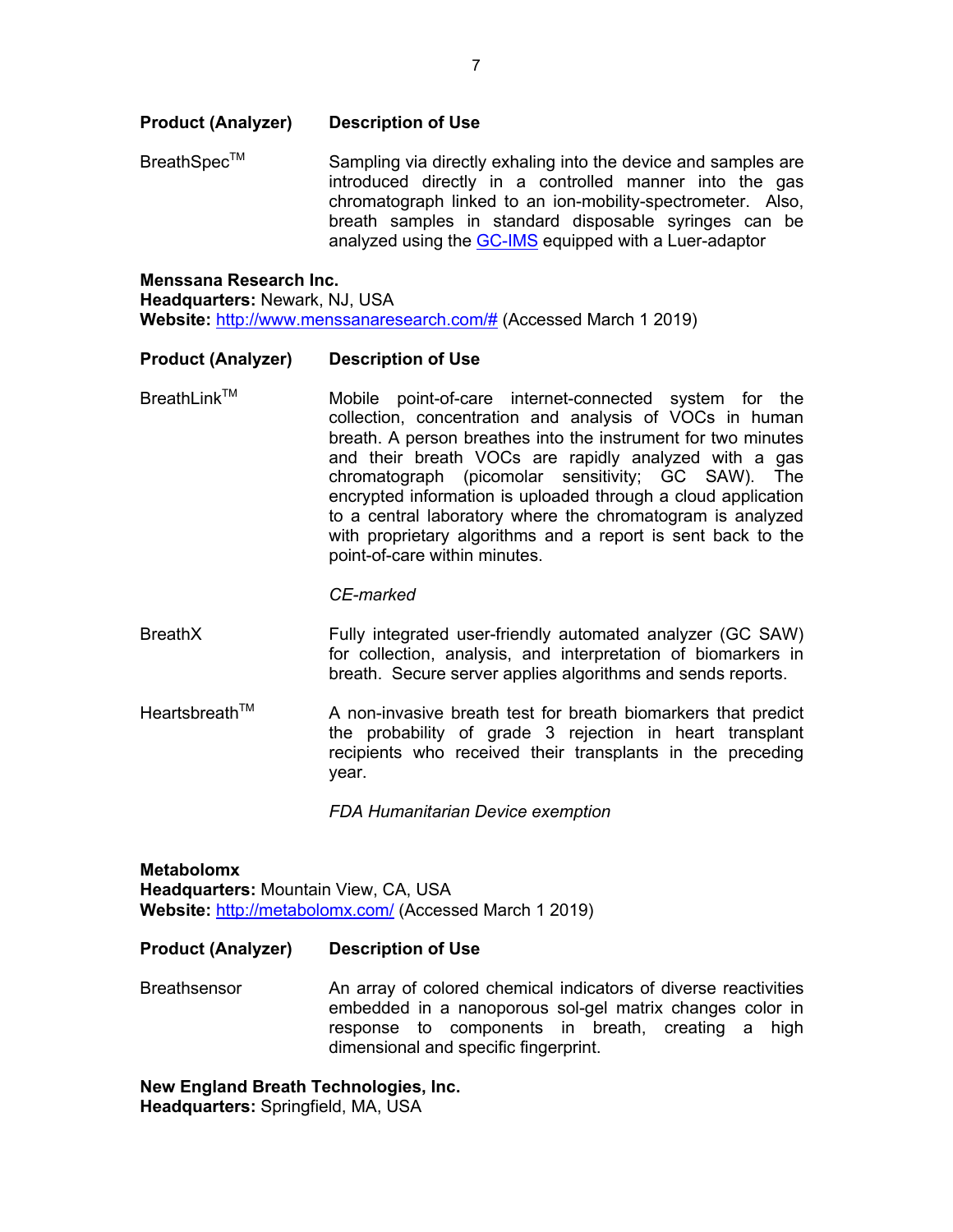**Website:** https://www.breathhealth.net/ (Accessed March 1 2019)

| <b>Product (Analyzer)</b>                | <b>Description of Use</b>                                                                                                                                                                                                          |
|------------------------------------------|------------------------------------------------------------------------------------------------------------------------------------------------------------------------------------------------------------------------------------|
| GLUCAIR <sup>™</sup> Diabetic<br>Monitor | Detects breath acetone concentration and this has a very high<br>correlation to blood glucose levels.                                                                                                                              |
| Illume <sup>™</sup> Diabetes<br>Screener | Assist in the identification of diabetes through a simple, non-<br>fasting breath test. This non-invasive test is designed to<br>provide an instant result that will help identify when a<br>confirmatory blood test is warranted. |

#### **Owlstone Medical, Inc.**

**Headquarters:** Science Park, Cambridge, UK **Website:** https://www.owlstonemedical.com/?utm\_source=owlstone-keywords-zone-1&utm\_medium=ga-search&utm\_campaign=00435-corporate-brand-search-owlstonekeywords-ga-search-zone-1- 20171214&gclid=CjwKCAiA8OjjBRB4EiwAMZe6y6cRJxt1g2fvxaffUjbOzMxCnO1p amMtnUwNg4WLtnoKKiCrN48ckhoCP5cQAvD\_BwE (Accessed March 1 2019)

#### **Product (Analyzer) Description of Use**

| Lonestar VOC | A non-invasive, easy to use analyzer for the detection of     |  |  |  |
|--------------|---------------------------------------------------------------|--|--|--|
| Analyzer     | disease biomarkers in clinical samples using Field Asymmetric |  |  |  |
|              | Ion Mobility Spectrometry (FAIMS) technology.                 |  |  |  |

ReCIVA® Breath Sampler Device for reliable and reproducible capture of VOCs in breath samples.

*CE-marked*

**Pulmostics, Inc. Headquarters:** Newbury Park, CA, USA Website: https://www.pulmostics.com/ (Accessed March 1 2019)

**Product (Analyzer) Description of Use**

-

Integrated breath analysis systems.

**Syft Technologies Headquarters:** Middleton, Christchurch, New Zealand **Website:** https://www.syft.com/ (Accessed March 1 2019)

| <b>Product (Analyzer)</b> | <b>Description of Use</b>                                        |
|---------------------------|------------------------------------------------------------------|
| Voice200ultra             | lon flow tube mass spectrometry platform for monitoring<br>VOCs. |

#### **5. LITERATURE BY TOPIC – DIAGNOSTIC APPLICATIONS (2010 onwards)**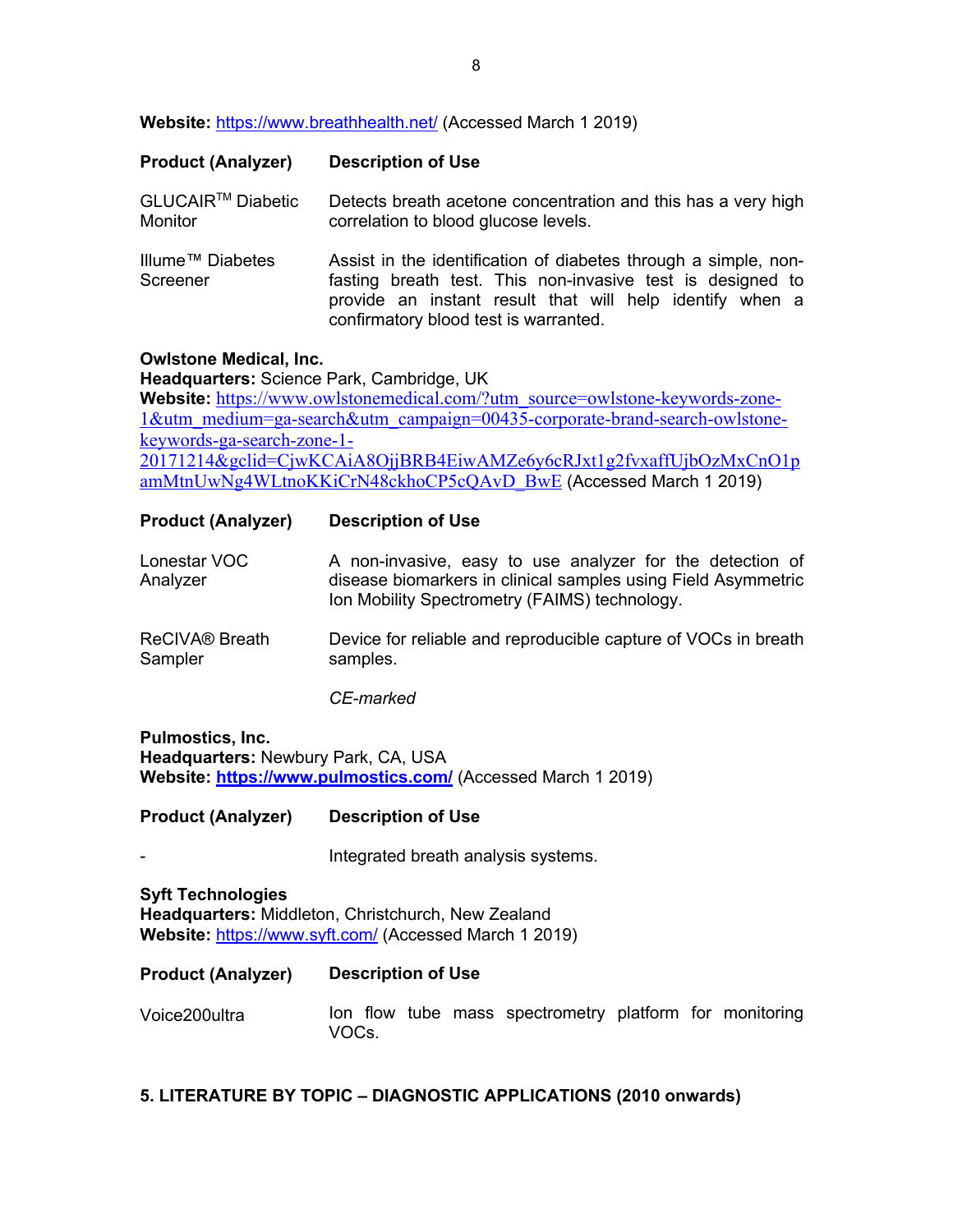The following literature provides an overview of the extent and diversity of research and development in the area of volatolomics (breath analysis). A key journal in this area is the Journal of Breath Research (opscience.iop.org/journal/1752-7163) that published its first issue in 2007. In addition, several companies maintain publication archives on their web sites – see:

http://www.menssanaresearch.com/publications\_Menssana.html; http://www.breathdiagnosticsinc.com/technology/published-articles/ http://cairndiagnostics.com/resources/ http://www.niox.com/en-US/feno-asthma/publications/ https://www.fossiliontech.com/publications/ https://www.fossiliontech.com/patents/ https://www.newenglandbreath.com/articles www.pulmostics.com https://www.syft.com/?s=&fwp\_categories=media,publications,article

## **5.1. ANALYZERS, SENSORS AND METHODS**

#### **2019**

Lin T, Lv X, Hu Z, Xu A, Feng. Semiconductor metal oxides as chemoresistive sensors for detecting volatile organic compounds. *Sensors (Basel).* 2019;19(2):233. Available from: doi: 10.3390/s19020233.

#### **2018**

Motooka M, Uno S. Improvement in limit of detection of enzymatic biogas sensor utilizing chromatography paper for breath analysis. *Sensors (Basel).* 2018;18(2):440. Available from: doi:10.3390/s18020440.

#### **2016**

Maniscalco M, Vitale C, Vatrella A, Molino A, Bianco A, Mazzarella G. Fractional exhaled nitric oxide-measuring devices: technology update. *Med Devices (Auckl).* 2016;9:151–60. Available from: doi: 10.2147/MDER.S91201.

#### **2014**

- Broza YY, Zuri L. Haick H. Combined volatolomics for monitoring of human body chemistry. *Sci Rep.* 2014;4: 4611. Available from: doi: 10.1038/srep04611.
- Inyawilert K, Wisitsora-at A, Tuantranont A, Singjai P, Phanichphant S, Liewhiran C. Ultra-rapid VOCs sensors based on sparked-In2O3 sensing films. *Sens Actuators B Chem.* 2014;192:745–54. Available from: doi.org/10.1016/j.snb.2013.11.064.
- Wolf A, Baumbach JI, Kleber A, Maurer F, Maddula S, Favrod P, et al. Multi-capillary column-ion mobility spectrometer (MCC-IMS) breath analysis in ventilated rats: a model with the feasibility of long-term measurements. *J Breath Res.* 2014;8(1):016006. Available from: doi: 10.1088/1752-7155/8/1/016006.

#### **2013**

Zrodnikov Y, Zamuruyev K, Pedersen JD, et al. Design criteria for portable point-of-care breath analysis systems. In: 2013 Transducers and Eurosensors XXVII: The 17th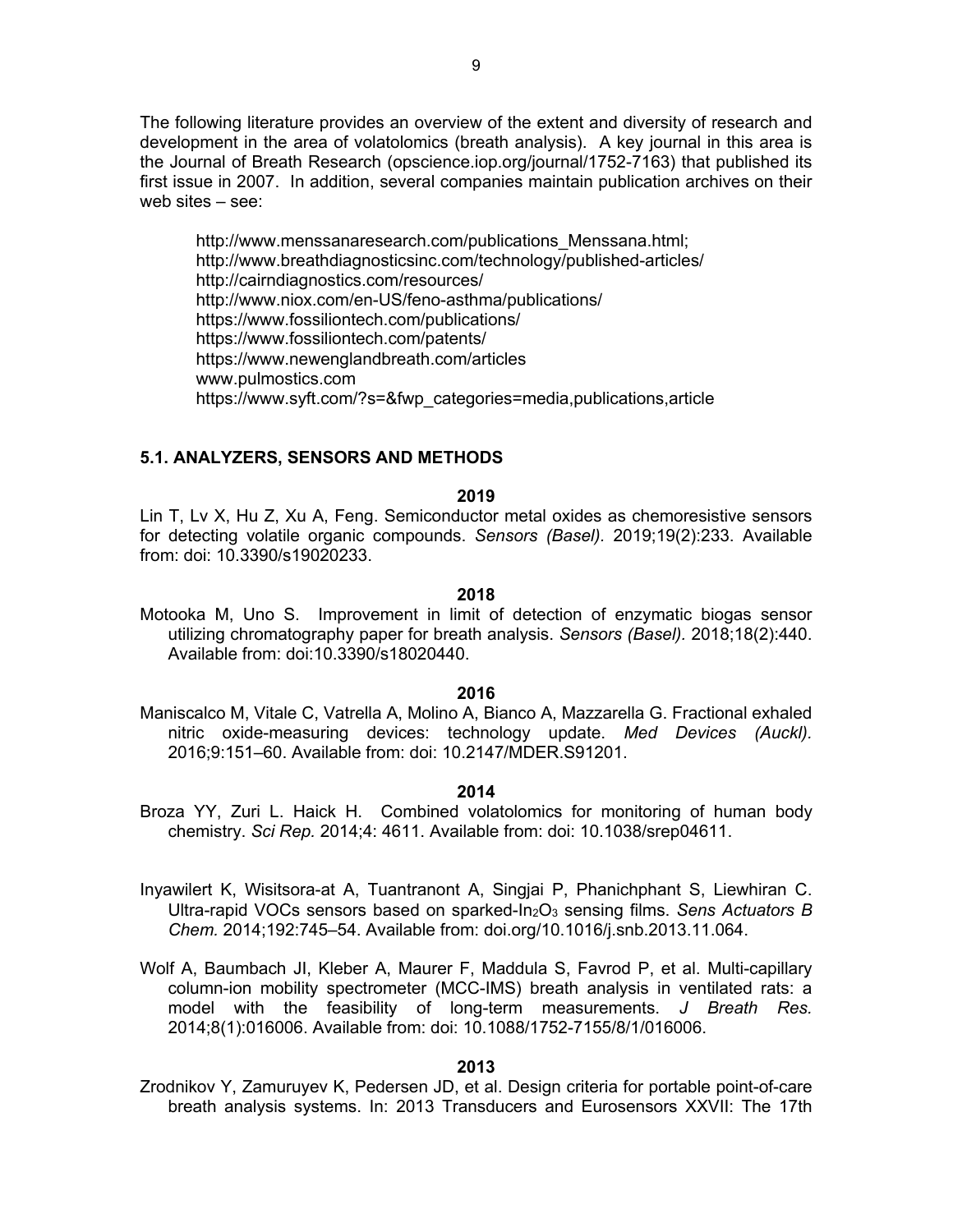International Conference on Solid-State Sensors, Actuators and Microsystems, TRANSDUCERS and EUROSENSORS 2013:*1629-32).* 

#### **2012**

- Kapande KM, McConaghy LA, Douglas I, McKenna S, Hughes JL, McCance DR, et al. Comparative repeatability of two handheld fractional exhaled nitric oxide monitors. *Pediatr Pulmonol.* 2012;47(6):546–50. Available from: doi: 10.1002/ppul.21591.
- King J, Unterkofler K, Teschl G, Teschl S, Mochalski P, Koç H, et al. A modeling-based evaluation of isothermal rebreathing for breath gas analyses of highly soluble volatile organic compounds. *J Breath Res.* 2012;6(1):016005. Available from: doi: 10.1088/1752-7155/6/1/016005.
- Takeno S, Noda N, Hirakawa K. Measurements of nasal fractional exhaled nitric oxide with a hand-held device in patients with allergic rhinitis: relation to cedar pollen dispersion and laser surgery. *Allergol Int.* 2012;61(1):93–100. Available from: doi: 10.2332/allergolint.11-OA-0318.

#### **2011**

- Hunter GW, Xu JC, Biaggi-Labiosa AM, Laskowski D, Dutta PK, Mondal SP, et al. Smart sensor systems for human health breath monitoring applications. *J Breath Res.* 2011;5(3):037111. Available from: doi: 10.1088/1752-7155/5/3/037111.
- Hüttmann EM, Greulich T, Hattesohl A, Schmid S, Noeske S, Herr C, et al. Comparison of two devices and two breathing patterns for exhaled breath condensate sampling. *PLoS One.* 2011;6(11):e27467. Available from: doi: 10.1371/journal.pone.0027467.

#### **2010**

Antus B, Horvath I, Barta I. Assessment of exhaled nitric oxide by a new hand-held device. *Respir Med.* 2010;104(9):1377–80. Available from: doi: 10.1016/j.rmed.2010.06.005.

#### **Artificial intelligence**

#### **2015**

Ligor T, Pater Ł, Buszewski B. Application of an artificial neural network model for selection of potential lung cancer biomarkers. *J Breath Res*. 2015;9(2):027106. Available from: doi: 10.1088/1752-7155/9/2/027106.

#### **Electronic nose**

#### **2016**

Rocco R, Incalzi RA, Pennazza G, Santonico M, Pedone C, Bartoli IR, et al. BIONOTE e-nose technology may reduce false positives in lung cancer screening programmes. *Eur J Cardiothorac Surg*. 2016;49(4):1112–7. Available from: doi: 10.1093/ejcts/ezv328.

#### **2015**

Bikov A, Lázár Z, Horvath I. Established methodological issues in electronic nose research: how far are we from using these instruments in clinical settings of breath analysis? *J Breath Res.* 2015;9(3):034001. Available from: doi: 10.1088/1752- 7155/9/3/034001.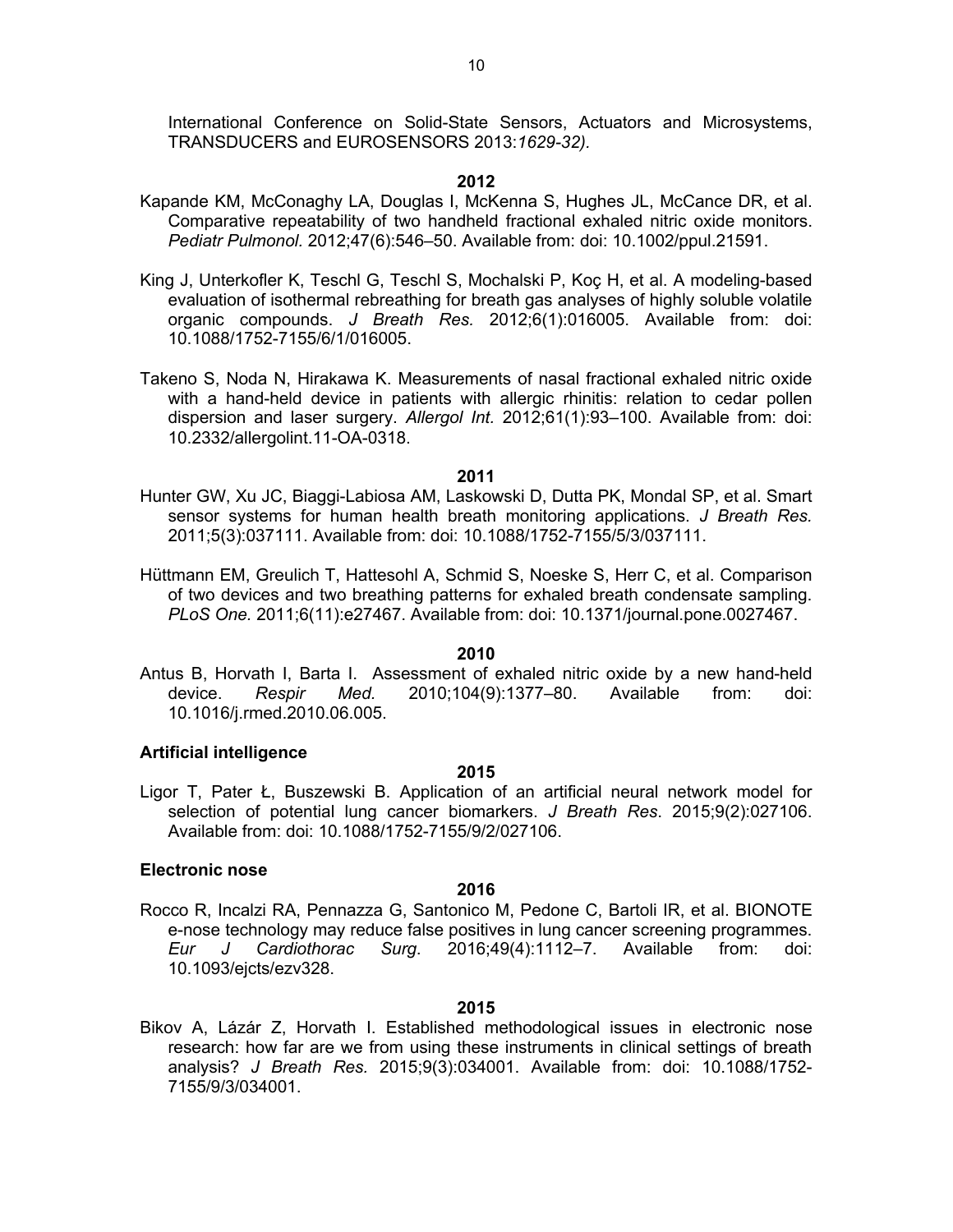- de Vries R, Brinkman P, van der Schee MP, Fens N, Dijkers E, Bootsma SK, et al. Integration of electronic nose technology with spirometry: validation of a new approach for exhaled breath analysis. *J Breath Res.* 2015;9(4):046001. Available from: doi: 10.1088/1752-7155/9/4/046001.
- Leopold JH, Bos LD, Sterk PJ, Schultz MJ, Fens N, Horvath I, et al. Comparison of classification methods in breath analysis by electronic nose. *J Breath Res*. 2015;9(4):046002. Available from: doi: 10.1088/1752-7155/9/4/046002.
- McWilliams A, Beigi P, Srinidhi A, Lam S, MacAulay CE. Sex and smoking status effects on the early detection of early lung cancer in high-risk smokers using an electronic nose. *IEEE Trans Biomed Eng.* 2015;62(8):2044–54. Available from: doi: 10.1109/TBME.2015.2409092.
- Seesaard T, Lorwongtragool P, Kerdcharoen T. Development of fabric-based chemical gas sensors for use as wearable electronic noses. *Sensors (Basel).* 2015;15(1):1885–1902. Available from: doi: 10.3390/s150101885.
- Wilson AD. Advances in electronic-nose technologies for the detection of volatile biomarker metabolites in the human breath. *Metabolites.* 2015;5(1):140-63. Available from: doi: 10.3390/metabo5010140.

Gromski PS, Correa E, Vaughan AA, Wedge DC, Turner ML, Goodacre R. A comparison of different chemometrics approaches for the robust classification of electronic nose data. *Anal Bioanal Chem*. 2014;406(29):7581–90. Available from: doi: 10.1007/s00216-014-8216-7.

#### **2013**

Fens N, van der Schee MP, Brinkman P, Sterk PJ. Exhaled breath analysis by electronic nose in airways disease. Established issues and key questions. *Clin Exp Allergy.* 2013;43(7):705–15. Available from: doi: 10.1111/cea.12052.

- Brinkman P, van der Schee M, Fens N, Pennazza G, Santonico M, D'Amico A, et al. Calibration of a (semi)-automatic measurement and control platform for centralized, simultaneous electronic nose (eNose) analyses in multi-centre trials. *Eur Respir J.* 2012;40(Suppl 56):P4307.
- Mandon J, Högman M, Merkus PJ, van Amsterdam J, Harren FJ, Cristescu SM. Exhaled nitric oxide monitoring by quantum cascade laser: comparison with chemiluminescent and electrochemical sensors. *J Biomed Opt.* 2012;17(1):017003. Available from: doi: 10.1117/1.JBO.17.1.017003.
- Kumar B, Park YT, Castro M, Grunlan JC, Feller JF. Fine control of carbon nanotubes– polyelectrolyte sensors sensitivity by electrostatic layer by layer assembly (eLbL) for the detection of volatile organic compounds (VOC). *Talanta*. 2012;88:396–402. Available from: doi: 10.1016/j.talanta.2011.11.006.
- Santonico M, Pennazza G, Capuano R, Falconi C, Vink TJ, Knobel HH, et al. Electronic noses calibration procedure in the context of a multicentre medical study. *Sens*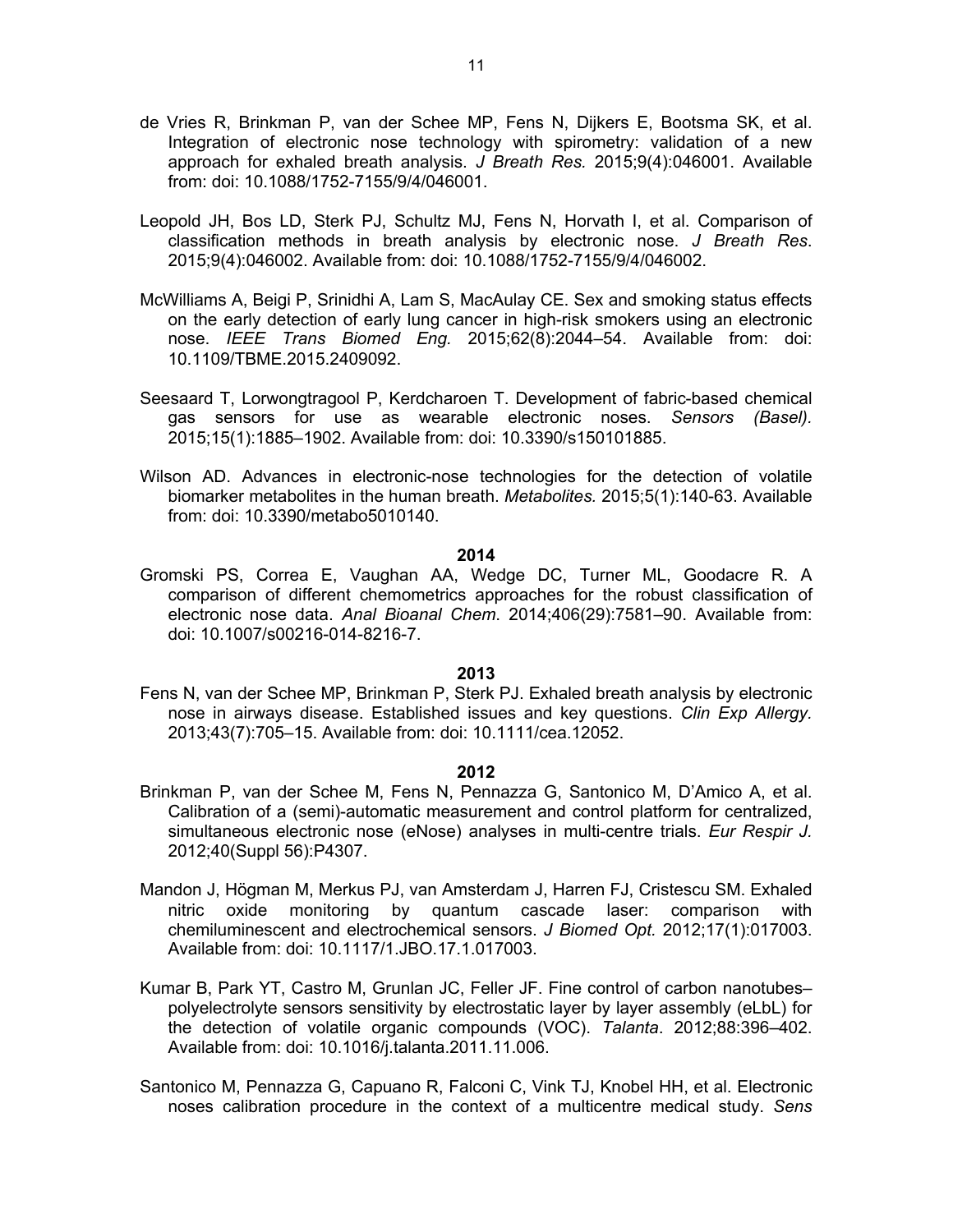*Actuators B Chem*. 2012;173:555–61. Available from: doi.org/10.1016/j.snb.2012.07.042.

#### **2011**

Bikov A, Lazar Z, Schandl K, Antus BM, Losonczy G, Horvath I. Exercise changes volatiles in exhaled breath assessed by an electronic nose. *Acta Physiol Hung.* 2011;98(3):321–8. Available from: doi: 10.1556/APhysiol.98.2011.3.9.

#### **Immunoassay**

#### **2015**

Pleil JD, Angrish MM, Madden MC. Immunochemistry for high-throughput screening of human exhaled breath condensate (EBC) media: implementation of automated Quanterix SIMOA instrumentation. *J Breath Res.* 2015;9(4):047108. Available from: doi: 10.1088/1752-7155/9/4/047108.

#### **2012**

Nunez-Naveira L, Marinas-Pardo LA, Amor-Carro O, Montero-Martinez C. Determination of ELISA reproducibility to detect protein markers in exhaled breath condensate. *J Breath Res.* 2012;6(4):046003. Available from: doi: 10.1088/1752-7155/6/4/046003.

#### **Mass Spectrometry**

# **2018**

Singh KD, Del Miguel GV, Gaugg MT, Ibañez AJ, Zenobi R, Kohler M, et al. Translating secondary electrospray ionization–high-resolution mass spectrometry to the clinical environment. *J Breath Res*. 2018;12(2):027113. Available from: doi: 10.1088/1752- 7163/aa9ee3.

#### **2016**

Clara Leigh Feider, Natalia Elizondo, Livia S. Eberlin. Ambient ionization and FAIMS mass spectrometry for enhanced imaging of multiply charged molecular ions in biological tissues. *Anal Chem.* 2016;88(23):11533-41.

#### **2014**

David S, Patrik Š, Jens H, Beauchamp J. Mass spectrometry for real-time quantitative breath analysis. *J Breath Res*. 2014;8(2):027101. Available from: doi: 10.1088/1752- 7155/8/2/027101.

- Bikov A, Paschalaki K, Logan-Sinclair R, Horváth I, Kharitonov SA, Barnes PJ, et al. Standardised exhaled breath collection for the measurement of exhaled volatile organic compounds by proton transfer reaction mass spectrometry. *BMC Pulm Med.* 2013;13:43. Available from: doi: 10.1186/1471-2466-13-43.
- Kumar S, Huang J, Abbassi-Ghadi N, Španěl P, Smith D, Hanna GB. Selected ion flow tube mass spectrometry analysis of exhaled breath for volatile organic compound profiling of esophago-gastric cancer. *Anal Chem.* 2013;85(12):6121–8. Available from: doi: 10.1021/ac4010309.
- Phillips M, Cataneo RN, Chaturvedi A, Kaplan PD, Libardoni M, Mundada M, et al. Detection of an extended human volatome with comprehensive two-dimensional gas chromatography time-of-flight mass spectrometry. *PLoS One.* 2013;8(9):e75274.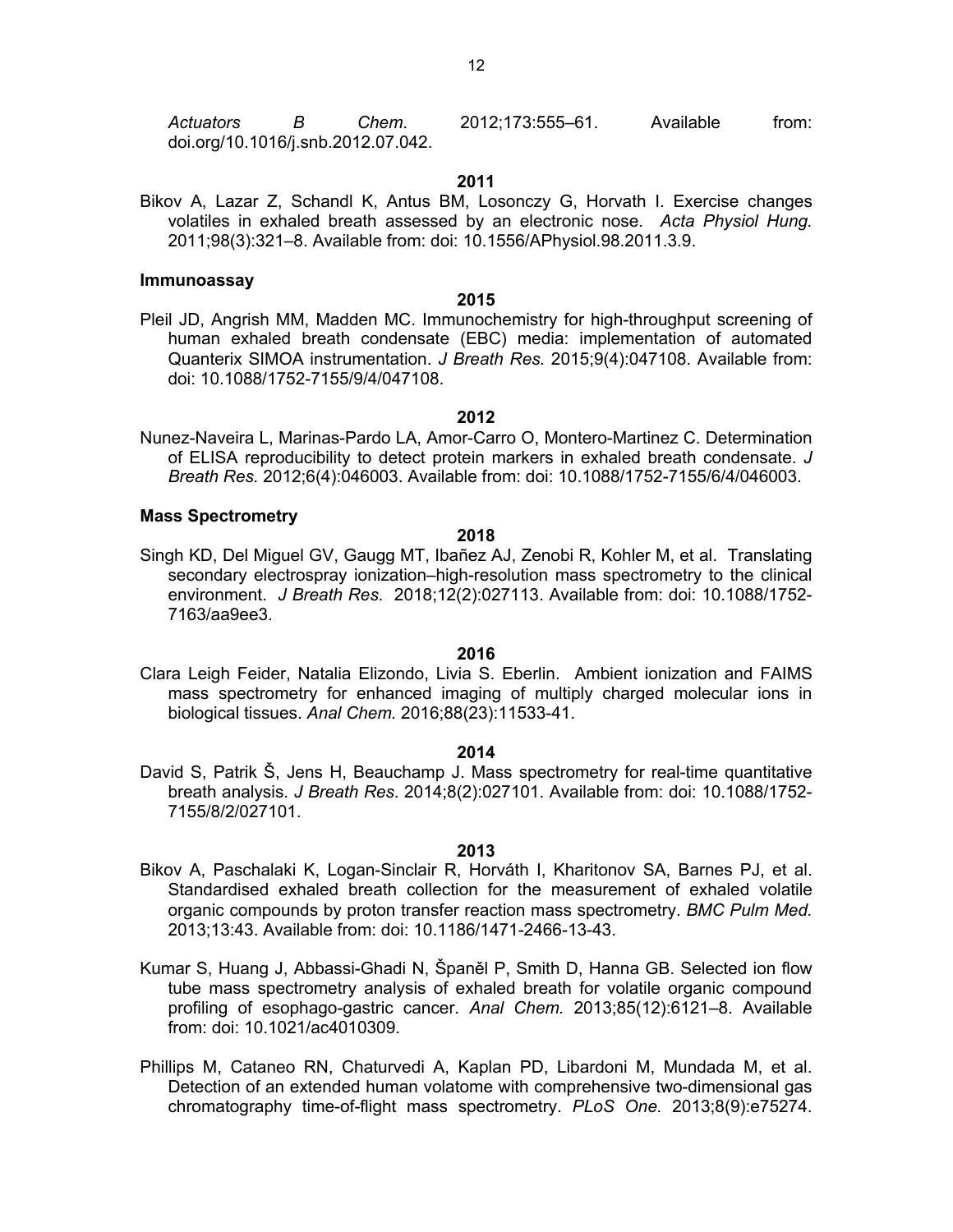Available from: doi: 10.1371/journal.pone.0075274.

Trefz P, Schmidt M, Oertel P, Obermeier J, Brock B, Kamysek S, et al. Continuous real time breath gas monitoring in the clinical environment by proton-transfer-reactiontime-of-flight-mass spectrometry. *Anal Chem.* 2013;85(21):10321–9. Available from: doi: 10.1021/ac402298v.

#### **2012**

Janicka M, Kubica P, Kot-Wasik A, Kot J, Namieśnik J. Sensitive determination of isoprostanes in exhaled breath condensate samples with use of liquid chromatography-tandem mass spectrometry. *J Chromatogr B Analyt Technol Biomed Life Sci.* 2012;893–894:144–9. Available from: doi: 10.1016/j.jchromb.2012.03.005.

#### **2011**

Turner MA, Guallar-Hoyas C, Kent AL, Wilson ID, Thomas CLP. Comparison of metabolomic profiles obtained using chemical ionization and electron ionization MS in exhaled breath. *Bioanalysis*. 2011;3(24):2731–8. Available from: doi: 10.4155/bio.11.284.

#### **Nanotechnology**

#### **2017**

- Kim ID. How can nanotechnology be applied to sensors for breath analysis? *Nanomedicine (Lond).* 2017;12(22):2695-7. Available from: doi: 10.2217/nnm-2017- 0269.
- Nakhleh MK, Amal H, Jeries R, Broza YY, Aboud M, Gharra A, et al. Diagnosis and classification of 17 diseases from 1404 subjects via pattern analysis of exhaled molecules. *ACS Nano.* 2017;11(1):112–25. Available from: doi: 10.1021/acsnano.6b04930.
- Righettoni M, Amann A, Pratsinis SE. Breath analysis by nanostructured metal oxides as chemo-resistive gas sensors. Mats Today. 2015;18:163-71. Available from: doi.org/10.1016/j.mattod.2014.08.017.

#### **2015**

Fernandes MP, Venkatesh S, Sudarshan BG. Early detection of lung cancer using nano-nose - A review. *Open Biomed Eng J.* 2015;9:228-33. Available from: doi: 10.2174/1874120701509010228.

#### **2014**

Konvalina G, Haick H. Sensors for breath testing: From nanomaterials to comprehensive disease detection. *Acc Chem Res.* 2014;47(1):66–76. Available from: doi: 10.1021/ar400070m.

#### **2011**

Gouma P1, Prasad A, Stanacevic S. A selective nanosensor device for exhaled breath analysis. *J Breath Res.* 2011;5(3):037110. Available from: doi: 10.1088/1752- 7155/5/3/037110.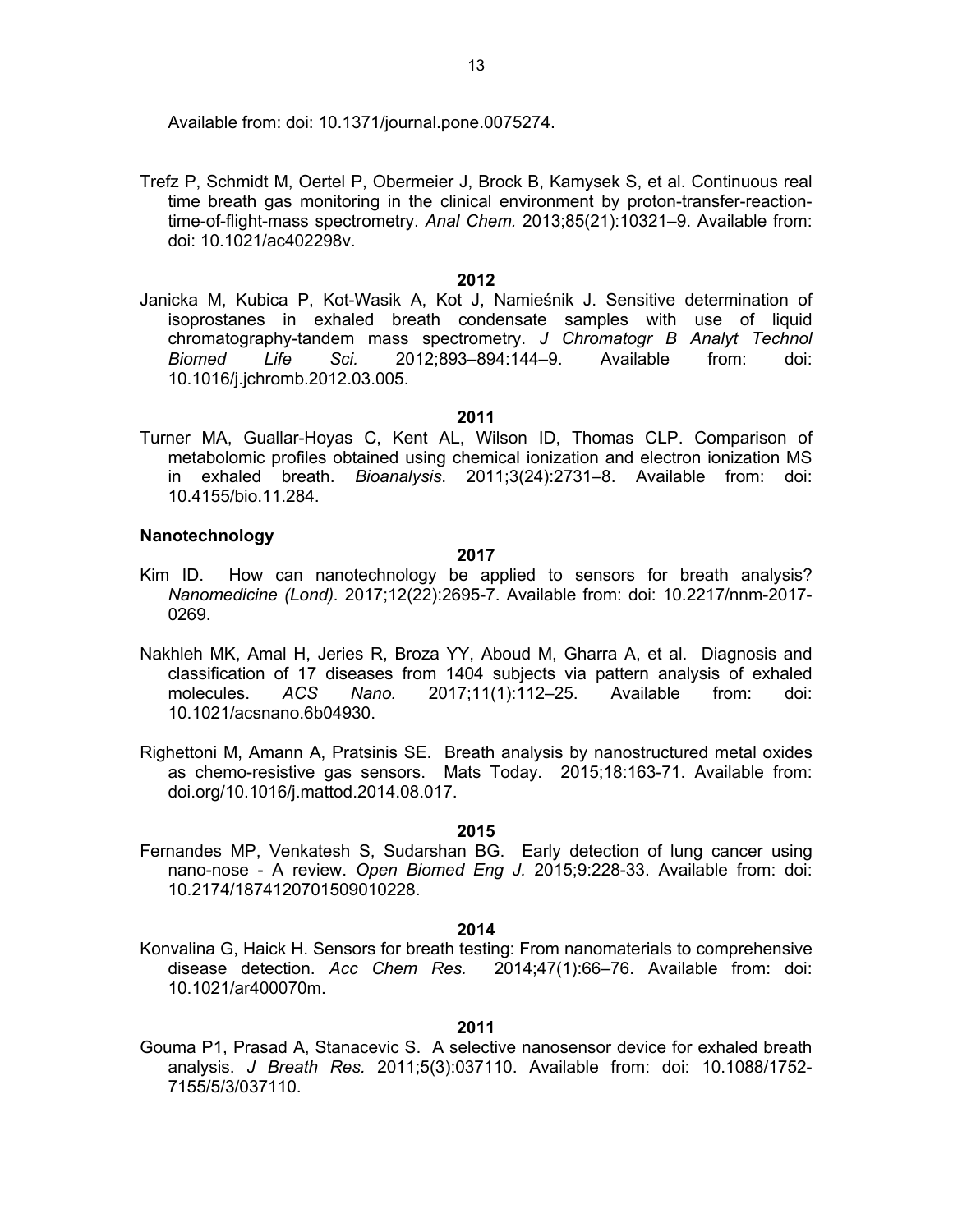Tisch U, Haick H. Arrays of chemisensitive monolayer capped metallic nanoparticles for diagnostic breath testing. *Rev Chem Eng.* 2010*;*26:171-9. doi**:** https://doi.org/10.1515/revce.2010.009.

#### **Surface-Enhanced Raman Scattering**

# **2016**

Chen Y, Zhang Y, Pan F, Liu J, Wang K, Zhang C, et al. Breath analysis based on surface-enhanced raman scattering sensors distinguishes early and advanced gastric cancer patients from healthy persons. *ACS Nano.* 2016;10(9):8169–79. Available from: doi: 10.1021/acsnano.6b01441.

#### **2013**

Broza YY, Kremer R, Tisch U, Gevorkyan A, Shiban A, Best LA, et al. A nanomaterialbased breath test for short-term follow-up after lung tumor resection. *Nanomedicine.* 2013;9(1):15-21. Available from: doi: 10.1016/j.nano.2012.07.009.

#### **5.2. APPLICATIONS**

#### **Acetone Testing**

#### **2017**

Ruzsányi V, Kalapos MP. Breath acetone as a potential marker in clinical practice. *J Breath Res.* 2017;11(2):024002. Available from: doi: 10.1088/1752-7163/aa66d3.

#### **2012**

King J, Kupferthaler A, Frauscher B, Hackner H, Unterkofler K, Teschl G, et al. Measurement of endogenous acetone and isoprene in exhaled breath during sleep. *Physiol Meas.* 2012;33(3):413–28. Available from: doi: 10.1088/0967-3334/33/3/413.

#### **Allergy**

#### **2012**

La Grutta S, Ferrante G, Malizia V, Cibella F, Viegi G. Environmental effects on fractional exhaled nitric oxide in allergic children. *J Allergy (Cairo).* 2012;2012:916926. Available from: doi: 10.1155/2012/916926.

#### **Animal Studies**

#### **2015**

- Albrecht FW, Huppe T, Fink T, Maurer F, Wolf A, Wolf B, et al. Influence of the respirator on volatile organic compounds: an animal study in rats over 24 hours. *J Breath Res.* 2015;9(1):016007. Available from: doi: 10.1088/1752-7155/9/1/016007.
- Fink T, Albrecht FW, Maurer F, Kleber A, Hüppe T, Schnauber K, et al. Exhalation pattern changes during fasting and low dose glucose treatment in rats. *Anal Bioanal Chem.* 2015;407(13):3763–73. Available from: doi: 10.1007/s00216-015-8602-9.
- Fischer S, Trefz P, Bergmann A, Steffens M, Ziller M, Miekisch W, et al. Physiological variability in volatile organic compounds (VOCs) in exhaled breath and released from faeces due to nutrition and somatic growth in a standardized caprine animal model. *J Breath Res.* 2015;9(2):027108.

Hirotsu T, Sonoda H, Uozumi T, Shinden Y, Mimori K, Maehara Y, et al. A highly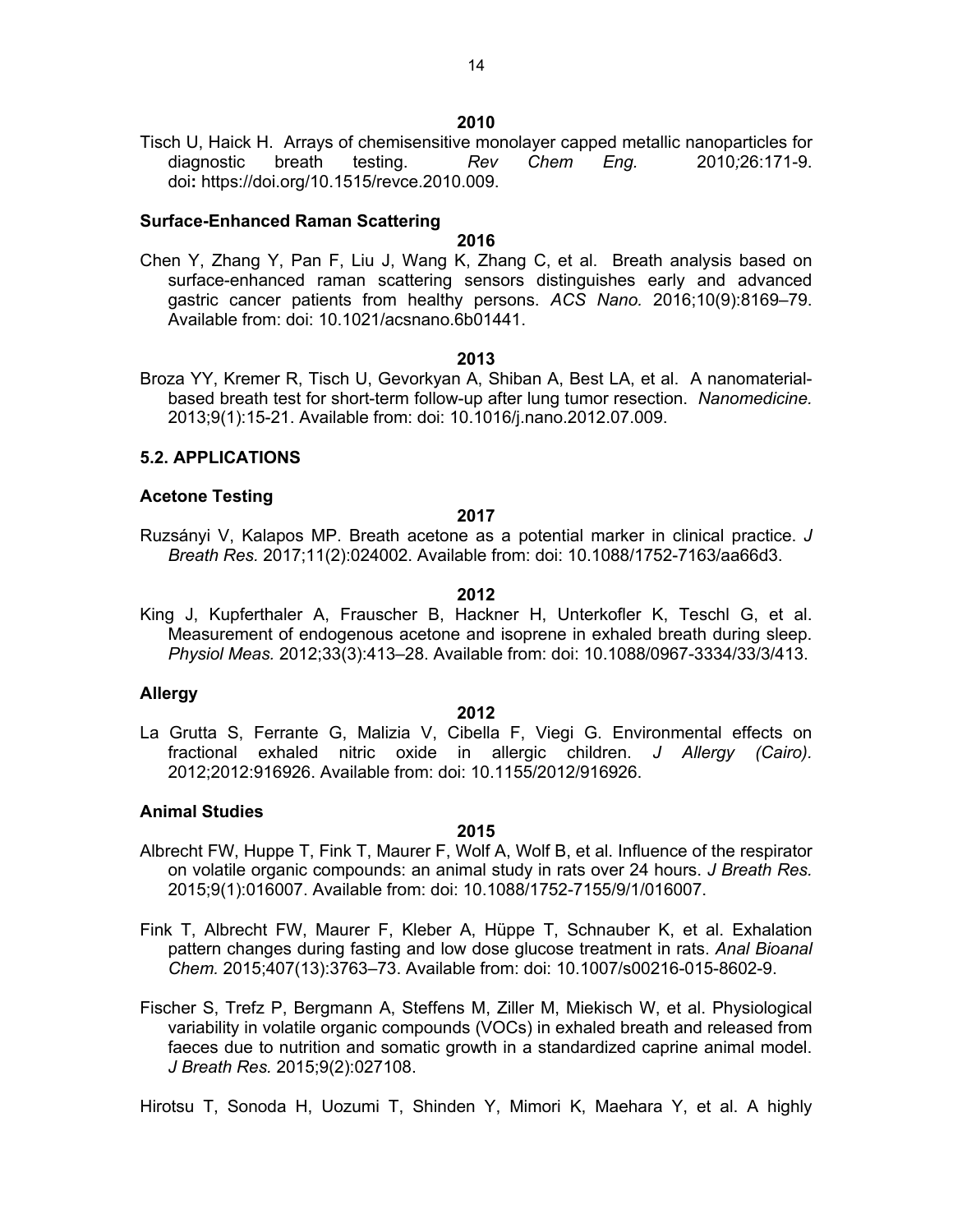accurate inclusive cancer screening test using Caenorhabditis elegans scent detection. PLoS One 2015;10(3):e0118699. Available from: doi: 10.1371/journal.pone.0118699.

#### **Asthma**

#### **2017**

Brinkman P, van de Pol MA, Gerritsen MG, Bos LD, Dekker T, Smids BS, et al. Exhaled breath profiles in the monitoring of loss of control and clinical recovery in asthma. *Clin Exp Allergy.* 2017;47(9):1159–69. Available from: doi: 10.1111/cea.12965.

#### **2016**

- Bikov A, Horvath I. Methodological issues and possible clinical implications for exhaled breath condensate pH in asthma. *Curr Top Med Chem.* 2016;16(14):1550–60.
- Lehtimäki L, Csonka P, Mäkinen E, Isojärvi J, Hovi SL, Ahovuo-Saloranta A. Predictive value of exhaled nitric oxide in the management of asthma: a systematic review. *Eur Respir J.* 2016;48(3):706–14. Available from: doi: 10.1183/13993003.00699-2016.
- Van Vliet D, Smolinska A, Jobsis Q, Rosias PP, Muris JW, Dallinga JW, et al. Association between exhaled inflammatory markers and asthma control in children. *J Breath Res.* 2016;10(1):016014. Available from: doi: 10.1088/1752- 7155/10/1/016014.

#### **2015**

- Petsky HL, Kew KM, Turner C, Chang AB. Exhaled nitric oxide levels to guide treatment for adults with asthma. *Cochrane Database Syst Rev.* 2016;9:CD011440. Available from: doi: 10.1002/14651858.CD011440.pub2.
- Ricciardolo FL, Sorbello V, Ciprandi G. FeNO as biomarker for asthma phenotyping and management. *Allergy Asthma Proc.* 2015;36(1):e1–8. Available from: doi: 10.2500/aap.2015.36.3805.
- Thornadtsson A, Neerincx AH, Högman M, Hugen C, Sintnicolaas C, Harren FJ, et al. Extended NO analysis may improve personalized anti-inflammatory treatment in asthmatic children with intermediate FENO50. *J Breath Res.* 2015;9(4):047114. Available from: doi: 10.1088/1752-7155/9/4/047114.
- Fens N, van der Sluijs KF, van de Pol MA, Dijkhuis A, Smids BS, van der Zee JS, et al. Electronic nose identifies bronchoalveolar lavage fluid eosinophils in asthma. *Am J Respir Crit Care Med.* 2015;191(9):1086-8. Available from: doi: 10.1164/rccm.201411-2010LE.

- Meyer N, Dallinga JW, Nuss SJ, Moonen EJ, van Berkel JJ, Akdis C, et al. Defining adult asthma endotypes by clinical features and patterns of volatile organic compounds in exhaled air. *Respir Res.* 2014;15:136. Available from: doi: 10.1186/s12931-014- 0136-8.
- Heijkenskjöld-Rentzhog C, Nordvall L, Janson C, Borres MP, Alving K, Malinovschi A. Alveolar and exhaled NO in relation to asthma characteristics - effects of correction for axial diffusion. *Allergy.* 2014;69(8):1102–11. Available from: doi: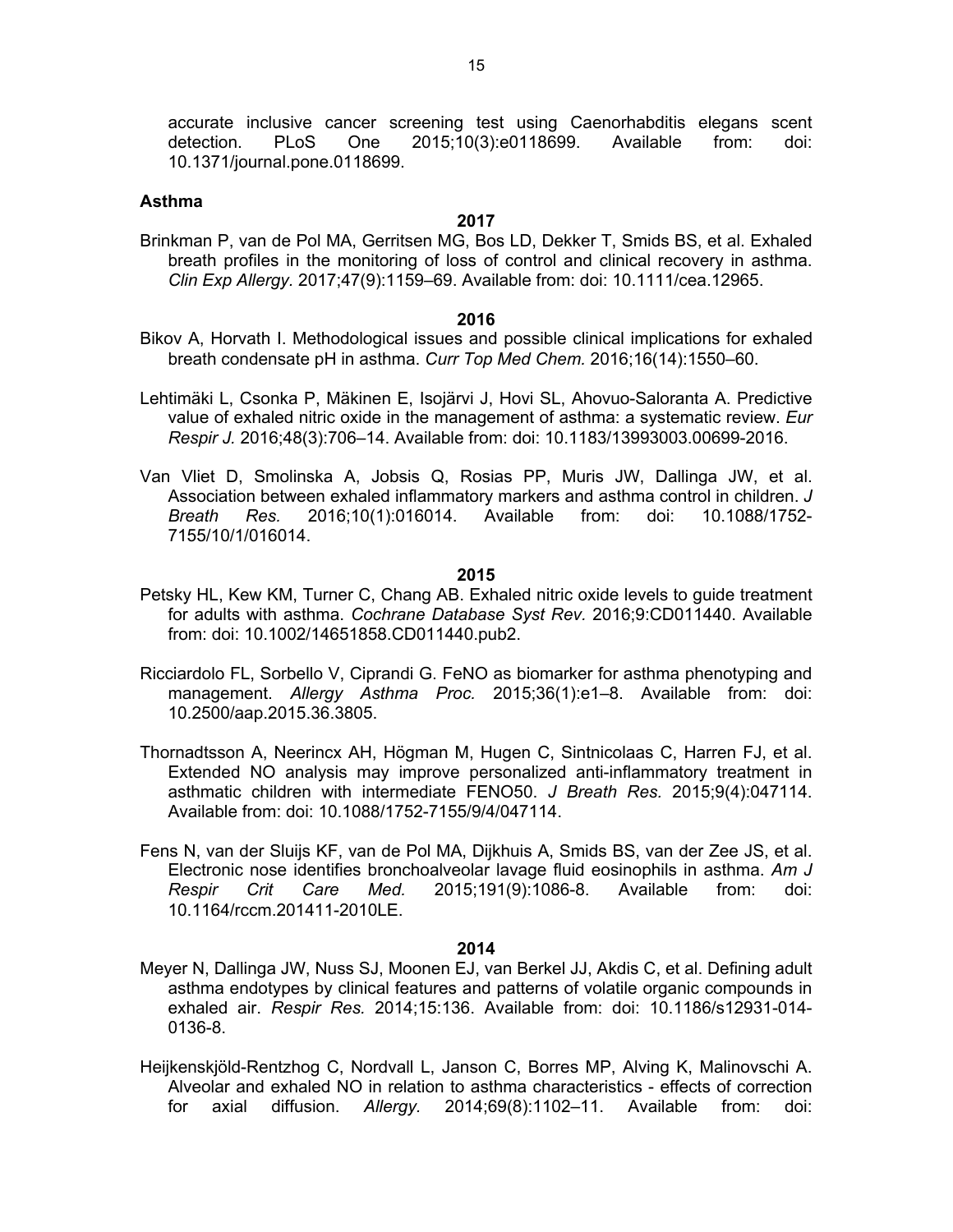10.1111/all.12430.

Smolinska A, Klaassen EM, Dallinga JW, van de Kant KD, Jobsis Q, Moonen EJ, et al. Profiling of volatile organic compounds in exhaled breath as a strategy to find early predictive signatures of asthma in children. *PLoS One.* 2014;9(4):e95668. Available from: doi: 10.1371/journal.pone.0095668.

#### **2013**

- Carraro S, Giordano G, Piacentini G, Kantar A, Moser S, Cesca L, et al. Asymmetric dimethylarginine in exhaled breath condensate and serum of children with asthma. *Chest.* 2013;144(2):405–10. Available from: doi: 10.1378/chest.12-2379.
- Carraro S, Giordano G, Reniero F, Carpi D, Stocchero M, Sterk PJ, et al. Asthma severity in childhood and metabolomic profiling of breath condensate. *Allergy.* 2013;68(1):110–7. Available from: doi: 10.1111/all.12063.
- Gahleitner F, Guallar-Hoyas C, Beardsmore CS, PandyaHCand Thomas CP. Metabolomics pilot study to identify volatile organic compound markers of childhood asthma in exhaled breath. *Bioanalysis.* 2013;5(18):2239–47. Available from: doi: 10.4155/bio.13.184.
- Högman M, Meriläinen P. Guidance for a personal target value of FENO in allergic asthma: case report and theoretical example. *Ups J Med Sci.* 2013;118(1):59–61. Available from: doi: 10.3109/03009734.2012.704433.
- Ibrahim B, Marsden P, Morris J, Smith J, Nilsson M, Fowler SJ. Metabolomic analysis of exhaled breath condensate by NMR spectroscopy discriminates inflammatory phenotypes in asthma. *Allergy.* 2013;68:1050–6.
- Robroeks CM, van Berkel JJ, Jobsis Q, van Schooten FJ, Dallinga JW, Wouters EF, et al. Exhaled volatile organic compounds predict exacerbations of childhood asthma in a 1-year prospective study. *Eur Respir J.* 2013;42(1):98–106. Available from: doi: 10.1183/09031936.00010712.
- Syslova K, Bohmova A, Demirbag E, et al. Immunomagnetic molecular probe with UHPLC-MS/MS: a promising way for reliable bronchial asthma diagnostics based on quantification of cysteinyl leukotrienes. *J Pharm Biomed Anal.* 2013;81–82:108–17. Available from: doi: 10.1016/j.jpba.2013.03.026.
- van der Schee MP, Palmay R, Cowan JO, Taylor DR. Predicting steroid responsiveness in patients with asthma using exhaled breath profiling. *Clin Exp Allergy.* 2013;43(11):1217–25. Available from: doi: 10.1111/cea.12147.
- Wagener AH, Yick CY, Brinkman P, van der Schee MP, Fens N, Sterk PJ. Toward composite molecular signatures in the phenotyping of asthma. *Ann Am Thorac Soc.* 2013;10:Suppl S197–S205. Available from: doi: 10.1513/AnnalsATS.201302- 035AW.

#### **2012**

Almstrand AC, Josefson M, Bredberg A, Lausmaa J, Sjövall P, Larsson P, et al. TOF-SIMS analysis of exhaled particles from patients with asthma and healthy controls.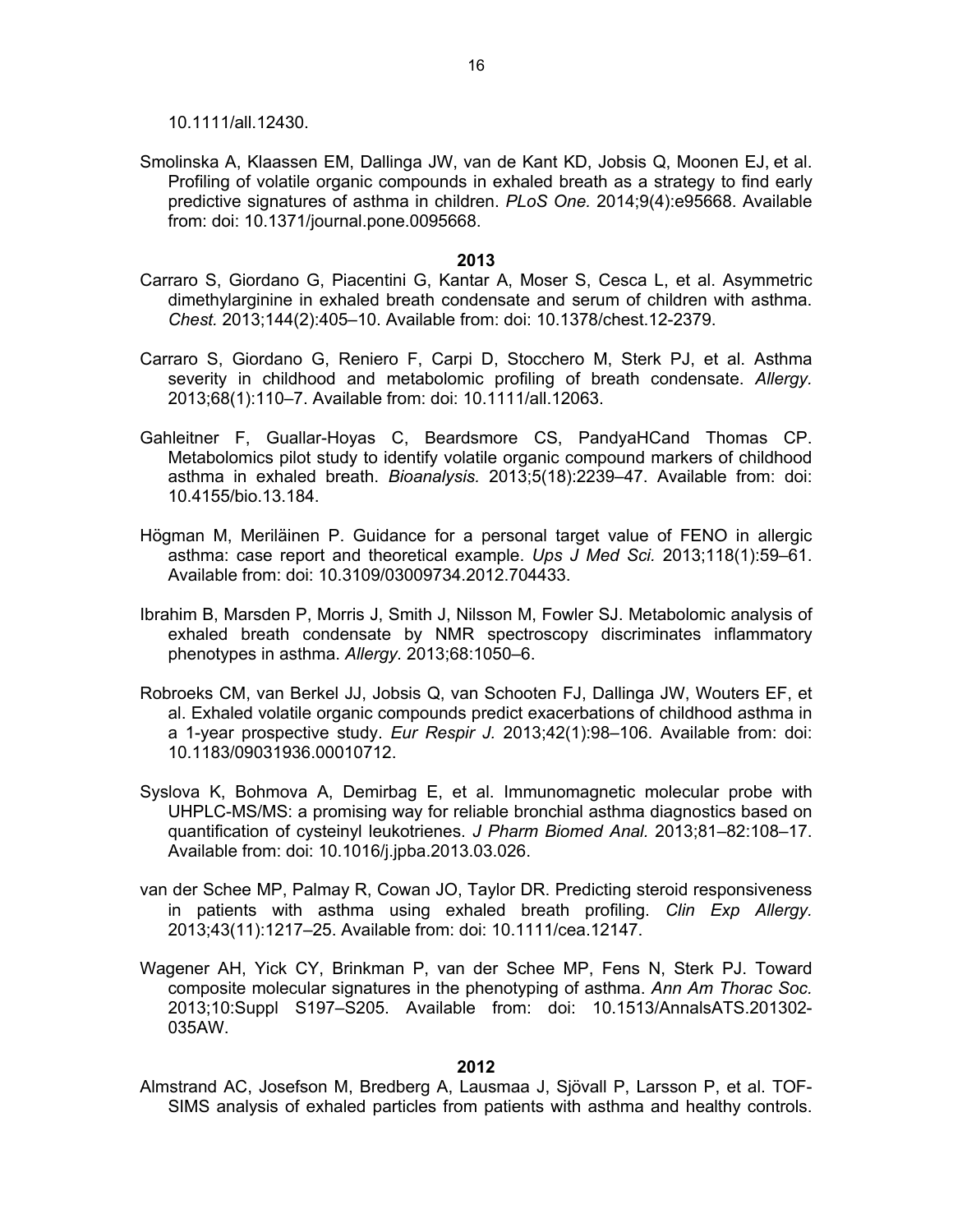*Eur Respir J* 2012;39(1):59–66. Available from: doi: 10.1183/09031936.00195610.

- Chladkova J, Senkerik M, Havlinova Z, Krcmová I, Chládek J. Alveolar concentration and bronchial flux of nitric oxide: two linear modeling methods evaluated in children and adolescents with allergic rhinitis and atopic asthma. *Pediatr Pulmonol.* 2012;47(11):1070–9. Available from: doi: 10.1002/ppul.22550.
- Heijkenskjöld-Rentzhog C, Alving K, Kalm-Stephens P, Lundberg JO, Nordvall L, Malinovschi A. The fraction of NO in exhaled air and estimates of alveolar NO in adolescents with asthma: methodological aspects. *Pediatr Pulmonol.* 2012;47(10):941–9. Available from: doi: 10.1002/ppul.22556.
- Mandon J, Hogman M, Merkus PJ, van Amsterdam J, Harren FJ, Cristescu SM. Exhaled nitric oxide monitoring by quantum cascade laser: comparison with chemiluminescent and electrochemical sensors. *J Biomed Opt.* 2012;17(1):017003. Available from: doi: 10.1117/1.JBO.17.1.017003.
- Szefler SJ, Wenzel S, Brown R. Erzurum SC, Fahy JV, Hamilton RG, et al. Asthma outcomes: biomarkers. *J Allergy Clin Immunol.* 2012;129(3 Suppl):S9-23. Available from: doi: 10.1016/j.jaci.2011.12.979.

#### **2011**

- Fens N, Roldaan AC, van der Schee MP, Boksem RJ, Zwinderman AH, Bel EH, et al. External validation of exhaled breath profiling using an electronic nose in the discrimination of asthma with fixed airways obstruction and chronic obstructive pulmonary disease. *Clin Exp Allergy.* 2011;41(10):1371–8. Available from: doi: 10.1111/j.1365-2222.2011.03800.x.
- Högman M, Malinovschi A, Norbäck D, Janson C. Added value with extended NO analysis in atopy and asthma. *Clin Physiol Funct Imaging.* 2011;31(4):294–9.
- Ibrahim B, Basanta M, Cadden P, Singh D, Douce D, Woodcock A, et al. Non-invasive phenotyping using exhaled volatile organic compounds in asthma. *Thorax.* 2011;66(9):804–9. Available from: doi: 10.1136/thx.2010.156695.
- Liu L, Teague WG, Erzurum S, Fitzpatrick A, Mantri S, Dweik RA, et al. Determinants of exhaled breath condensate pH in a large population with asthma. *Chest.* 2011;139(2):328–36. Available from: doi: 10.1378/chest.10-0163.
- Shorter JH, Nelson DD, McManus JB, Zahniser MS, Sama S, Milton DK. Clinical study of multiple breath biomarkers of asthma and COPD (NO,  $CO<sub>2</sub>$ , CO and N<sub>2</sub>O) by infrared laser spectroscopy. *J Breath Res.* 2011;5:037108. Available from: doi: 10.1088/1752-7155/5/3/037108.

- Antus B, Barta I, Kullmann T, Lazar Z, Valyon M, Horvath I, et al. Assessment of exhaled breath condensate pH in exacerbations of asthma and chronic obstructive pulmonary disease: a longitudinal study. *Am J Respir Crit Care Med.* 2010;182(12):1492–7. Available from: doi: 10.1164/rccm.201003-0451OC.
- Dallinga JW, Robroeks CM, van Berkel JJ, Moonen EJ, Godschalk RW, Jöbsis Q, et al. Volatile organic compounds in exhaled breath as a diagnostic tool for asthma in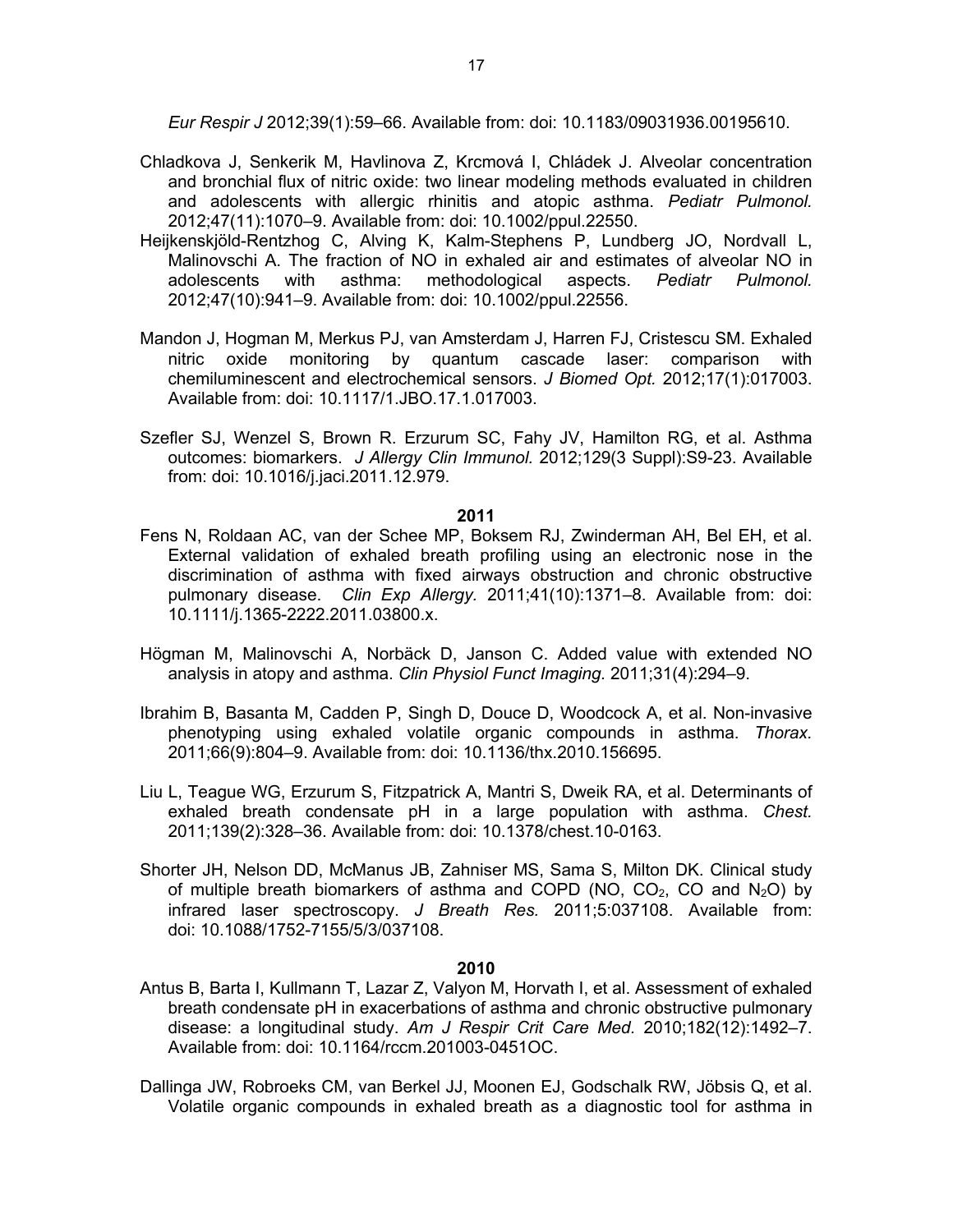children. *Clin Exp Allergy.* 2010;40(1):68–76. Available from: doi: 10.1111/j.1365- 2222.2009.03343.x.

- Lazar Z, Cervenak L, Orosz M, Gálffy G, Komlósi ZI, Bikov A, et al. Adenosine triphosphate concentration of exhaled breath condensate in asthma. *Chest.* 2010;138(3):536–42. Available from: doi: 10.1378/chest.10-0085.
- Lazar Z, Fens N, van der Maten J, van der Schee MP, Wagener AH, de Nijs SB, et al. Electronic nose breathprints are independent of acute changes in airway caliber in asthma. *Sensors (Basel).* 2010;10(10):9127–38. Available from: doi: 10.3390/s101009127.
- Mahut B, Trinquart L, Le Bourgeois M, Becquemin MH, Beydon N, Aubourg F, et al. Multicentre trial evaluating alveolar NO fraction as a marker of asthma control and severity. *Allergy.* 2010;65(5):36–44. Available from: doi: 10.1111/j.1398- 9995.2009.02221.x.
- Montuschi P, Santonico M, Mondino C, Pennazza G, Mantini G, Martinelli E, et al. Diagnostic performance of an electronic nose, fractional exhaled nitric oxide, and lung function testing in asthma. *Chest.* 2010;137(4):790–6. Available from: doi: 10.1378/chest.09-1836.
- Robroeks CM, van Vliet D, Hendriks HJ, Dompeling E, Jöbsis Q. Feasibility of exhaled nitric oxide measurements at various flow rates in children with asthma. *Pediatr Allergy Immunol.* 2010;21:e222-8. Available from: doi: 10.1111/j.1399- 3038.2009.00874.x.

#### **Cancer**

#### **2015**

- Hirotsu T, Sonoda H, Uozumi T, et al. A highly accurate inclusive cancer screening test using Caenorhabditis elegans scent detection. *PLoS One.* 2015;10(3):0118699. Available from: doi: 10.1371/journal.pone.0118699.
- Schmidt K, Podmore I. Current challenges in volatile organic compounds analysis as potential biomarkers of cancer. *J Biomarker.* 2015;2015:981458. Available from: doi: 10.1155/2015/981458.

# **2014**

Haick H, Broza,YY, Mochalski P, Ruzsanyi V, Amann A. Assessment, origin, and implementation of breath volatile cancer markers. *Chem Soc Rev.* 2014;43(5):1423– 49. Available from: doi: 10.1039/c3cs60329f.

#### **2012**

Buszewski B, Rudnicka J, Ligor T, Walczak M, Jezierski T, Amann A. Analytical and unconventional methods of cancer detection using odor. TrAC Trends Anal Chem. 2012;38:1–12. Available from: https://doi.org/10.1016/j.trac.2012.03.019.

#### **Breast cancer**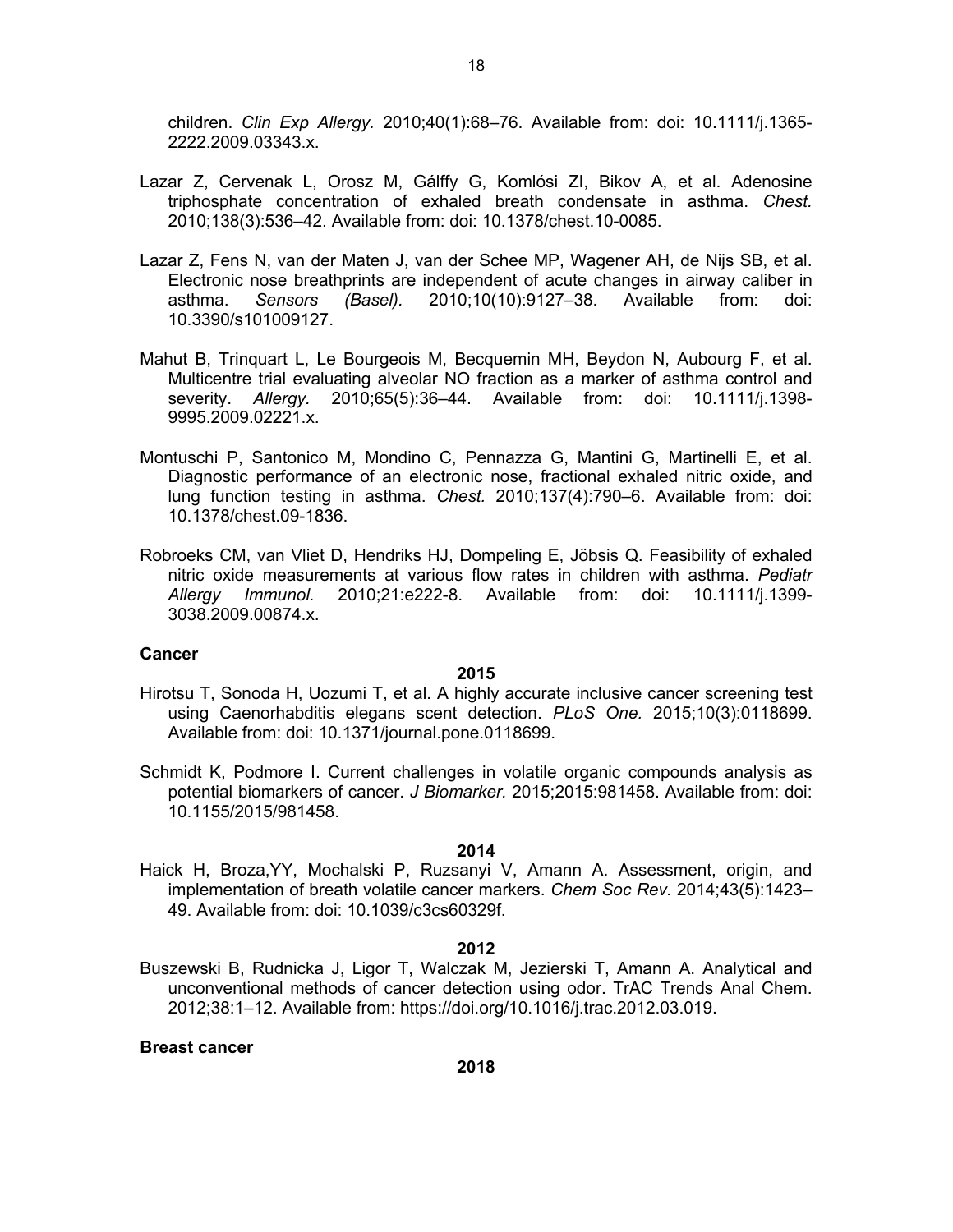Phillips M, Cataneo RN, Cruz-Ramos JA, Huston J, Ornelas O, Pappas N,et al. Prediction of breast cancer risk with volatile biomarkers in breath. *Breast Cancer Res Treat.* 2018;170(2):343-350. Available from: doi: 10.1007/s10549-018-4764-4.

#### **2017**

Phillips M, Cataneo RN, Lebauer C, Mundada M, Saunders C. Breath mass ion biomarkers of breast cancer. J Breath Res. 2017;11:016004. Available from: doi: 10.1088/1752-7163/aa549b.

#### **2014**

Phillips M, Beatty JD, Cataneo RN, Huston J, Kaplan PD, Lalisang RI, et al. Rapid point-of-care breath test for biomarkers of breast cancer and abnormal mammograms. *PLoS One.* 2014;9(3):e90226. Available from: doi: 10.1371/journal.pone.0090226.

#### **2011**

Shuster G, Gallimidi Z, Reiss AH, Dovgolevsky E, Billan S, Abdah-Bortnyak R, et. Classification of breast cancer precursors through exhaled breath. *Breast Cancer Res Treat.* 2011;126(3):791-6. Available from: doi: 10.1007/s10549-010-1317-x.

#### **2010**

Phillips M, Cataneo RN, Saunders C, Hope P, Schmitt P, Wai J. Volatile biomarkers in the breath of women with breast cancer. *J Breath Res.* 2010;4(2):026003. Available from: doi: 10.1088/1752-7155/4/2/026003.

# **Colorectal cancer**

de Boer NK, de Meij TG, Oort FA, Ben Larbi I, Mulder CJ, van Bodegraven AA, et al. The scent of colorectal cancer: detection by volatile organic compound analysis. *Clin Gastroenterol Hepatol.* 2014;12(7):1085–9. Available from: doi: 10.1016/j.cgh.2014.05.005.

**2014**

#### **2013**

Altomare DF, Di Lena M, Procelli F, Trizio L, Travaglio E, Tutino M, et al. Exhaled volatile organic compounds identify patients with colorectal cancer. *Br. J. Surg.* 2013;100(1):144–50. Available from: doi: 10.1002/bjs.8942.

#### **Gastric cancer**

## **2016**

Amal H, Leja M, Funka K, Skapars R, Sivins A, Ancans G, et al. Detection of precancerous gastric lesions and gastric cancer through exhaled breath. *Gut.* 2016;65(3):400–7. Available from: doi: 10.1136/gutjnl-2014-308536.

#### **Gastric cancer**

Xu ZQ, Broza YY, Ionsecu R, Tisch U, Ding L, Liu H, et al. A nanomaterial-based breath test for distinguishing gastric cancer from benign gastric conditions. *Br J Cancer.* 2013;108(4):941–50. Available from: doi: 10.1038/bjc.2013.44.

**2013**

#### **Head-and-neck cancer**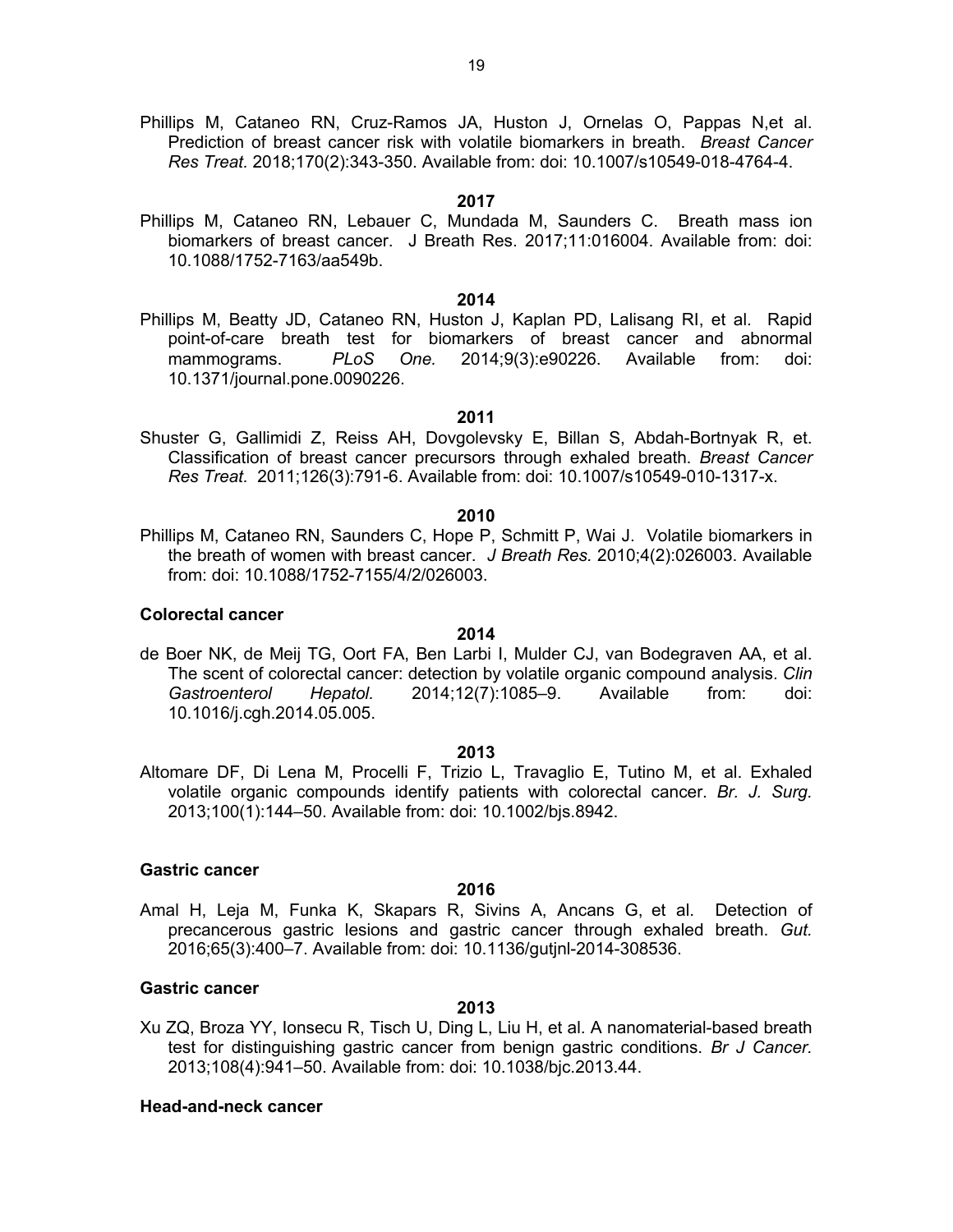Hakim M, Billan S, Tisch U, Peng G, Dvrokind I, Marom O, et al. Diagnosis of head-andneck cancer from exhaled breath. *Br J Cancer.* 2011;104(10):1649–55. Available from: doi: 10.1038/bjc.2011.128.

#### **Lung cancer**

#### **2015**

Phillips M, Bauer TL, Cataneo RN, Lebauer C, Mundada M, Pass HI, et al. Blinded Validation of Breath Biomarkers of Lung Cancer, a Potential Ancillary to Chest CT Screening. *PLoS One.* 2015;23;10(12):e0142484. Available from: doi: 10.1371/journal.pone.0142484.

#### **2014**

- Bikov A, Hernadi M, Korosi BZ, Kunos L, Zsamboki G, Sutto Z, et al. Expiratory flow rate, breath hold and anatomic dead space influence electronic nose ability to detect lung cancer. *BMC Pulm Med*. 2014;14:202. Available from: doi: 10.1186/1471-2466- 14-202.
- Filipiak W, Filipiak A, Sponring A, Schmid T, Zelger B, Ager C, et al. Comparative analyses of volatile organic compounds (VOCs) from patients, tumors and transformed cell lines for the validation of lung cancer-derived breath markers. *J Breath Res.* 2014;8(2):027111. Available from: doi: 10.1088/1752-7155/8/2/027111.
- Peled N, Abud-Hawa M, Liran O, Ilouze M, Gai-Mor N, Shlomi D, et al. Breath analysis as a noninvasive biomarker for early detection of lung cancer. *J Clin Oncol.* 2014;32 suppl:7560.

#### **2013**

- Bos LD, van Walree IC, Kolk AH, Janssen HG, Sterk PJ, Schultz MJ. Alterations in exhaled breath metabolite-mixtures in two rat models of lipopolysaccharide-induced lung injury. *J Appl Physiol (1985).* 2013;115(10):1487-95. Available from: doi: 10.1152/japplphysiol.00685.2013.
- Broza YY, Kremer R, Tisch U, Gevorkyan A, Shiban A, Best LA, et al. A nanomaterialbased breath test for short-term follow-up after lung tumor resection. *Nanomedicine.* 2013;9(1):15–21. Available from: doi: 10.1016/j.nano.2012.07.009.

#### **2012**

- Hakim M, Broza YY, Barash O, Peled N, Phillips M, Amann A, et al. Volatile organic compounds of lung cancer and possible biochemical pathways. *Chem Rev.* 2012;112(11):5949–66. Available from: doi: 10.1021/cr300174a.
- Wang Y, Hu Y, Wang D, Yu K, Wang L, Zou Y, et al. The analysis of volatile organic compounds biomarkers for lung cancer in exhaled breath, tissues and cell lines. *Cancer Biomark.* 2012;11(4):129–37. Available from: doi: 10.3233/CBM-2012-00270.

#### **2010**

Filipiak W, Sponring A, Filipiak A, Ager C, Schubert J, Miekisch W, et al. TD-GC-MS analysis of volatile metabolites of human lung cancer and normal cells in vitro. *Cancer Epidemiol Biomarkers Prev.* 2010;19(1):182–95. Available from: doi: 10.1158/1055-9965.EPI-09-0162.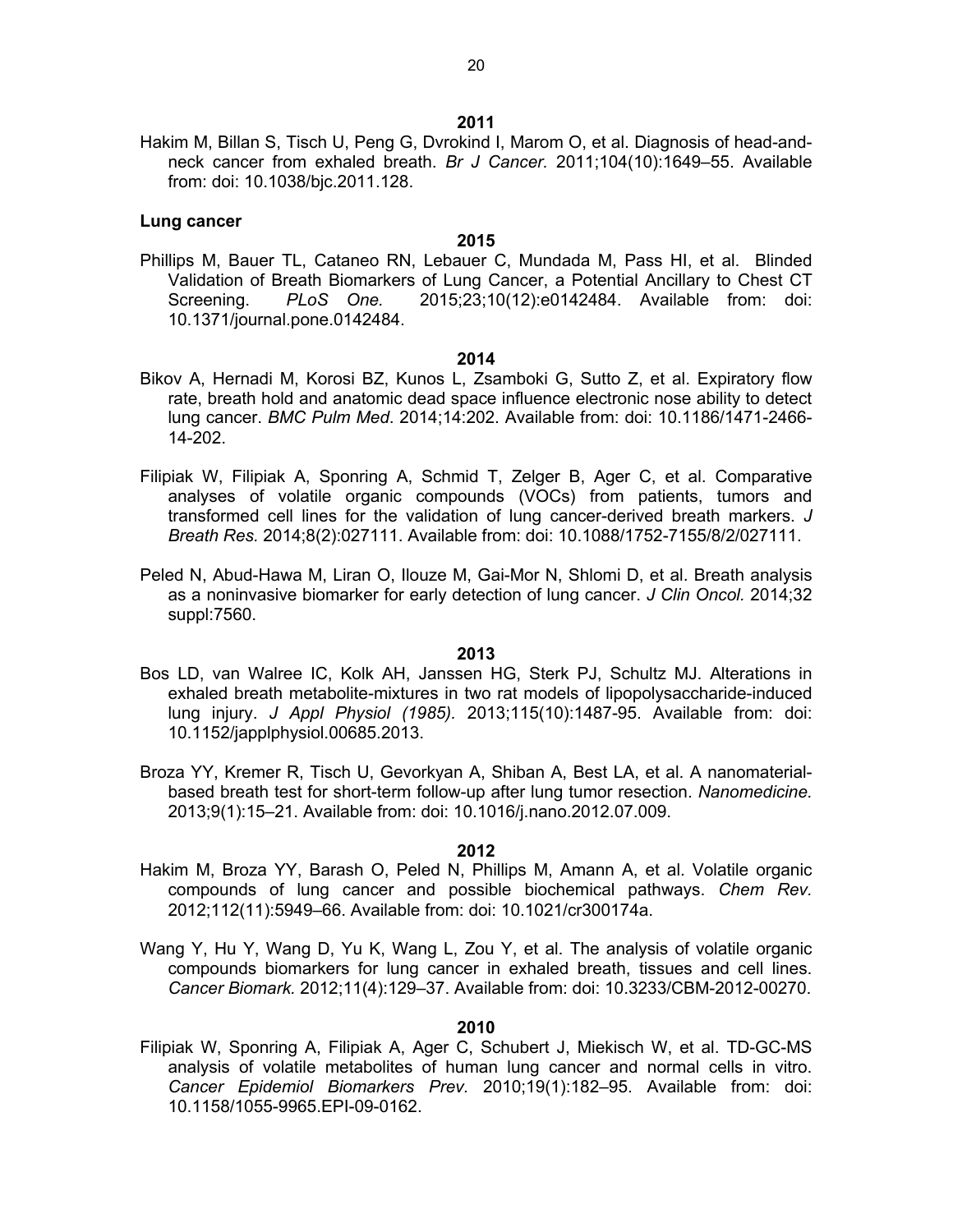- Kischkel S, Miekisch W, Sawacki A, Straker EM, Trefz P, Amann A, et al. Breath biomarkers for lung cancer detection and assessment of smoking related effects confounding variables, influence of normalization and statistical algorithms. *Clin Chim Acta.* 2010;411(21-22):1637–44. Available from: doi: 10.1016/j.cca.2010.06.005.
- Poli D, Goldoni M, Corradi M, Acampa O, Carbognani P, Internullo E, et al. Determination of aldehydes in exhaled breath of patients with lung cancer by means of on-fiber-derivatisation SPME-GC/MS. *J. Chromatogr B.* 2010;878(27):2643–51. Available from: doi: 10.1016/j.jchromb.2010.01.022.
- Fuchs P, Loeseken C, Schubert JK, Miekisch W. Breath gas aldehydes as biomarkers of lung cancer. *Intl J Cancer.* 2010;126(11):2663-70. Available from: doi: 10.1002/ijc.24970.

#### **Mesothelioma**

#### **2012**

Chapman EA, Thoma PS, Stone E, Lewis C, Yate DH. A breath test for malignant mesothelioma using an electronic nose. *Eur Respir J.* 2012;40(2):448-54. Available from: doi: 10.1183/09031936.00040911.

#### **Oesophageal cancer**

#### **2018**

- Chin S-T, Romano A, Sophie L. F. Doran SLF, Hanna GB. Cross-platform mass spectrometry annotation in breathomics of oesophageal-gastric cancer. *Sci Rep.*  2018;8(1):5139. Available from: doi: 10.1038/s41598-018-22890-w.
- Kumar S, Huang J, Abbassi-Ghadi N, Mackenzie HA, Veselkov KA, Hoare JM, et al. Mass spectrometric analysis of exhaled breath for the identification of volatile organic compound biomarkers in esophageal and gastric adenocarcinoma. *Ann Surg.* 2015;262,981–90. Available from: doi: 10.1097/SLA.0000000000001101.
- Kumar, S, Huang J, Abbassi-Ghadi N, Spanel P, Smith D, Hanna GB. Selected ion flow tube mass spectrometry analysis of exhaled breath for volatile organic compound profiling of esophago-gastric cancer. *Anal Chem.* 2013;85(12):6121–8. Available from: doi: 10.1021/ac4010309.
- Markar SR, Lagergren J, Hanna GB. Research protocol for a diagnostic study of noninvasive exhaled breath analysis for the prediction of oesophago-gastric cancer. *BMJ Open.* 2016;6:e009139. Available from: doi: 10.1136/bmjopen-2015-009139.

#### **Ovarian cancer**

#### **2015**

Kahn N, Lavie O, Paz M, Segev Y, Haick H. Dynamic nanoparticle-based flexible sensors: diagnosis of ovarian carcinoma from exhaled breath. *Nano Lett.* 2015;15(10):7023–8. Available from: doi: 10.1021/acs.nanolett.5b03052.

#### **Pancreatic cancer**

#### **2018**

Arasaradnam RP, Wicaksono A, O'Brien H, Kocher HM, Covington JA, Crnogorac-Jurcevic T. Noninvasive diagnosis of pancreatic cancer through detection of volatile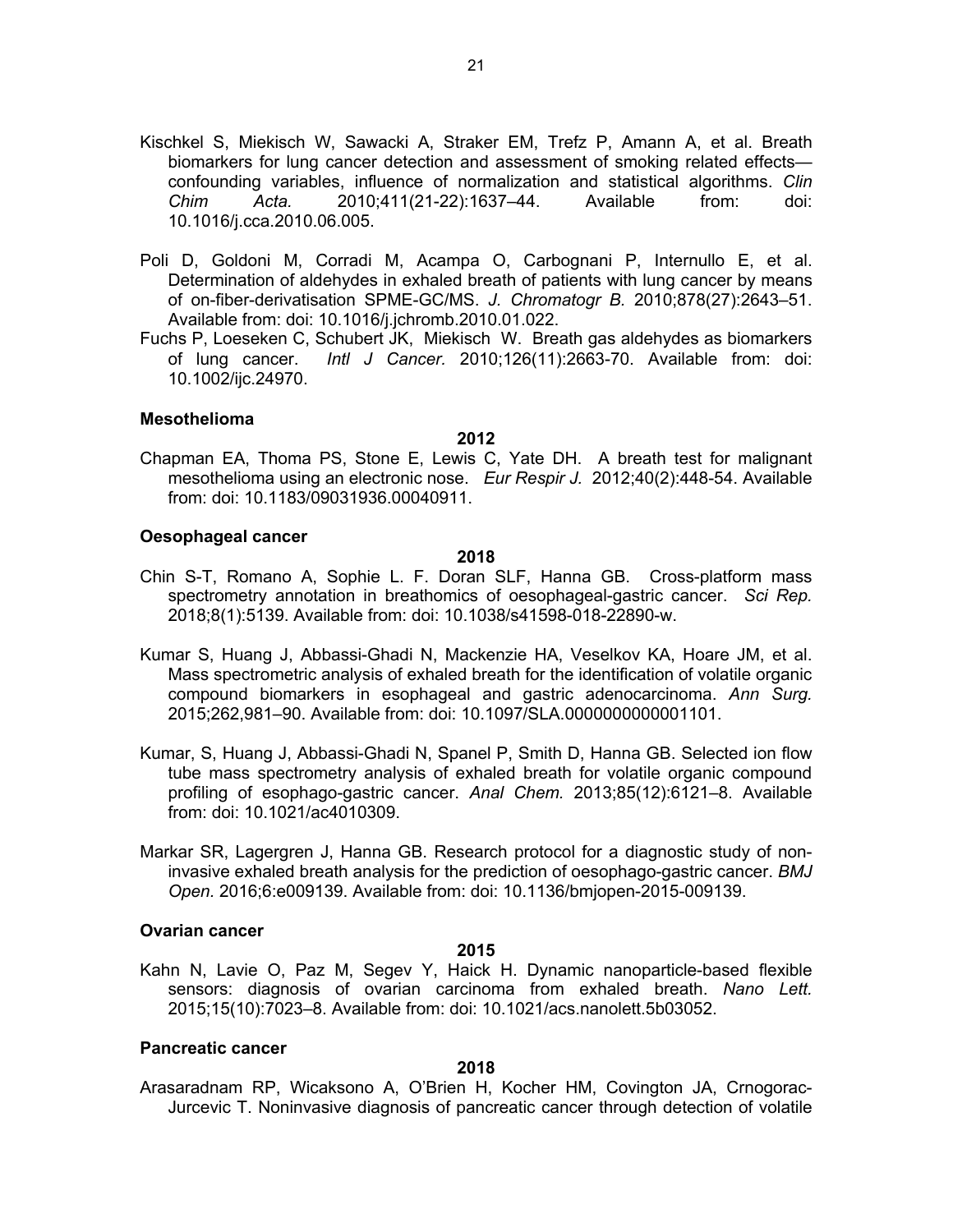organic compounds in urine. *Gastroenterol.* 2018;154(3):485-7. Available from: doi: 10.1053/j.gastro.2017.09.054.

#### **Prostate cancer**

#### **2010**

Peng, G. Hakim M, Broza YY, Billan S, Abdah-Bortnyak R, Kuten A, et al. Detection of lung, breast, colorectal, and prostate cancers from exhaled breath using a single array of nanosensors. *Br J Cancer.* 2010;103(4):542–51. Available from: doi: 10.1038/sj.bjc.6605810.

#### **Chemical Sensibility Disorder**

- **2013**
- Mazzatenta A, Pokorski M, Cozzutto S, Barbieri P, Veratti V, Di Giulio C. Non-invasive assessment of exhaled breath pattern in patients with multiple chemical sensibility disorder. *Adv Exp Med Biol.* 2013;756:179–88. Available from: doi: 10.1007/978-94- 007-4549-0\_23.

#### **Cystic Fibrosis**

#### **2015**

Shestivska V, Dryahina K, Nunvář J, Sovová K, Elhottová D, Nemec A, et al. Quantitative analysis of volatile metabolites released in vitro by bacteria of the genus Stenotrophomonas for identification of breath biomarkers of respiratory infection in cystic fibrosis. *J Breath Res.* 2015;9(2):027104. Available from: doi: 10.1088/1752- 7155/9/2/027104.

#### **2014**

Whiteson KL, Meinardi S, Lim YW, Schmieder R, Maughan H, Quinn R, et al. Breath gas metabolites and bacterial metagenomes from cystic fibrosis airways indicate active pH neutral 2,3-butanedione fermentation. *ISME J.* 2014;8:1247–58. Available from: doi: 10.1038/ismej.2013.229.

#### **2012**

Montuschi P, Paris D, Melck D, Lucidi V, Ciabattoni G, Raia V, et al. NMR spectroscopy metabolomic profiling of exhaled breath condensate in patients with stable and unstable cystic fibrosis. *Thorax.* 2012;67(3):222-8. Available from: doi: 10.1136/thoraxjnl-2011-200072.

#### **2011**

Colombo C, Faelli N, Tirelli AS, Fortunato F, Biffi A, Claut L, et al. Analysis of inflammatory and immune response biomarkers in sputum and exhaled breath condensate by a multi-parametric biochip array in cystic fibrosis. *Int J Immunopathol Pharmacol.* 2011;24(2):423–32.

#### **Cytokines**

#### **2015**

Boshuizen M, Leopold JH, Zakharkina T, Knobel HH, Weda H, Nijsen TM, et al. Levels of cytokines in broncho-alveolar lavage fluid, but not in plasma, are associated with levels of markers of lipid peroxidation in breath of ventilated ICU patients. *J Breath Res.* 2015;9(3):036010. Available from: doi: 10.1088/1752-7155/9/3/036010.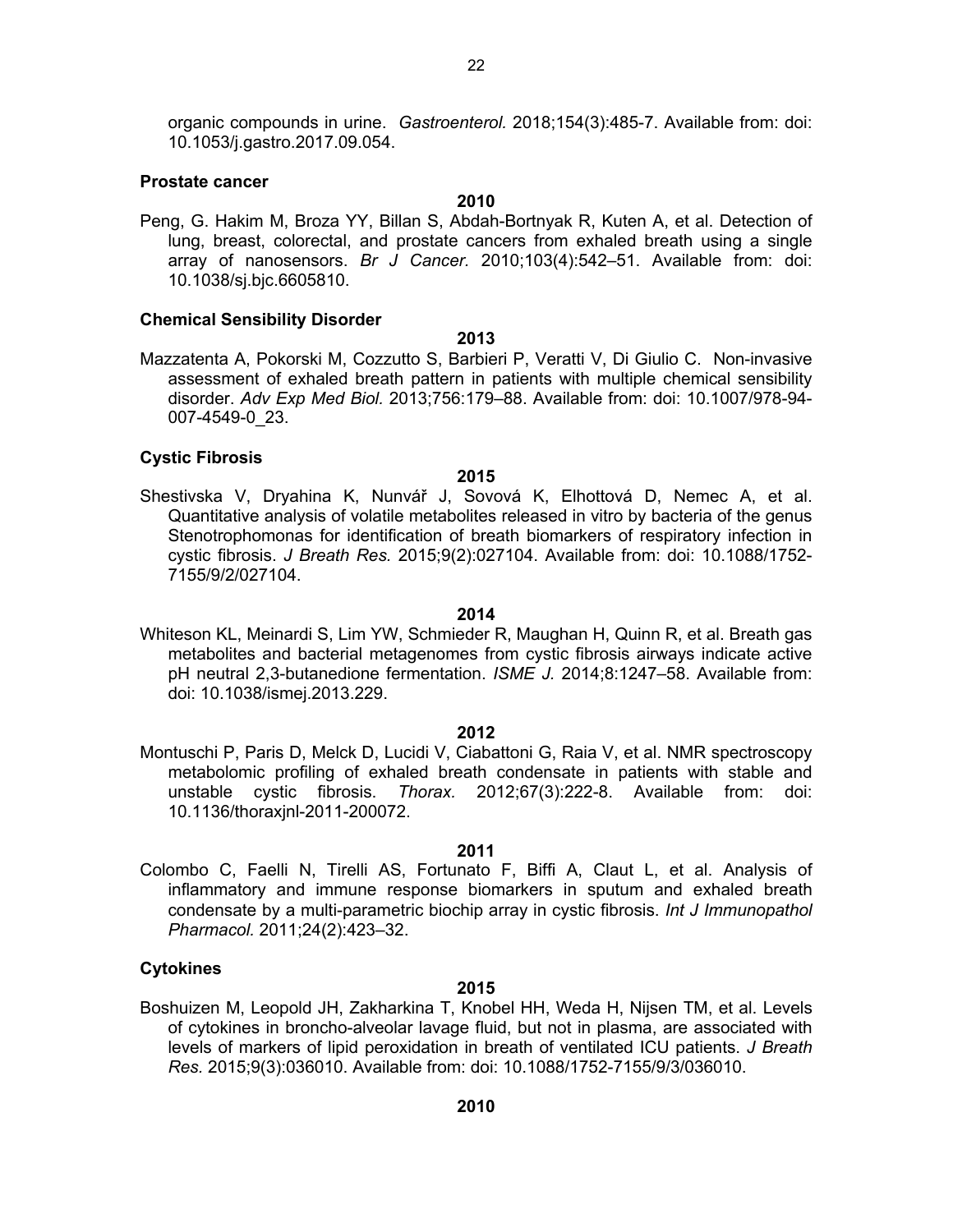Antus B, Barta I, Czebe K, Horvath I, Csiszer E. Analysis of cytokine pattern in exhaled breath condensate of lung transplant recipients with bronchiolitis obliterans syndrome. Inflamm Res 2010;59(1):83–6.

#### **Diabetes**

#### **2013**

- Ghimenti S, Tabucchi S, Lomonaco T, Di Francesco F, Fuoco R, Onor M, et al. Monitoring breath during oral glucose tolerance tests. *J Breath Res.* 2013;7(1):017115. Available from: doi: 10.1088/1752-7155/7/1/017115.
- Mazzatenta, A., Pokorski, M., Di Giulio, C. Real-time breath analysis in type 2 diabetes mellitus patients during cognitive effort. *Adv Exp Med Biol.* 2013;788:247-53. Available from: doi: 10.1007/978-94-007-6627-3\_35.
- Yan K, Zhang D, Wu D, Wei H, Lu G. Design of a breath analysis system for diabetes screening and blood glucose level prediction. *IEEE Trans Biomed Eng.* 2014;61(11):2787-95. Available from: doi: 10.1109/TBME.2014.2329753.

#### **Environmental Health Science**

**2016**

Pelclova D, Zdimal V, Kacer P, Fenclova Z, Vlckova S, Syslova K, et al. Oxidative stress markers are elevated in exhaled breath condensate of workers exposed to nanoparticles during iron oxide pigment production. *J Breath Res.* 2016;10(1):016004. Available from: doi: 10.1088/1752-7155/10/1/016004.

#### **2011**

Pliel JD, Stiegel MA, Sobus UR. Breath biomarkers in environmental health science: exploring patterns in the human exposome. *J Breath Res.* 2011;5(4):046005. Available from: doi: 10.1088/1752-7155/5/4/046005.

#### **Exhaled Breath Condensate**

#### **2015**

Moritz F, Janicka M, Zygler A, Forcisi S, Kot-Wasik A, Kot J, et al. The compositional space of exhaled breath condensate and its link to the human breath volatilome. *J Breath Res.* 2015;9(2):027105. Available from: doi: 10.1088/1752-7155/9/2/027105.

#### **2014**

Bikov A, Galffy G, Tamasi L, Bartusek D, Antus B, Losonczy G, et al. Exhaled breath condensate pH decreases during exercise-induced bronchoconstriction. *Respirology.* 2014;19(4):563–9. Available from: doi: 10.1111/resp.12248.

#### **2012**

Effros RM, Casaburi R, Porszasz J, Morales EM, Rehan V. Exhaled breath condensates: analyzing the expiratory plume. *Am J Respir Crit Care Med.* 2012;185(8):803–4.

#### **2010**

Marek EM, Volke J, Hawener I, Platen P, Mückenhoff K, Marek W. Measurements of lactate in exhaled breath condensate at rest and after maximal exercise in young and healthy subjects. *J Breath Res.* 2010;4(1):017105. Available from: doi: 10.1088/1752-7155/4/1/017105.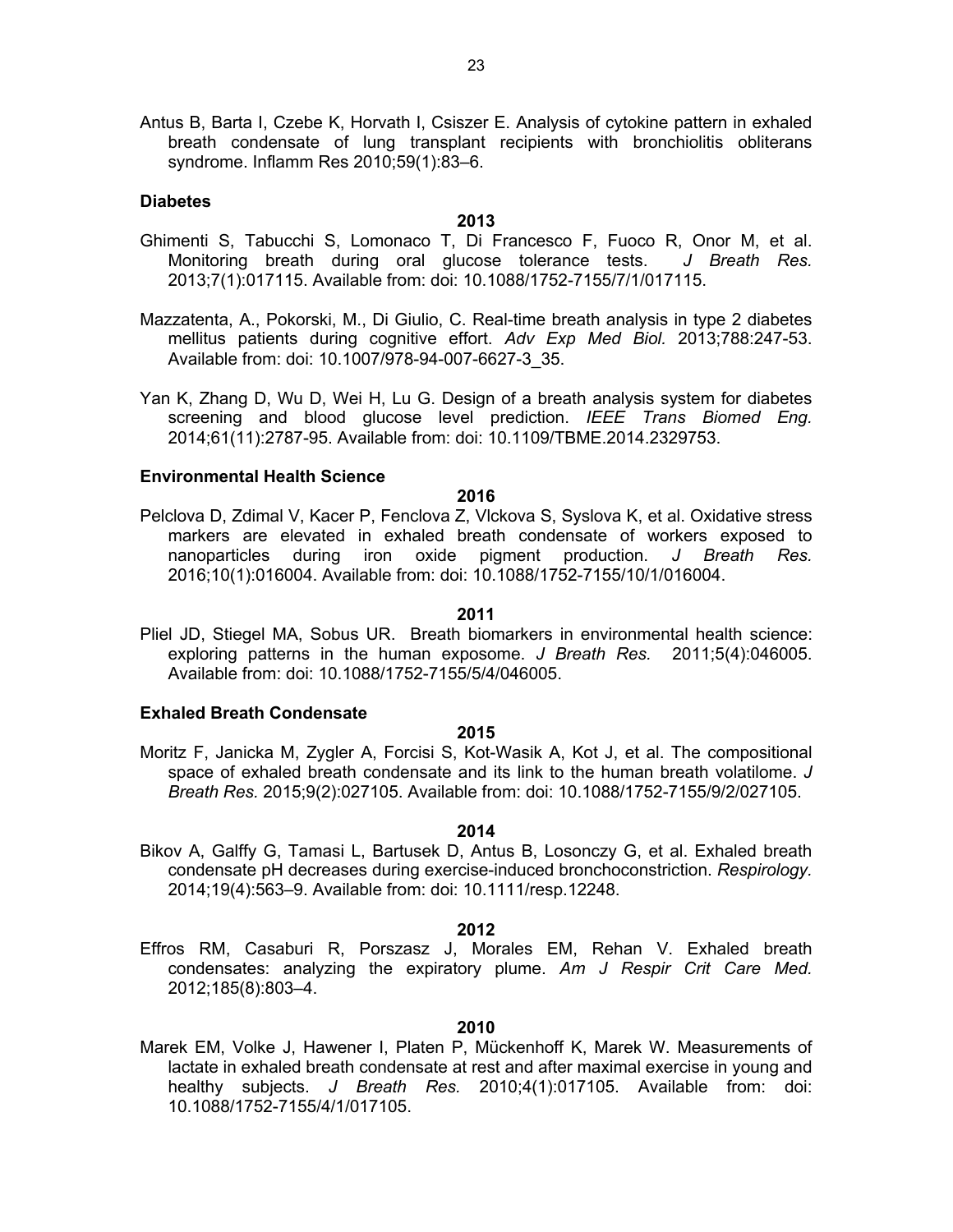- Lázár Z, Vass G, Huszár É, Losonczy G, Horvath I. Exhaled breath condensate: adenosine, ATP and other purines. *Eur Respir Mon.* 2010;49:183–95. Available from: doi: 10.1183/1025448x.00019209.
- Reinhold P, Knobloch H. Exhaled breath condensate: lessons learned from veterinary medicine. *J Breath Res.* 2010;4(1):017001. Available from: doi: 10.1088/1752- 7155/4/1/017001.

## **Exhaled Particles**

**2015**

Schwarz K, Biller H, Windt H, Koch W, Hohlfeld JM. Characterization of exhaled particles from the human lungs in airway obstruction. *J Aerosol Med Pulm Drug Deliv.* 2015;28:52–8. Available from: doi: 10.1089/jamp.2013.1104.

**2013**

- Bredberg A, Josefson M, Almstrand AC, Lausmaa J, Sjövall P, Levinsson A, et al. Comparison of exhaled endogenous particles from smokers and non-smokers using multivariate analysis. *Respiration.* 2013;86(2):135–42. Available from: doi: 10.1159/000350941.
- Holmgren H, Gerth E, Ljungström E, Larsson P, Almstrand AC, Bake B, et al. Effects of breath holding at low and high lung volumes on amount of exhaled particles. *Respir Physiol Neurobiol.* 2013;185(2):228–34. Available from: doi: 10.1016/j.resp.2012.10.010.

#### **2012**

- Bredberg A, Gobom J, Almstrand AC, Larsson P, Blennow K, Olin AC, et al. Exhaled endogenous particles contain lung proteins. Clin Chem. 2012;58(2):431–40. Available from: doi: 10.1373/clinchem.2011.169235.
- Larsson P, Mirgorodskaya E, Samuelsson L, Bake B, Almstrand AC, Bredberg A, et al. Surfactant protein A and albumin in particles in exhaled air. *Resp Med.* 2012;106(2):197–204. Available from: doi: 10.1016/j.rmed.2011.10.008.

#### **2010**

- Almstrand AC, Bake B, Ljungstrom E, Larsson P, Bredberg A, Mirgorodskaya E, et al. Effect of airway opening on production of exhaled particles. *J Appl Physiol (1985).* 2010;108(3):584–8. Available from: doi: 10.1152/japplphysiol.00873.2009.
- Schwarz K, Biller H, Windt H, Koch W, Hohlfeld JM. Characterization of exhaled particles from the healthy human lung-a systematic analysis in relation to pulmonary function variables. *J Aeros Med Pulm Drug Delivery.* 2010;23(6):371–9. Available from: doi: 10.1089/jamp.2009.0809.

#### **Forensics**

#### **2015**

Kwak J, Geier BA, Fan M, Rinehardt SA, Watts BS, Grigsby CC, et al. Detection of volatile organic compounds indicative of human presence in the air. *J Sep Sci.* 2015;38(14):2463–9. Available from: doi: 10.1002/jssc.201500261.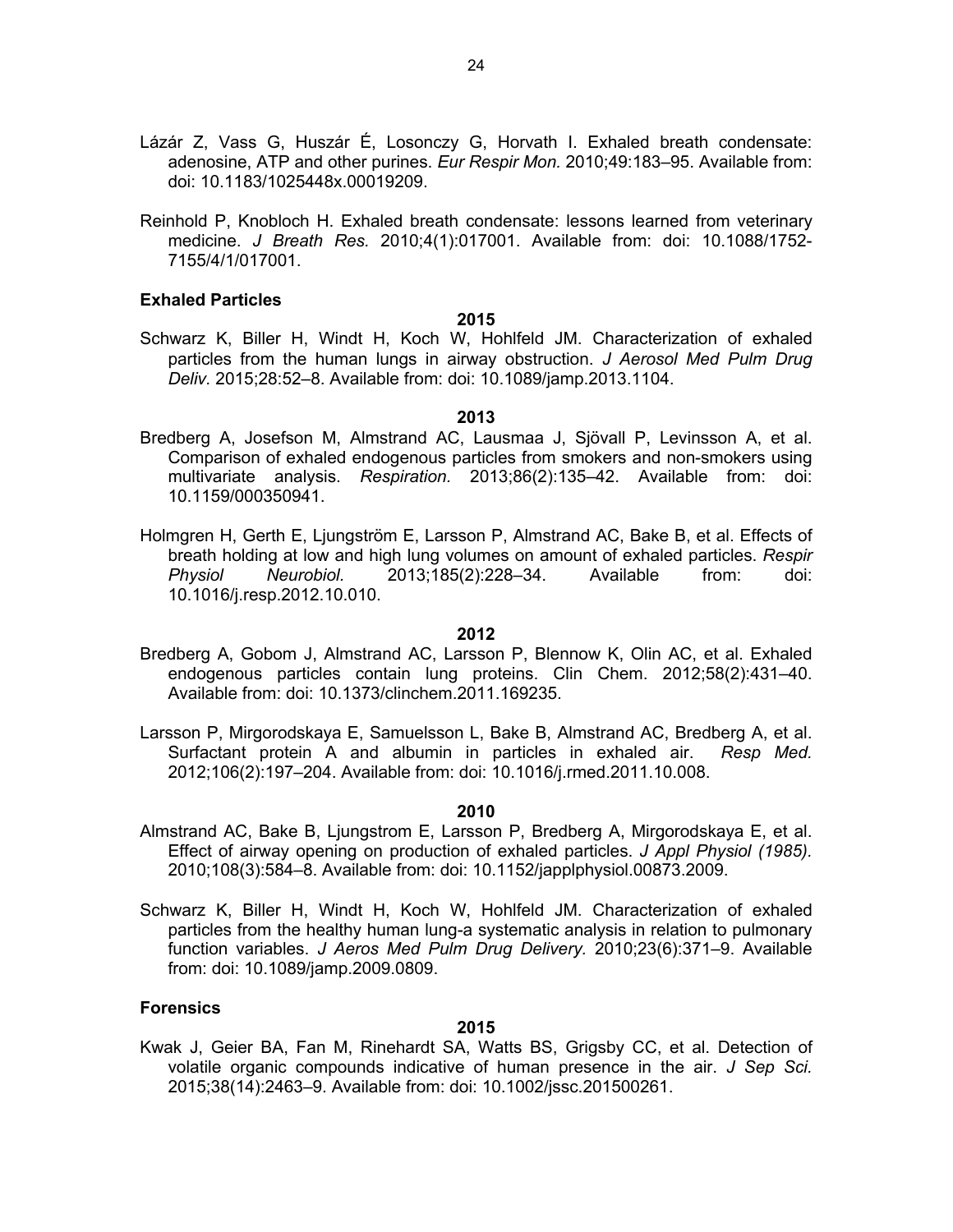#### **Gastric Emptying**

#### **2015**

Bharucha A, Batey-Schaefer B, Cleary PA, et al. Delayed gastric emptying is associated with early and long-term hyperglycemia in Type 1 diabetes mellitus. Gastroenterology. 2015;149(2):330-9. Available from: doi: 10.1053/j.gastro.2015.05.007.

#### **2013**

Bharucha AE, Camilleri M, Veil E, Burton D, Zinsmeister AR. Comprehensive assessment of gastric emptying with a stable isotope breath test. *Neurogastroenterol Motil.* 2013;25(1):e60–e69. Available from: doi: 10.1111/nmo.12054.

#### **Heart Failure**

#### **2012**

Voss A, Witt K, Fischer C, Reulecke S, Poitz W, Kechagias V, et al. Smelling heart failure from human skin odor with an electronic nose. *Conf Proc IEEE Eng Med Biol Soc.* 2012;2012:4034–7. Available from: doi: 10.1109/EMBC.2012.6346852.

#### **2010**

Curran AM, Prada PA, Furton KG. The differentiation of the volatile organic signatures of individuals through SPME-GC/MS of characteristic human scent compounds. *J Forensic Sci.* 2010;55(1):50–7. Available from: doi: 10.1111/j.1556- 4029.2009.01236.x.

#### **Inflammatory Bowel Disease**

#### **2016**

Rieder F, Kurada S, Grove D, Cikach F, Lopez R, Patel N, et al. A distinct colon-derived breath metabolome is associated with inflammatory bowel disease, but not its complications. *Clin Transl Gastroenterol.* 2016;7(11):e201. Available from: doi: 10.1038/ctg.2016.57.

#### **2015**

- Bodelier AG, Smolinska A, Baranska A, Dallinga JW, Mujagic Z, Vanhees K, et al. Volatile organic compounds in exhaled air as novel marker for disease activity in Crohn's disease: a metabolomic approach. *Inflamm Bowel Dis.* 2015;21(8):1776–85. Available from: doi: 10.1097/MIB.0000000000000436.
- Hicks LC, Huang J, Kumar S, Powles ST, Orchard TR, Hanna GB, et al. Analysis of exhaled breath volatile organic compounds in inflammatory bowel disease: a pilot study. *J Crohns Colitis.* 2015;9(9):731–7. Available from: doi: 10.1093/eccojcc/jjv102.

#### **Infectious Diseases**

#### **2015**

van der Schee MP, Hashimoto S, Schuurman AC, van Driel JS, Adriaens N, van Amelsfoort RM, et al. Altered exhaled biomarker profiles in children during and after rhinovirus-induced wheeze. *Eur Respir J.* 2015;45(2):440–8. Available from: doi: 10.1183/09031936.00044414.

#### **2014**

Boots AW, Smolinska A, van Berkel JJ, Fijten RR, Stobberingh EE, Boumans ML, et al.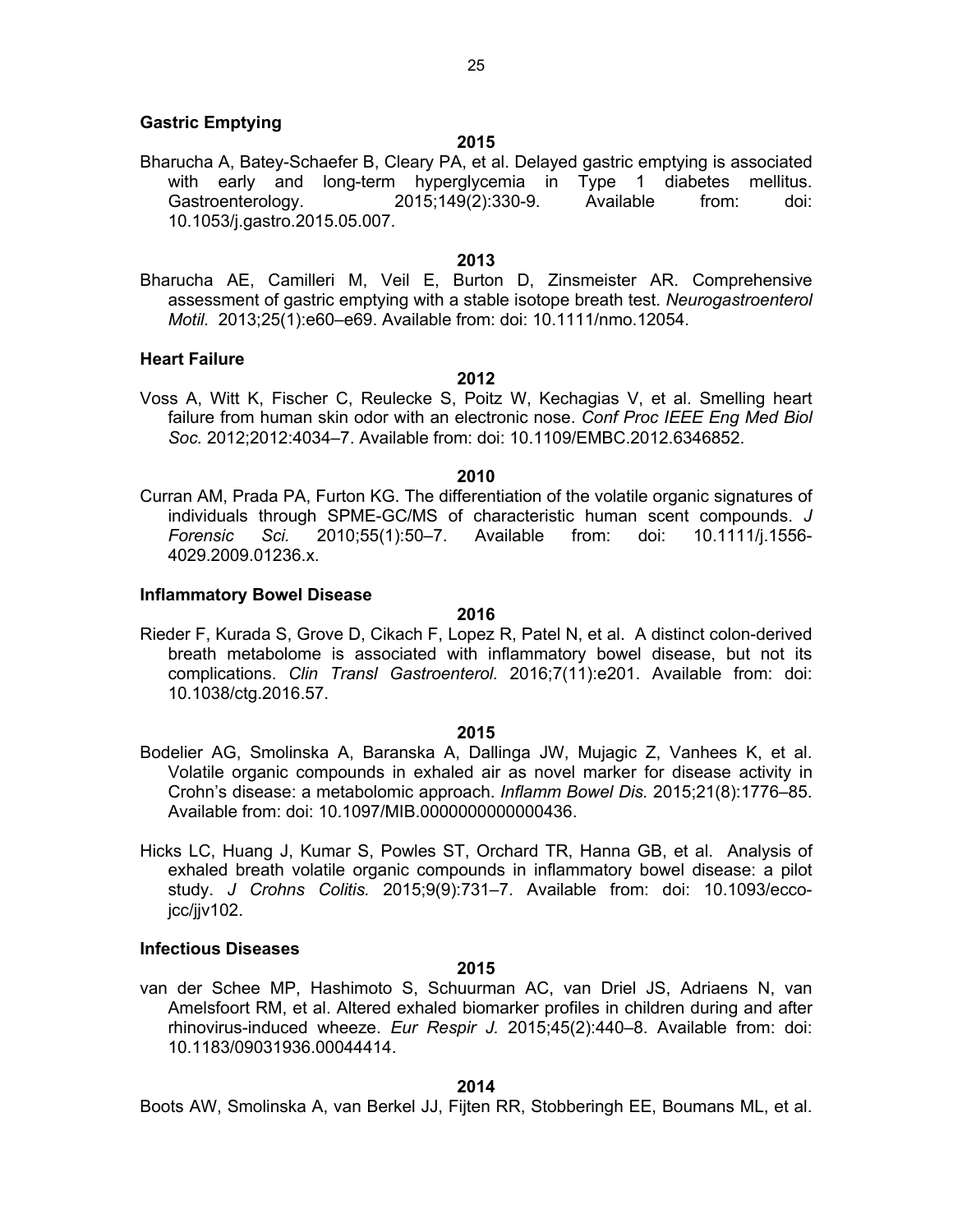Identification of microorganisms based on headspace analysis of volatile organic compounds by gas chromatography-mass spectrometry. *J Breath Res.* 2014;8(2):027106. Available from: doi: 10.1088/1752-7155/8/2/027106.

#### **Helicobacter pylori**

#### **2010**

Atreja A, Fu AZ, Sanaka MR, Vargo JJ. Non-invasive testing for Helicobacter pylori in patients hospitalized with peptic ulcer haemorrhage: a cost-effectiveness analysis. *Dig Dis Sci.* 2010;55(5):1356–63. Available from: doi: 10.1007/s10620-009-0865-6.

#### **Influenza**

#### **2010**

Phillips M, Cataneo RN, Chaturvedi A, Danaher PJ, Devadiga A, Legendre DA, et al. Effect of influenza vaccination on oxidative stress products in breath. *J Breath Res.* 2010;4(2):026001. Available from: doi: 10.1088/1752-7155/4/2/026001.

#### **Malaria**

Wong RPM, Flematti GR, Davis TM. Investigation of volatile organic biomarkers derived from Plasmodium falciparum in vitro. *Malar J.* 2012;11:314. Available from: doi: 10.1186/1475-2875-11-314.

**2012**

#### **Tuberculosis**

#### **2012**

Phillips M, Basa-Dalay V, Blais J, Bothamley G, Chaturvedi A, Modi KD, et al. Point-ofcare breath test for biomarkers of active pulmonary tuberculosis. *Tuberculosis (Edinb).* 2012;92(4):314-20. Available from: doi: 10.1016/j.tube.2012.04.002.

#### **2010**

Phillips M, Basa-Dalay V, Bothamley G, et al. Breath biomarkers of active pulmonary tuberculosis. *Tuberculosis (Edinb).* 2010;90(2):145-51. Available from: doi: 10.1016/j.tube.2010.01.003.

#### **Liver Disease**

#### **2015**

- Alkhouri N, Singh T, Alsabbagh E, et al. Isoprene in the exhaled breath is a novel biomarker for advanced fibrosis in patients with chronic liver disease: a pilot study. *Clin Transl Gastroenterol.* 2015;6:e112.
- Eng K, Alkhouri N, Cikach F, Guirguis J, Chami T, Hanouneh I, et al. Analysis of breath volatile organic compounds in children with chronic liver disease compared to healthy controls. *J Breath Res*. 2015;9:026002. Available from: doi: 10.1038/ctg.2015.40.
- Fernandez Del Rio R, O'Hara ME, Holt A, Pemberton P, Shah T, Whitehouse T, et al. Volatile biomarkers in breath associated with liver cirrhosis—comparisons of preand post-liver transplant breath samples. *EBioMedicine.* 2015;2(9):1243–50. Available from: doi: 10.1016/j.ebiom.2015.07.027.

## **NITRIC OXIDE TESTING**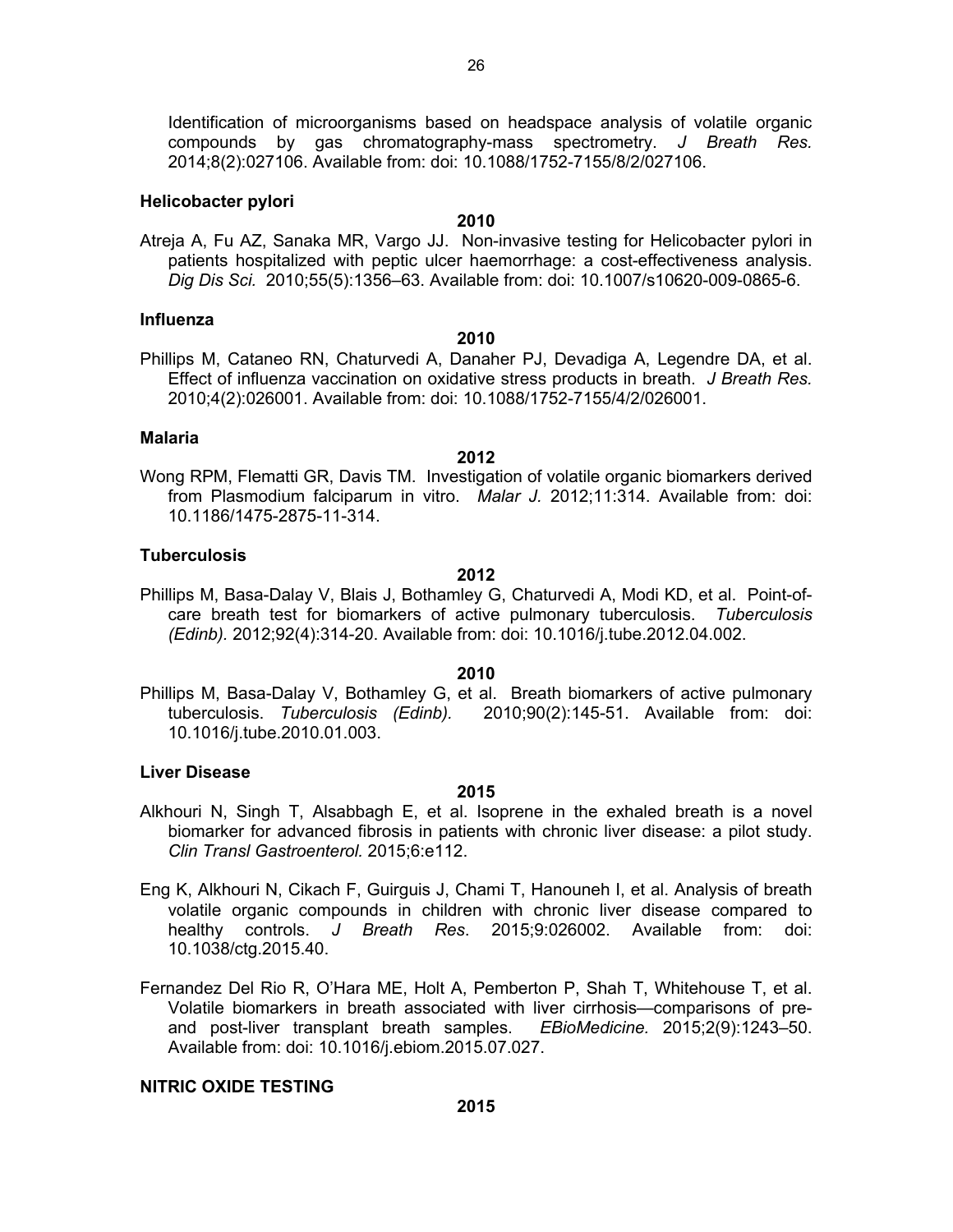Jacinto T, Malinovschi A, Janson C, Fonseca J, Alving K. Evolution of exhaled nitric oxide levels throughout development and aging of healthy humans. *J Breath Res.* 2015;9(3):036005. Available from: doi: 10.1088/1752-7155/9/3/036005.

#### **2014**

- Berhane K, Zhang Y, Salam MT, Eckel SP, Linn WS, Rappaport EB, et al. Longitudinal effects of air pollution on exhaled nitric oxide: the Children's Health Study. *Occup Environ Med.* 2014;71:507–13. Available from: doi: 10.1136/oemed-2013-101874.
- Eckel SP, Linn WS, Berhane K, Rappaport EB, Salam MT, Zhang Y, et al. Estimation of parameters in the two-compartment model for exhaled nitric oxide. *PLoS One.* 2014;9(1):e85471. Available from: doi: 10.1371/journal.pone.0085471.
- Haccuria A, Michils A, Michiels S, Van Muylem A. Exhaled nitric oxide: a biomarker integrating both lung function and airway inflammation changes. *J Allergy Clin Immunol.* 2014;134(3):554–9. Available from: doi: 10.1016/j.jaci.2013.12.1070.
- Högman M, Thornadtsson A, Hedenstierna G, Meriläinen P. A practical approach to the theoretical models to calculate NO parameters of the respiratory system. *J Breath Res.* 2014;8(1):016002. Available from: doi: 10.1088/1752-7155/8/1/016002.
- Saito J, Gibeon D, Macedo P, Menzies-Gow A, Bhavsar PK, Chung KF. Domiciliary diurnal variation of exhaled nitric oxide fraction for asthma control. *Eur Respir J.* 2014;43(2):474–84. Available from: doi: 10.1183/09031936.00048513.

#### **2013**

- Cattoni I, Guarnieri G, Tosetto A, Mason P, Scarpa MC, Saetta M, et al. Mechanisms of decrease in fractional exhaled nitric oxide during acute bronchoconstriction. *Chest.* 2013;143(5):1269–76. Available from: doi: 10.1378/chest.12-1374.
- Cristescu SM, Mandon J, Harren FJ, Meriläinen P, Högman M. Methods of NO detection in exhaled breath. *J Breath Res.* 2013;7(1):017104. Available from: doi: 10.1088/1752-7155/7/1/017104.
- Leigh MW, Hazucha MJ, Chawla KK, Baker BR, Shapiro AJ, Brown DE, et al. Standardizing nasal nitric oxide measurement as a test for primary ciliary dyskinesia.<br>
Ann Am Thorac Soc. 2013:10(6):574–81. Available from: doi: *Ann Am Thorac Soc.* 2013;10(6):574–81. Available from: doi: 10.1513/AnnalsATS.201305-110OC.

#### **2012**

- Högman M. Extended NO analysis in health and disease. *J Breath Res.* 2012;6(4):047103. Available from: doi: 10.1088/1752-7155/6/4/047103.
- Piirila P, Rouhos A, Kainu A, Sovijärvi AR. Reduction of fractional exhaled nitric oxide (FENO) and its variation by mouth wash. *Scand J Clin Lab Invest.* 2012;72(3):253–7. Available from: doi: 10.3109/00365513.2012.658437.

#### **2011**

Marthin JK, Nielsen KG. Choice of nasal nitric oxide technique as first-line test for primary ciliary dyskinesia. *Eur Respir J.* 2011;37(3):559–65. Available from: doi: 10.1183/09031936.00032610.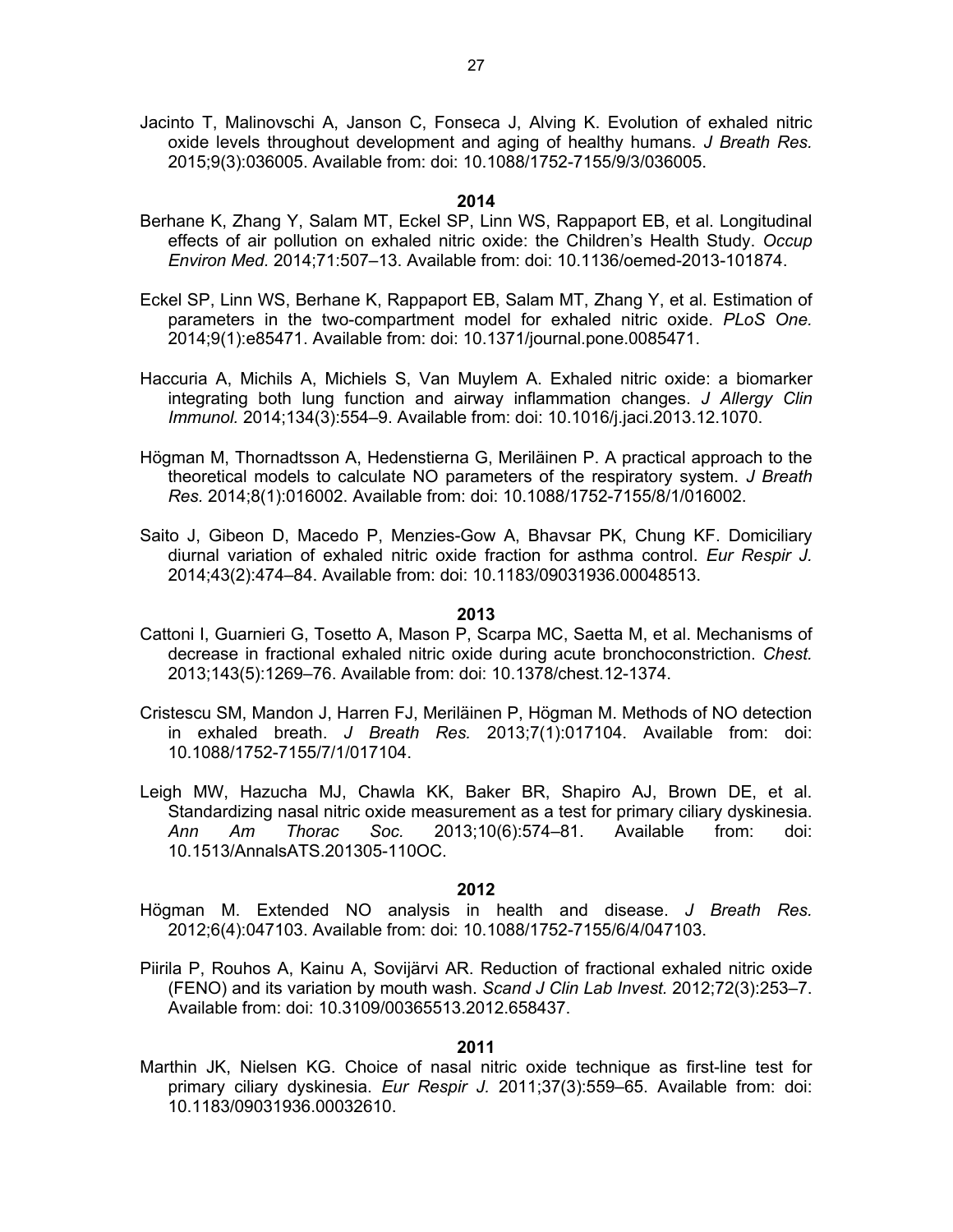Taylor DR, Palmay R, Cowan JO, Herbison GP. Long term performance characteristics of an electrochemical nitric oxide analyser. *Respir Med.* 2011;105(2):211–7. Available from: doi: 10.1016/j.rmed.2010.09.001.

#### **Parkinson's Disease**

#### **2019**

Trivedi DK, Sinclair E, Xu Y, Sarkar D, Walton-Doyle C, Liscio C, Banks P, Milne J, Silverdale M, Kunath T, Goodacre R, Barran P. Discovery of volatile biomarkers of Parkinson's Disease from sebum. ACS Cent Sci. 2019. Available from: https://pubs.acs.org/doi/10.1021/acscentsci.8b00879.

#### **2015**

Nakhleh MK, Badarny S, Winer R, Jeries R, Finberg J, Haick H. Distinguishing idiopathic Parkinson's disease from other parkinsonian syndromes by breath test. *Parkinsonism Relat Disord.* 2015;21(2):150–3. Available from: doi: 10.1016/j.parkreldis.2014.11.023.

#### **Pregnancy**

#### **2011**

Bikov A, Pako J, Kovacs D, Tamasi L, Lazar Z, Rigo J, et al. Exhaled breath volatile alterations in pregnancy assessed with electronic nose. *Biomarkers.* 2011;16(6):476–84. Available from: doi: 10.3109/1354750X.2011.598562.

#### **Pulmonary Disease**

#### **2018**

van Oort PM, Povoa P, Schnabel R, Dark P, Artigas A, Bergmans DCJJ, et al. The potential role of exhaled breath analysis in the diagnostic process of pneumonia-a systematic review. *J Breath Res.* 2018;12:024001. Available from: doi: 10.1088/1752-7163/aaa499.

#### **2017**

Nakhleh MK, Haick H, Humbert M, Cohen-Kaminsky S. Volatolomics of breath as an emerging frontier in pulmonary arterial hypertension. *Eur Respir J.* 2017;49(2):1601897. Available from:

- Antonelli Incalzi R, Pennazza G, Scarlata S, Santonico M, Vernile C, Cortese L, et al. Comorbidity modulates non invasive ventilation-induced changes in breath print of obstructive sleep apnea syndrome patients. *Sleep Breath.* 2015;19(2):623–30. Available from: doi: 10.1007/s11325-014-1065-y.
- Besa V, Teschler H, Kurth I, Khan AM, Zarogoulidis P, Baumbach JI, et al. Exhaled volatile organic compounds discriminate patients with chronic obstructive pulmonary disease from healthy subjects. *Int. J Chron Obstruct Pulmon Dis.* 2015;10:399–406. Available from: doi: 10.2147/COPD.S76212.
- Dragonieri S, Porcelli F, Longobardi F, Carratù P, Aliani M, Ventura VA, et al. An electronic nose in the discrimination of obese patients with and without obstructive sleep apnoea. *J Breath Res.* 2015;9(2):026005. Available from: doi: 10.1088/1752- 7155/9/2/026005.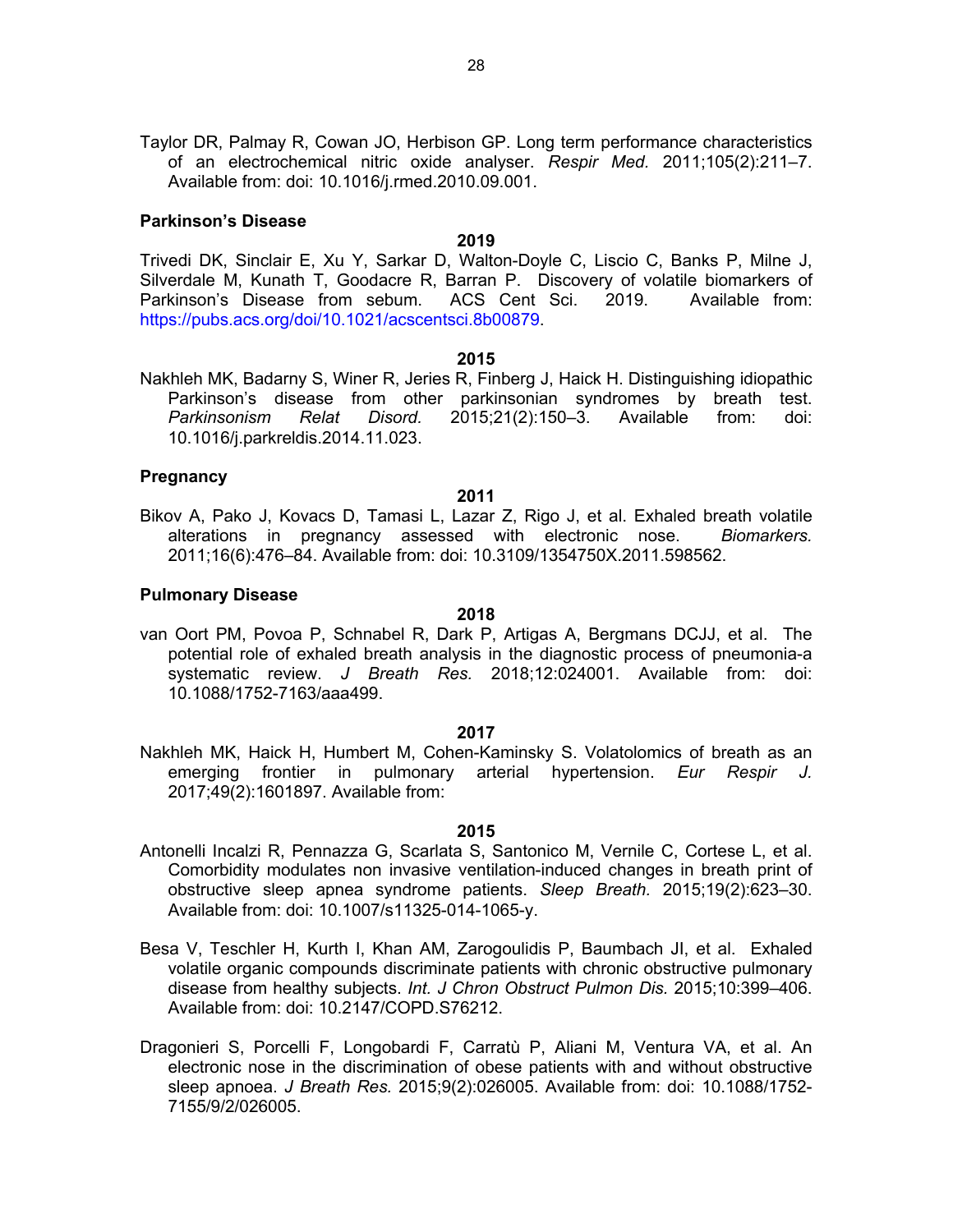- Kunos L, Bikov A, Lazar Z, Korosi BZ, Benedek P, Losonczy G, et al. Evening and morning exhaled volatile compound patterns are different in obstructive sleep apnoea assessed with electronic nose. *Sleep Breath.* 2015;19(1):247–53. Available from: doi: 10.1007/s11325-014-1003-z.
- Figueroa JA, Mansoor JK, Allen RP, Davis CE, Walby WF, Aksenov AA, et al. Exhaled volatile organic compounds in individuals with a history of high altitude pulmonary edema and varying hypoxia-induced responses. *J Breath Res.* 2015;9(2):026004. Available from: doi: 10.1088/1752-7155/9/2/026004.
- van der Schee MP, Paff T, Brinkman P, van Aalderen WM, Haarman EG, Sterk PJ. Breathomics in lung disease. *Chest.* 2015;147(1):224-31. Available from: doi: 10.1378/chest.14-0781.

- Bjermer L, Alving K, Diamant Z, Magnussen H, Pavord I, Piacentini G, et al. Current evidence and future research needs for FeNO measurement in respiratory diseases. *Respir Med.* 2014;108(6):830–41. Available from: doi: 10.1016/j.rmed.2014.02.005.
- Bos LD, Schultz MJ, Sterk PJ. Exhaled breath profiling for diagnosing acute respiratory distress syndrome. *BMC Pulm Med*. 2014;14:72. Available from: doi: 10.1186/1471- 2466-14-72.
- Bos LD, Weda H, Wang Y, Knobel HH, Nijsen TM, Vink TJ, et al. Exhaled breath metabolomics as a noninvasive diagnostic tool for acute respiratory distress syndrome. *Eur Respir J.* 2014;44:188-97. Available from: doi: 10.1183/09031936.00005614.
- Sibila O, Garcia-Bellmunt L, Giner J, Merino JL, Suarez-Cuartin G, Torrego A, et al. Identification of airway bacterial colonization by an electronic nose in chronic obstructive pulmonary disease. *Respir Med*. 2014;108(11):1608–14. Available from: doi: 10.1016/j.rmed.2014.09.008.

- Benedek P, Lázár Z, Bikov A, Kunos L, Katona G, Horváth I. Exhaled biomarker pattern is altered in children with obstructive sleep apnoea syndrome. *Int J Pediatr Otorhinolaryngol.* 2013;77(8):1244–7. Available from: doi: 10.1016/j.ijporl.2013.04.025.
- Cohen-Kaminsky S, Nakhleh M, Perros F, Montani D, Girerd B, Garcia G, et al. A proof of concept for the detection and classification of pulmonary arterial hypertension through breath analysis with a sensor array. *Am J Respir Crit Care Med.* 2013(6);188:756–9. Available from: doi: 10.1164/rccm.201303-0467LE.
- van de Kant KD, van Berkel JJ, Jobsis Q, Lima Passos V, Klaassen EM, van der Sande L, et al. Exhaled breath profiling in diagnosing wheezy preschool children. *Eur Respir J.* 2013;41(1):183–8. Available from: doi: 10.1183/09031936.00122411.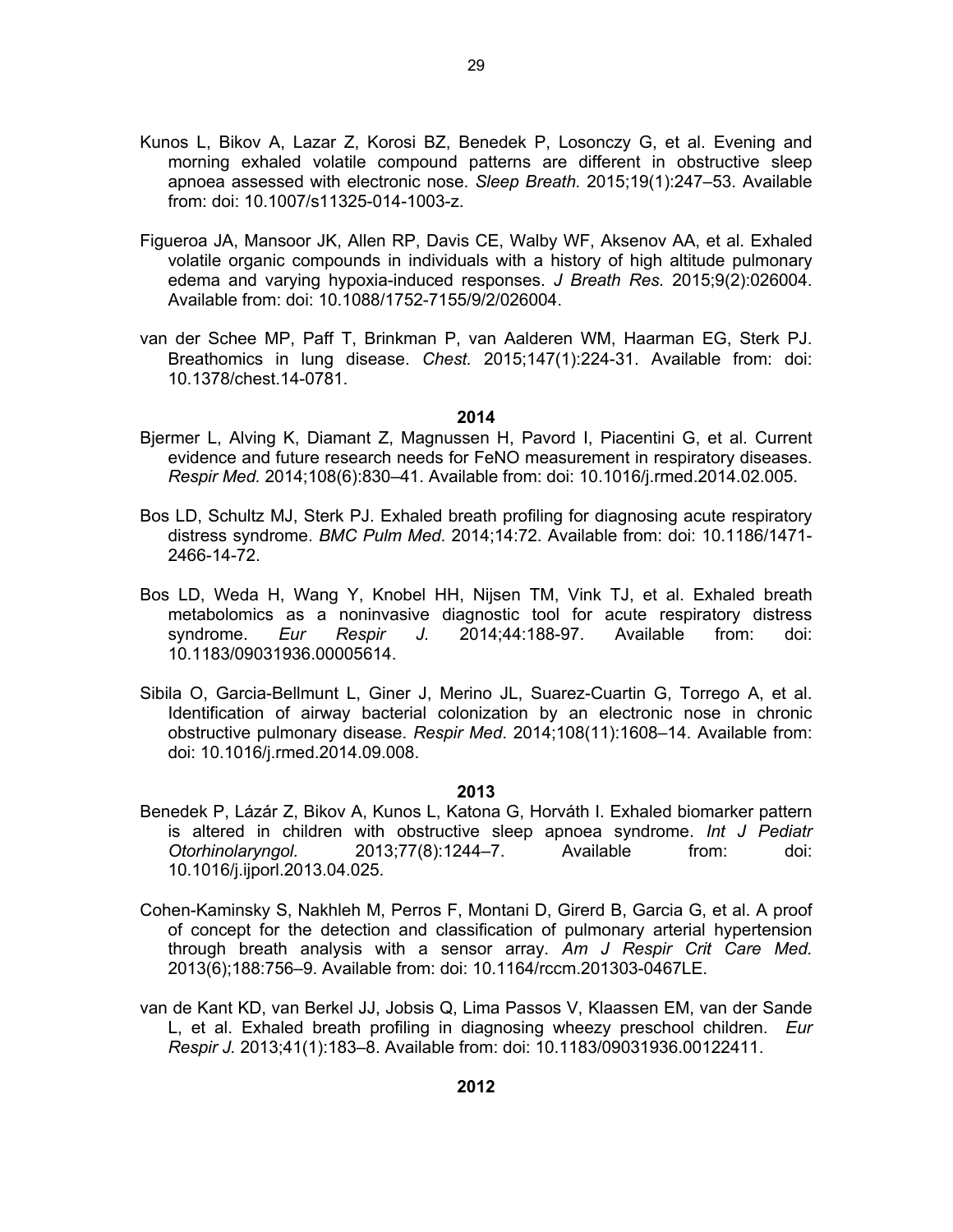- Basanta M, Ibrahim B, Dockry R, Douce D, Morris M, Singh D, et al. Exhaled volatile organic compounds for phenotyping chronic obstructive pulmonary disease: a crosssectional study. Respir Res 2012;13:72. Available from: doi: 10.1186/1465-9921-13- 72.
- Incalzi RA, Pennazza G, Scarlata S, Santonico M, Petriaggi M, Chiurco D, et al. Reproducibility and respiratory function correlates of exhaled breath fingerprint in chronic obstructive pulmonary disease. *PLoS One.* 2012;7(10):e45396. Available from: doi: 10.1371/journal.pone.0045396.

#### **Chronic Obstructive Pulmonary Disease (COPD) 2015**

- Allers M, Langejuergen J, Gaida A, Holz O, Schuchardt S, Hohlfeld JM, et al. Measurement of exhaled volatile organic compounds from patients with chronic obstructive pulomonary disease (COPD) using closed gas loop GC-IMS and GC-APCI-MS. *J. Breath Res.* 2016;10(2):026004. Available from: doi: 10.1088/1752- 7155/10/2/026004.
- Essat M, Harnan S, Gomersall T, Tappenden P, Wong R, Pavord I,et al. Fractional exhaled nitric oxide for the management of asthma in adults: systematic review. *Eur Respir J.* 2016;47(3):751–68. Available from: doi: 10.1183/13993003.01882-2015.
- Lärstad M, Almstrand A-C, Larsson P, Bake B, Larsson S, Ljungström E, et al. Surfactant protein A in exhaled endogenous particles is decreased in chronic obstructive pulmonary disease (COPD) patients: a pilot study. *PLoS One.* 2015;10(12):e0144463. Available from: doi: 10.1371/journal.pone.0144463.

#### **2014**

Phillips C, Mac Parthalain N, Syed Y, Deganello D, Claypole T, Lewis K. Short-term intra-subject variation in exhaled volatile organic compounds (VOCs) in COPD patients and healthy controls and its effect on disease classification. *Metabolites.* 2014;4(2):300–18. Available from: doi: 10.3390/metabo4020300.

#### **2013**

- Fens N, van Rossum AG, Zanen P, van Ginneken B, van Klaveren RJ, Zwinderman AH, et al. Subphenotypes of mild-to-moderate COPD by factor and cluster analysis of pulmonary function, CT imaging and breathomics in a population-based survey. *COPD*. 2013;10(3):277–85. Available from: doi: 10.3109/15412555.2012.744388.
- Basanta M, Ibrahim B, Dockry R, Douce D, Morris M, Singh D, et al. Exhaled volatile organic compounds for phenotyping chronic obstructive pulmonary disease: a crosssectional study. Respir Res. 2012;13:72. Available from: doi: 10.1186/1465-9921-13- 72.

- Fens N, de Nijs SB, Peters S, Dekker T, Knobel HH, Vink TJ, et al. Exhaled air molecular profiling in relation to inflammatory subtype and activity in COPD. *Eur Respir J.* 2011;38(6):1301-9. Available from: doi: 10.1183/09031936.00032911.
- Papaioannou AI, Loukides S, Minas M, Kontogianni K, Bakakos P, Gourgoulianis KI, et al. Exhaled breath condensate pH as a biomarker of COPD severity in ex-smokers.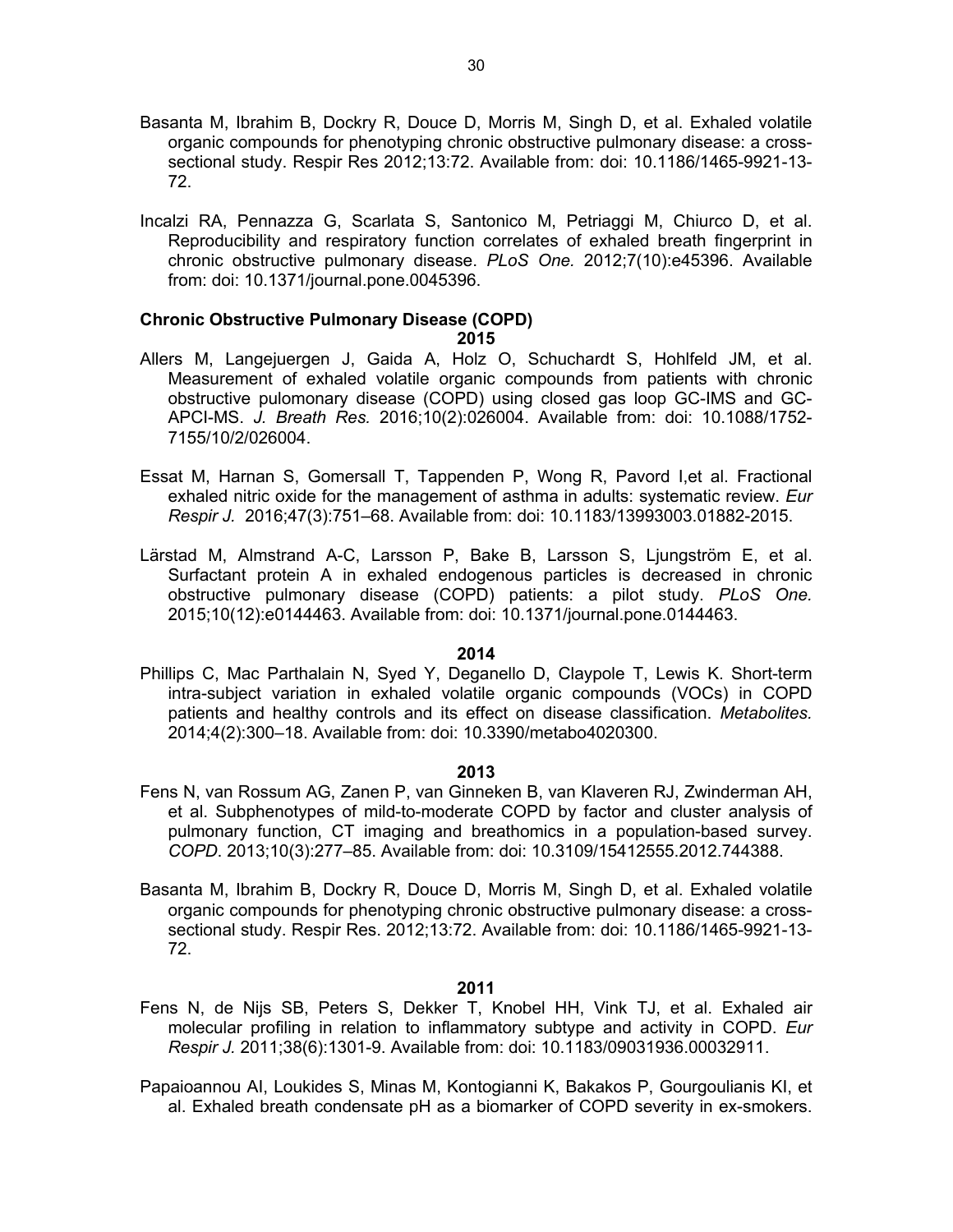*Respir Res.* 2011;12:67. Available from: doi: 10.1186/1465-9921-12-67.

- Sanak M, Gielicz A, Bochenek G, Kaszuba M, Niżankowska-Mogilnicka E, Szczeklik A. Targeted eicosanoid lipidomics of exhaled breath condensate provide a distinct pattern in the aspirin-intolerant asthma phenotype. *J Allergy Clin Immunol*. 2011;127(5):1141–7. Available from: doi: 10.1016/j.jaci.2010.12.1108.
- Teng Y, Sun P, Zhang J, Yu R, Bai J, Yao X, et al. Hydrogen peroxide in exhaled breath condensate in patients with asthma: a promising biomarker? *Chest.* 2011;140(1):108–16. Available from: doi: 10.1378/chest.10-2816.

#### **2010**

- Antus B, Barta I, Horvath I, Csiszer E. Relationship between exhaled nitric oxide and treatment response in COPD patients with exacerbations. *Respirology.* 2010;15(3):472–7. Available from: doi: 10.1111/j.1440-1843.2010.01711.x.
- Van Berkel JJ, Dallinga JW, Moller GM, Godschalk RW, Moonen EJ, Wouters EF, et al. A profile of volatile organic compounds in breath discriminates COPD patients from controls. *Respir Med.* 2010;104(4):557–63. Available from: doi: 10.1016/j.rmed.2009.10.018.

## **Pulmonary Embolism (PE)**

#### **2010**

Fens N, Douma RA, Sterk PJ, Kamphuisen PW. Breathomics as a diagnostic tool for pulmonary embolism. *J Thromb Haemost.* 2010;8(12):2831-3. Available from: doi: 10.1111/j.1538-7836.2010.04064.x.

#### **Systemic Sclerosis**

#### **2010**

Tufvesson E, Bozovic G, Hesselstrand R, Bjermer L, Scheja A, Wuttge DM. Increased cysteinyl-leukotrienes and 8-isoprostane in exhaled breath condensate from systemic sclerosis patients. *Rheumatology (Oxford).* 2010;49(12):2322–6. Available from: doi: 10.1093/rheumatology/keq271.

#### **Therapeutic/Gamma Irradiation**

#### **2015**

Phillips M, Cataneo RN, Chaturvedi A, Kaplan PD, Libardoni M, Mundada M, et al. Breath biomarkers of whole-body gamma irradiation in the Gottingen minipig. *Health Phys.* 2015;108(5):538-46. Available from: doi: 10.1097/HP.0000000000000272.

#### **2013**

- Phillips M, Byrnes R, Cataneo RN, Chaturvedi A, Kaplan PD, Libardoni M, et al. Detection of volatile biomarkers of therapeutic radiation in breath. *J Breath Res.* 2013;7(3):036002. Available from: doi: 10.1088/1752-7155/7/3/036002.
- Thrall KD, Murphy MK, Lovaglio J, Cataneo RN, Chaturvedi A, Mundada M, et al. A dose-dependent hematological evaluation of whole-body gamma-irradiation in the Gottingen minipig. *Health Phys*. 2013;105(3):245-52. Available from: doi: 10.1097/HP.0b013e31829253a1.

# **Transplantation**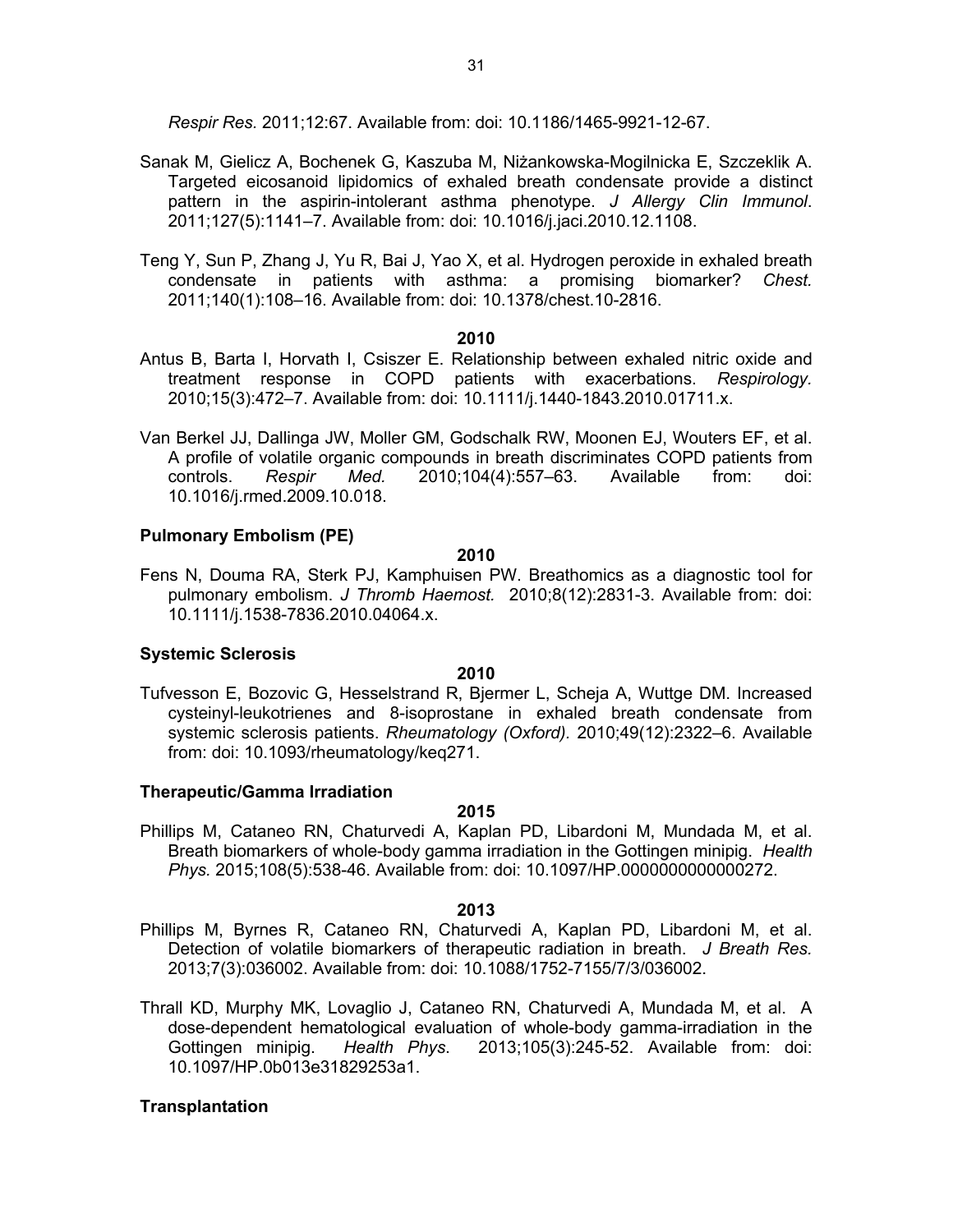Kovacs D, Bikov A, Losonczy G, Murakozy G, Horvath I. Follow up of lung transplant recipients using an electronic nose. *J Breath Res.* 2013;7(1):017117. Available from: doi: 10.1088/1752-7155/7/1/017117.

#### **Genetics**

Tarnoki DL, Bikov A, Tarnoki AD, Lazar Z, Szilagyi BK, Korosi BZ, et al. Lack of heritability of exhaled volatile compound pattern: an electronic nose twin study. *J Breath Res.* 2014;8(1):016001. Available from: doi: 10.1088/1752-7155/8/1/016001.

#### **Inflammation**

#### **2016**

Schleich FN, Dallinga JW, Henket M, Wouters EF, Louis R, Van Schooten FJ. Volatile organic compounds discriminate between eosinophilic and neutrophilic inflammation in vitro. *J Breath Res.* 2016;10(1):016006. Available from: doi: 10.1088/1752- 7155/10/1/016006.

#### **5.3. PRACTICE GUIDELINE**

#### **2011**

Dweik RA, Boggs PB, Erzurum SC, et al., 2011. An official ATS clinical practice guideline: interpretation of exhaled nitric oxide levels (FeNO) for clinical applications. *Am Resp Crit Care Med.* 2011;184(5):60615. Available from: doi: 10.1164/rccm.9120-11ST.

#### **5.4. REVIEWS, BOOKS & OPINIONS**

#### **2019**

Hayton C, Terrington D, Wilson AM, Chaudhuri N, Leonard C, Fowler SJ. Breath biomarkers in idiopathic pulmonary fibrosis: a systematic review. *Resp Re*s. 2019;20:7. Available from: https://doi.org/10.1186/s12931-019-0971-8.

Jia Z, Patra A, Kutty VK, Venkatesan T. Critical review of volatile organic compound analysis in breath and in vitro cell culture for detection of lung cancer. *Metabolites.* 2019;*9*:5. Available from: https://doi.org/10.3390/metabo9030052.

Scarlata S, Incalzi RA. Breath analysis in respiratory diseases: state-of-the-art and future perspectives. *Exp Rev Mol Diagn.* 2019;19:47-61.

#### **2018**

Hanna GB, Boshier PR, Markar SR, Romano A. Accuracy and Methodologic Challenges of Volatile Organic Compound-Based Exhaled Breath Tests for Cancer Diagnosis: A Systematic Review and Meta-analysis. JAMA Oncol. 2018 Aug 16:e182815. Available from: doi: 10.1001/jamaoncol.2018.2815.

Hua Q, Zhu Y, Liu H. Detection of volatile organic compounds in exhaled breath to screen lung cancer: a systematic review. Future Oncol. 2018;14:1647-62. Available from: doi: 10.2217/fon-2017-0676.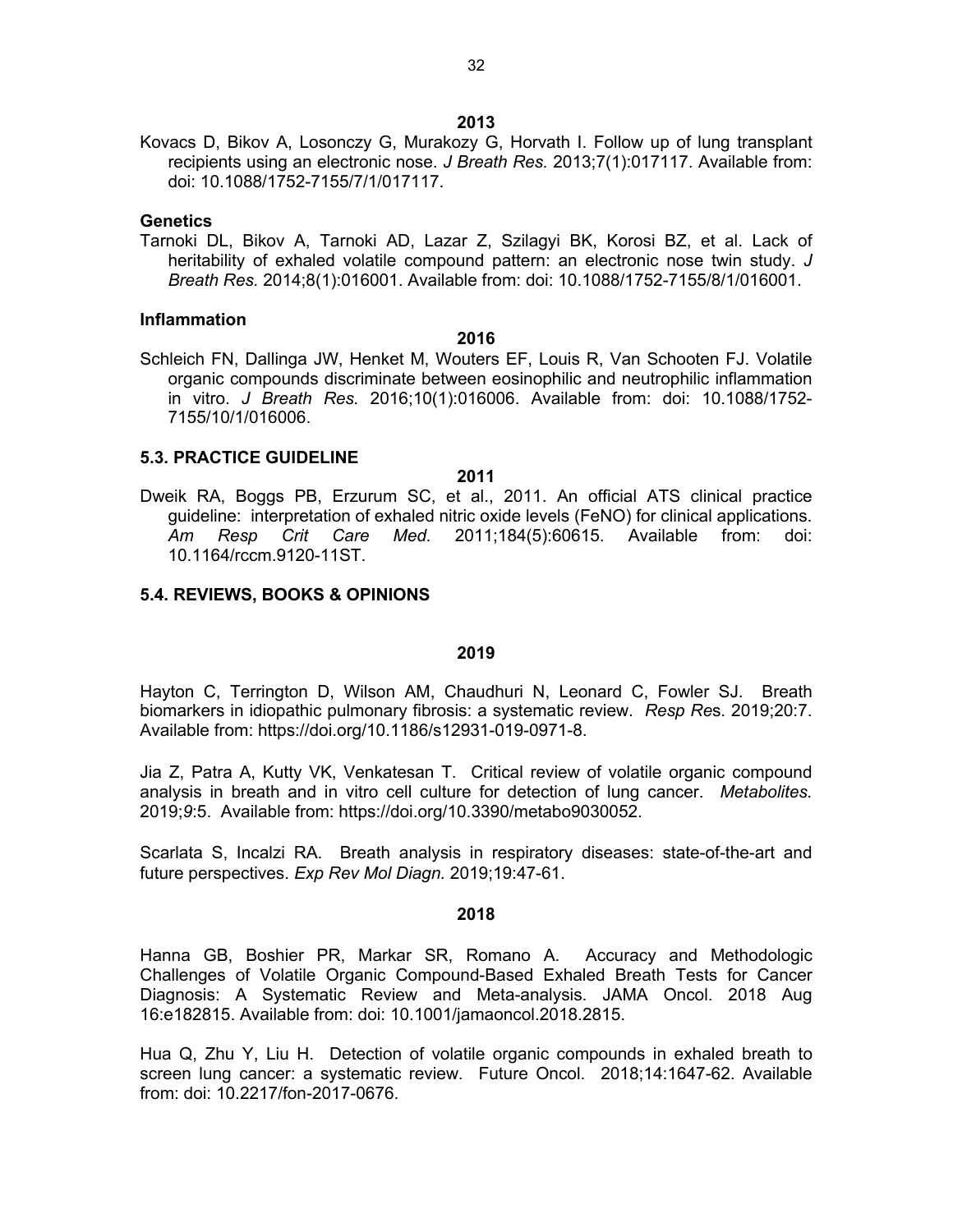- Ahmed WM, Lawal O, Nijsen TM, Goodacre R, Fowler SJ. Exhaled volatile organic compounds of infection: A systematic review. *ACS Infect Dis.* 2017;3(10):695–710. Available from: doi: 10.1021/acsinfecdis.7b00088.
- Beale DJ, Jones OAH, Karpe AV, Dayalan S, Oh DY, Kouremenos KA, et al. A review of analytical techniques and their application in disease diagnosis in breathomics and salivaomics research*. Int J Mol Sci.* 2017;18(1):24. Available from: doi: 10.3390/ijms18010024.
- Lawal O, Ahmed WM, Nijsen TME, Goodacre R, Fowler SJ. Exhaled breath analysis: a review of 'breath-taking' methods for off-line analysis. *Metabolomics.* 2017;13(10):110. Available from: doi: 10.1007/s11306-017-1241-8.

- Christiansen A, Davidsen JR, Titlestad I, Vestbo J, Baumbach J. A systematic review of breath analysis and detection of volatile organic compounds in COPD. *J Breath Res*. 2016;10(3):034002. Available from: doi: 10.1088/1752-7155/10/3/034002.
- Rufo JC, Madureira J, Fernandes EO, Moreira A. Volatile organic compounds in asthma diagnosis: a systematic review and meta-analysis. *Allergy.* 2016;71(2):175–88. Available from: doi: 10.1111/all.12793.

#### **2015**

- Broza YY, Mochalski P, Ruzsanyi V, Amann A. Hybrid volatolomics and disease detection. *Angew Chem Intl Ed Engl.* 2015;54(38):11036-48. Available from: doi: 10.1002/anie.201500153.
- Krilaviciute A, Heiss JA, Leja M, Kupcinskas J, Haick H, Brenner H. Detection of cancer through exhaled breath: a systematic review. *Oncotarget.* 2015;6(36):38643–57. Available from: doi: 10.18632/oncotarget.5938.
- van Mastrigt E, de Jongste JC, Pijnenburg MW. The analysis of volatile organic compounds in exhaled breath and biomarkers in exhaled breath condensate in children – clinical tools or scientific toys? *Clin Exp Allergy.* 2015;45(7):1170–88. Available from: doi: 10.1111/cea.12454.

- Collins SA, Gove K, Walker W, Lucas JS. Nasal nitric oxide screening for primary ciliary dyskinesia: systematic review and meta-analysis. *Eur Respir J.* 2014;44(6):1589–99. Available from: doi: 10.1183/09031936.00088614.
- de Lacy Costello B, Amann A, Al-Kateb H, Flynn C, Filipiak W, Khalid T, et al. A review of the volatiles from the healthy human body. *J Breath Res.* 2014;8(1):014001. Available from: doi: 10.1088/1752-7155/8/1/014001.
- Di Natale C, Paolesse R, Martinelli E, Capuano R. Solid-state gas sensors for breath analysis: a review. *Anal Chim Acta.* 2014;824:1–17. Available from: doi: 10.1016/j.aca.2014.03.014.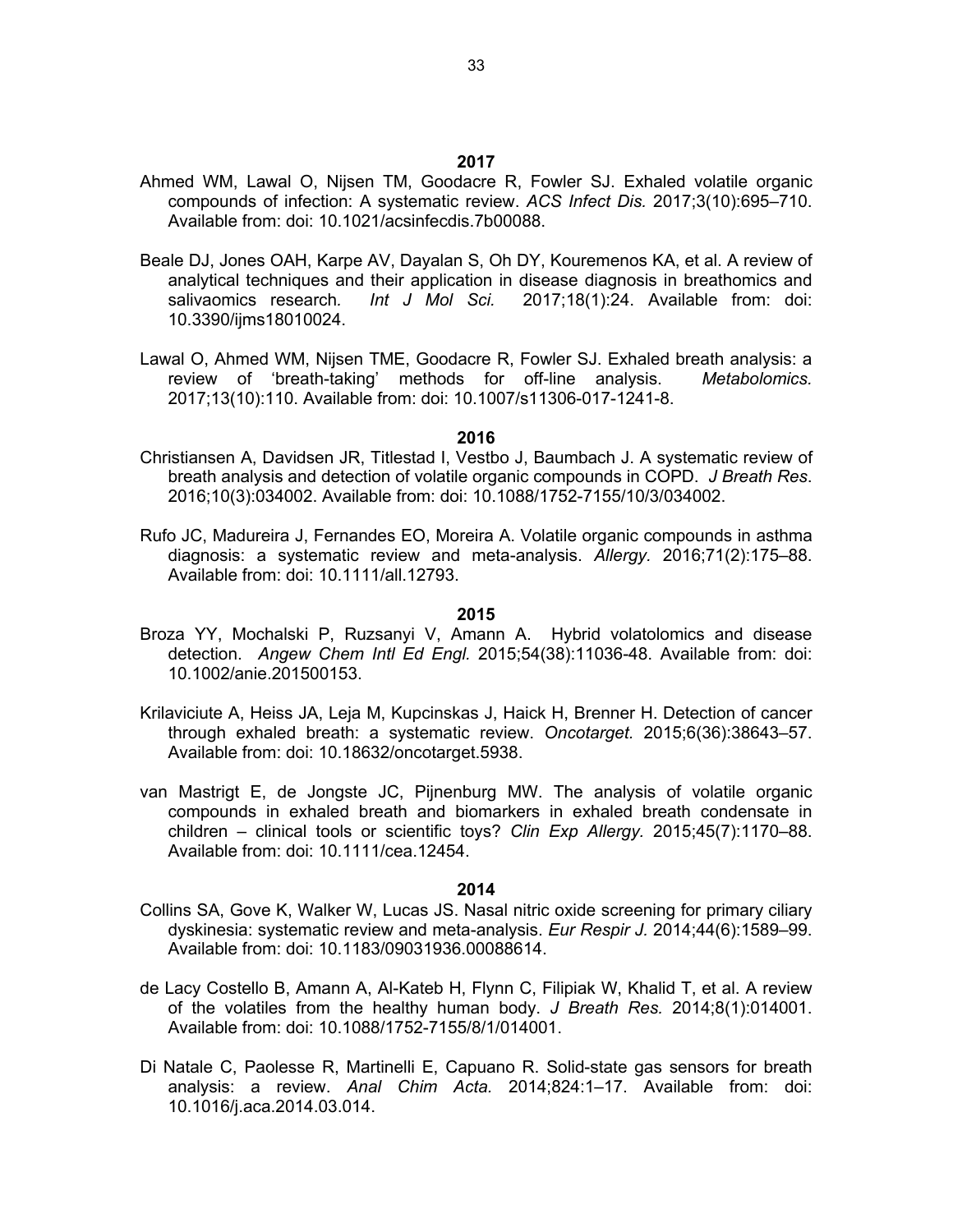- Haick H, Broza YY, Mochalski P, Ruzsanyi V, Amann A. Assessment, origin, and implementation of breath volatile cancer markers. *Chem Soc Rev.* 2014;43(5):1423– 49. Available from: doi: 10.1039/c3cs60329f.
- Rattray NJ, Hamrang Z, Trivedi DK, Goodacre R, Fowler SJ. Taking your breath away: metabolomics breathes life in to personalized medicine. *Trends Biotechnol.* 2014;32(10):538–48. Available from: doi: 10.1016/j.tibtech.2014.08.003.
- Smolinska A, Hauschild AC, Fijten RR, Dallinga JW, Baumbach J, van Schooten FJ. Current breathomics – a review on data pre-processing techniques and machine learning in metabolomics breath analysis. *J Breath Res.* 2014;8:027105. Available from: doi: 10.1088/1752-7155/8/2/027105.

- Alonso M, Sanchez JM. Analytical challenges in breath analysis and its application to exposure monitoring. *Trends Anal Chem.* 2013;44:78-89. Available from: doi: 10.1016/j.jchromb.2015.08.041.
- Bos LD, Sterk PJ, Schultz MJ. Volatile metabolites of pathogens: a systematic review. *PLoS Pathog.* 2013;9(5):e1003311. Available from: doi: 10.1371/journal.ppat.1003311.
- Broza YY, Haick H. Nanomaterial-based sensors for detection of disease by volatile organic compounds. *Nanomedicine (Lond).* 2013;8:785–806. Available from: doi: 10.2217/nnm.13.64.
- Mazzatenta A, Di Giulio C, Pokorski M. Pathologies currently identified by exhaled biomarkers. *Respir Physiol Neurobiol.* 2013;187(1):128– 34. Available from: doi: 10.1016/j.resp.2013.02.016.
- Montuschi P, Mores N, Trove A, Mondino C, Barnes PJ. The electronic nose in respiratory medicine. *Respiration.* 2013;85(1):72–84. Available from: doi: 10.1159/000340044.
- Pennazza G, Santonico M, Agrò AF. Narrowing the gap between breathprinting and disease diagnosis, a sensor perspective. *Sens Actuators B Chem.* 2013;179:270–5. Available from: https://doi.org/10.1016/j.snb.2012.09.103.
- Pleil JD, Stiegel MA. Evolution of environmental exposure science: using breath-borne biomarkers for "discovery" of the human exposome. *Anal Chem.* 2013;85(21):9984– 90. Available from: doi: 10.1021/ac402306f.
- Sethi S, Nanda R, Chakraborty T. Clinical application of volatile organic compound analysis for detecting infectious diseases. *Clin Microbiol Rev.* 2013;26(3):462–75. Available from: doi: 10.1128/CMR.00020-13.
- Wheelock CE, Goss VM, Balgoma D, Nicholas B, Brandsma J, Skipp PJ, et al. Application of 'omics technologies to biomarker discovery in inflammatory lung diseases. *Eur Respir J.* 2013;42(3):802–25. Available from: doi: 10.1183/09031936.00078812.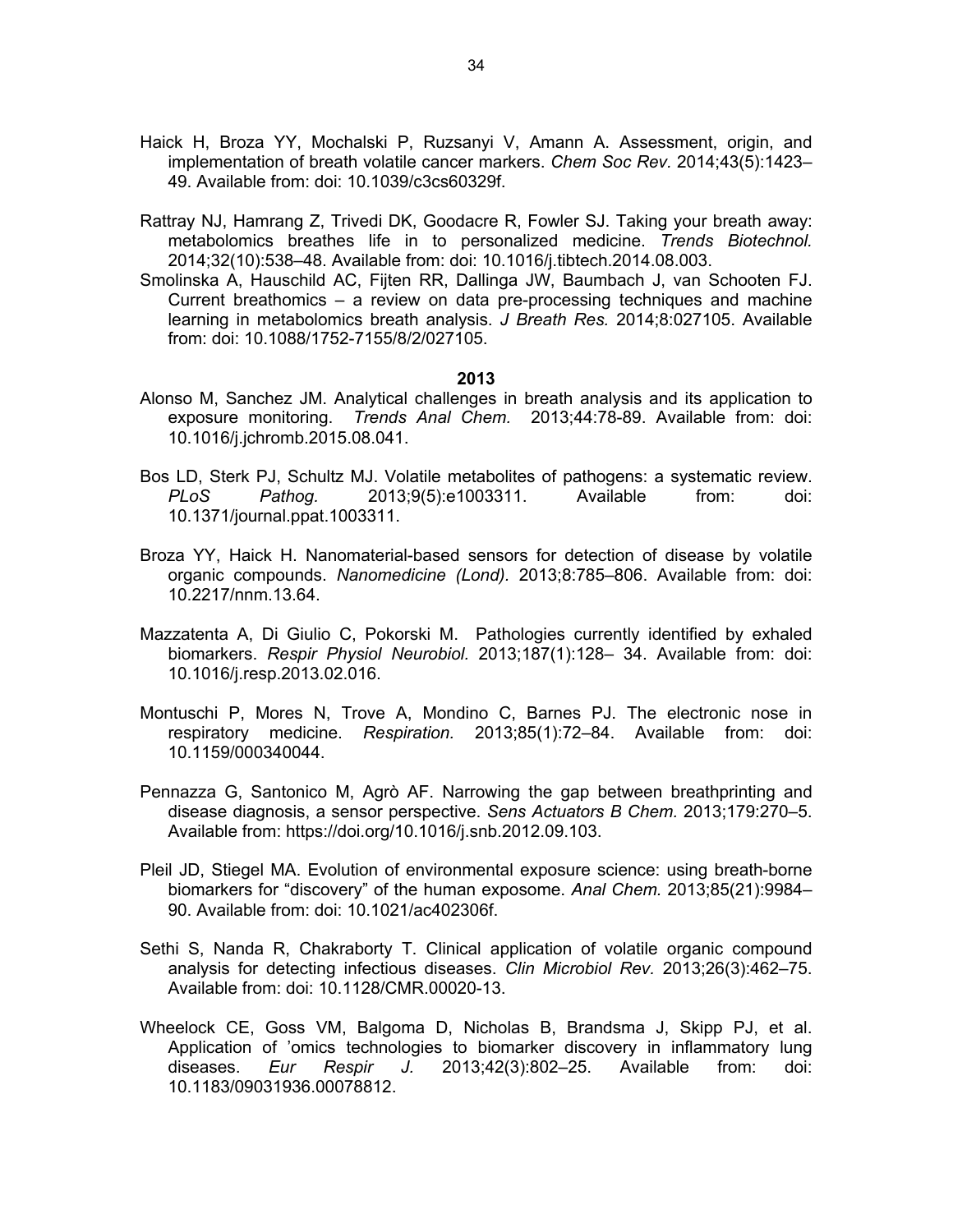- Boots AW, van Berkel JJ, Dallinga JW, Smolinska A, Wouters EF, van Schooten FJ. The versatile use of exhaled volatile organic compounds in human health and disease*. J Breath Res.* 2012;6(2):027108. Available from: doi: 10.1088/1752-7155/6/2/027108.
- van de Kant KD, van der Sande LJ, Jobsis Q, van Schayck OC, Dompeling E. Clinical use of exhaled volatile organic compounds in pulmonary diseases: a systematic review. *Respir Res.* 2012;13:117. Available from: doi: 10.1186/1465-9921-13-117.
- D'Amico A, Di Natale C, Falconi C, Martinelli E, Paolesse R, Pennazza G, et al. Detection and identification of cancers by the electronic nose. *Expert Opin Med Diagn.* 2012;6(3):175–85. Available from: doi: 10.1517/17530059.2012.665870.

- Koek MM, Jellema RH, van der Greef J, Tas AC, Hankemeier T. Quantitative metabolomics based on gas chromatography mass spectrometry: status and perspectives. *Metabolomics.* 2011;7(3):307–28.
- Shirasu M, Touhara K. The scent of disease: volatile organic compounds of the human body related to disease and disorder. *J Biochem.* 2011;150(3):257–66. Available from: doi: 10.1093/jb/mvr090.

#### **2010**

Horvath I, de Jongste JC, eds. Exhaled Biomarkers. European Respiratory Society Monograph, ERS:Sheffield, 2010.

#### **5.5. SPECIMENS, COLLECTION AND SAMPLING 2017**

- Doran SL, Romano A, Hanna GB. Optimization of sampling parameters for standardized exhaled breath sampling. *J Breath Res.* 2017;12:016007. Available from: doi: 10.1088/1752-7163/aa8a46.
- Sukul P, Oertel P, Kamysek S, Trefz P. Oral or nasal breathing? Real-time effects of switching sampling route onto exhaled VOC concentrations. *J Breath Res.* 2017;11(2):027101. Available from: doi: 10.1088/1752-7163/aa6368.

#### **2016**

Kang S, Thomas CLP. How long may a breath sample be stored for at −80 °C? A study of the stability of volatile organic compounds trapped onto a mixed Tenax:Carbograph trap adsorbent bed from exhaled breath. *J Breath Res.* 2016;10(2):026011. Available from: doi: 10.1088/1752-7155/10/2/026011.

#### **2015**

Sukul P, Trefz P, Kamysek S, Schubert JK, Miekisch W. Instant effects of changing body positions on compositions of exhaled breath. *J Breath Res.* 2015;9(4):047105. Available from: doi: 10.1088/1752-7155/9/4/047105.

#### **2014**

Bos LD, Wang Y, Weda H, Nijsen TM, Janssen AP, Knobel HH, et al. A simple breath sampling method in intubated and mechanically ventilated critically ill patients. *Respir Physiol Neurobiol.* 2014;191:67–74. Available from: doi: 10.1016/j.resp.2013.11.001.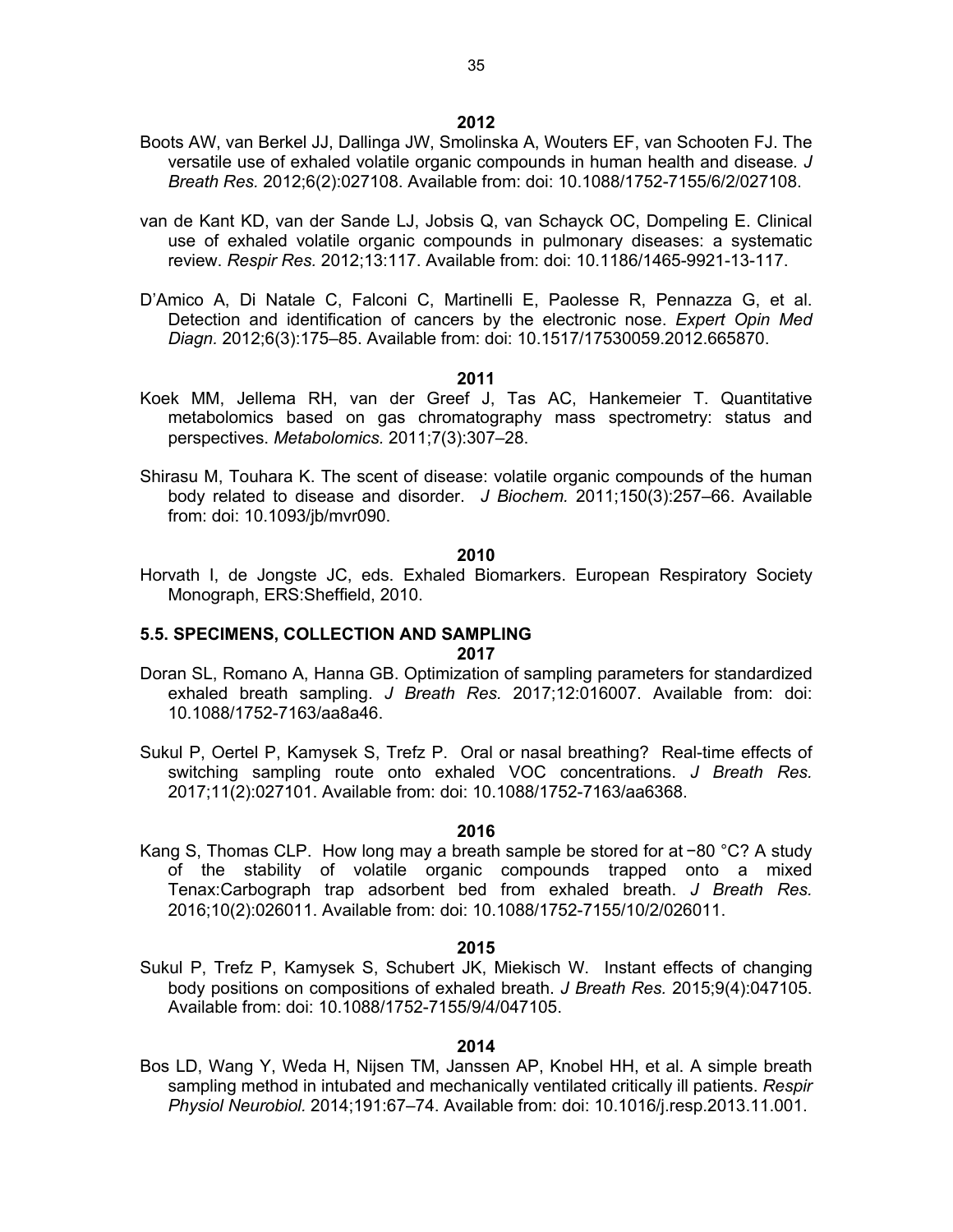- Maurer F, Wolf A, Fink T, Rittershofer B, Heim N, Volk T, et al. Wash-out of ambient air contaminations for breath measurements. *J. Breath Res.* 2014;8(2):027107. Available from: doi: 10.1088/1752-7155/8/2/027107.
- Pennazza G, Santonico M, Incalzi RA, Scarlata S, Chiurco D, Vernile C, et al. Measure chain for exhaled breath collection and analysis: a novel approach suitable for frail respiratory patients. *Sens Actuators B Chem.* 2014;204:578–87. Available from: https://doi.org/10.1016/j.snb.2014.08.007.
- Sukul P, Trefz P, Schubert JK, Miekisch W. Immediate effects of breath holding maneuvers onto composition of exhaled breath. *J Breath Res.* 2014;8(3):037102. Available from: doi: 10.1088/1752-7155/8/3/037102.

- Beauchamp JD, Pleil JD. Simply breath-taking? Developing a strategy for consistent breath sampling. *J Breath Res.* 2013;7(4):042001. Available from: doi: 10.1088/1752-7155/7/4/042001.
- Spanel P, Dryahina K, Smith D. A quantitative study of the influence of inhaled compounds on their concentration in exhaled breath. *J Breath Res.* 2013;7:017106. Available from: doi: 10.1088/1752-7155/7/1/017106.

#### **2012**

- McKenzie JH, McDevitt JJ, Fabian MP, Hwang GM, Milton DK. Collection of aerosolized human cytokines using Teflon® filters. *PLoS One.* 2012;7(5):e35814. Available from: doi: 10.1371/journal.pone.0035814.
- Rosias P. Methodological aspects of exhaled breath condensate collection and analysis. *J Breath Res.* 2012;6(2):027102. Available from: doi: 10.1088/1752- 7155/6/2/027102.

#### **2011**

- Boshier P, Priest OH, Hanna GB, Marczin N. Influence of respiratory variables on the on-line detection of exhaled trace gases by PTR-MS. *Thorax.* 2011;66(10):919–20. Available from: doi: 10.1136/thx.2011.161208.
- Thekedar B, Oeh U, Szymczak W, Hoeschen C, Paretzke HG. Influences of mixed expiratory sampling parameters on exhaled volatile organic compound concentrations. *J Breath Res.* 2011;5(1):016001. Available from: doi: 10.1088/1752- 7155/5/1/016001.
- Boshier PR, Priest OH, Hanna GB, Marczin N. Influence of respiratory variables on the on-line detection of exhaled trace gases by PTR-MS. *Thorax.* 2011;66(10):919–20. Available from: doi: 10.1136/thx.2011.161208.

#### **2010**

Amann A, Miekisch W, Pleil J, Risby T, Schubert J. Methodological issues of sample collection and analysis of exhaled breath. In: Horvath I, de Jongste JC, editors. European Respiratory Monograph: *Exhaled Biomarkers.* 2010:96–114.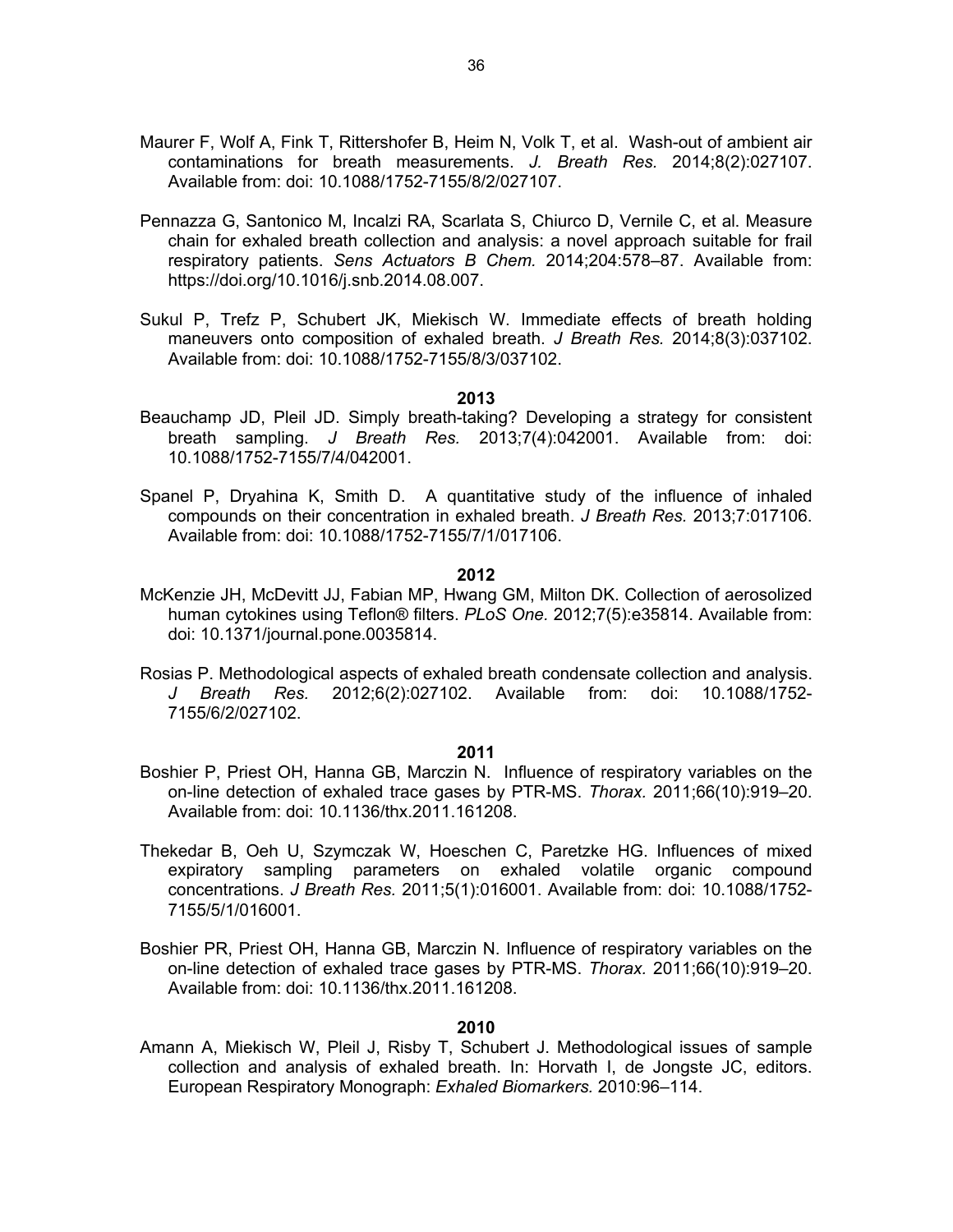- Koczulla AR, Noeske S, Herr C, Dette F, Pinkenburg O, Schmid S, et al. Ambient temperature impacts on pH of exhaled breath condensate. *Respirology.* 2010;15(1):155–9. Available from: doi: 10.1111/j.1440-1843.2009.01664.x.
- Ohanian AS, Zimmerman J, Debley JS. Effects of sample processing, time and storage condition on cysteinyl leukotrienes in exhaled breath condensate. *J Breath Res.* 2010;4(4):046002. Available from: doi: 10.1088/1752-7155/4/4/046002.
- Solga SF, Risby TH. What is normal breath? Challenge and opportunity. *IEEE Sens J.* 2010;10(4):7–9.

#### **Concentrators**

#### **2018**

Lee SS. Breath analysis based on micropreconcentrator for early cancer diagnosis. Proc SPIE 10491, Microfluidics, BioMEMS, and Medical Microsystems XVI, 1049116 (19 February 2018); Availble from: doi: 10.1117/12.2302380.

#### **Confounding factors**

#### **2015**

Hauschild AC, Frisch T, Baumbach JI, Baumbach J. Carotta: revealing hidden confounder markers in metabolic breath profiles. *Metabolites.* 2015;5(2):344–63. Available from: doi: 10.3390/metabo5020344.

#### **2013**

- Baranska A, Tigchelaar E, Smolinska A, Dallinga JW, Moonen EJ, Dekens JA, et al. Profile of volatile organic compounds in exhaled breath changes as a result of gluten-free diet. *J Breath Res.* 2013;7(3):037104. Available from: doi: 10.1088/1752- 7155/7/3/037104.
- Khalid TY, Saad S, Greenman J, de Lacy Costello B, Probert CS, Ratcliffe NM. Volatiles from oral anaerobes confounding breath biomarker discovery. *J Breath Res.* 2013;7(1):017114. Available from: doi: 10.1088/1752-7155/7/1/017114.
- Pliel JD, Stiegel MA, Risby TH. Clinical breath analysis: discriminating between human endogenous compounds and exogenous (environmental) chemical confounders. *J Breath Res.* 2013;7(1):017107. Available from: doi: 10.1088/1752-7155/7/1/017107.

#### **2011**

Gajdocsi R, Bikov A, Antus B, et al. Assessment of reproducibility of exhaled hydrogen peroxide concentration and the effect of breathing pattern in healthy subjects. J Aerosol Med Pulm Drug Deliv 2011;24:271–5.

## **Stability**

- Chen SF, Danao MG. Decomposition and solubility of  $H_2O_2$ : implications in exhaled breath condensate. *J Breath Res.* 2013;7(4):046001. Available from: doi: 10.1088/1752-7155/7/4/046001.
- Mochalski P, King J, Unterkofler K, Amann A. Stability of selected volatile breath constituents in Tedlar, Kynar and Flexfilm sampling bags. *Analyst.* 2013;138(5):1405–18. Available from: doi: 10.1039/c2an36193k.